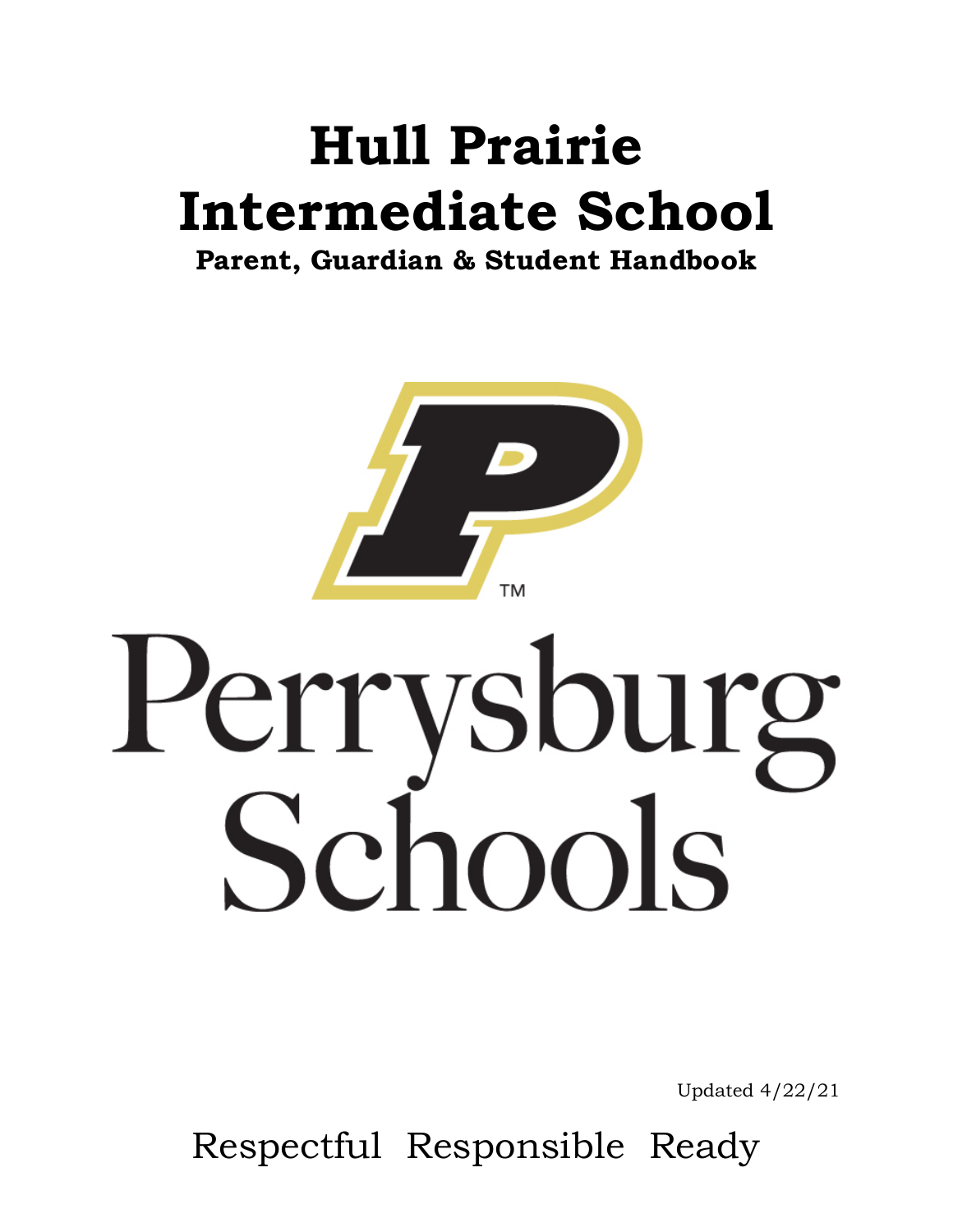### **Student/Parent/Guardian Handbook**

For

### **HULL PRAIRIE INTERMEDIATE SCHOOL**

Welcome to Hull Prairie Intermediate School. The staff and I are excited to welcome you to our family and will do our best to help make your experience here as enjoyable and successful as you wish to make it. To help provide a safe and productive learning environment for students, staff, parents, guardians, and visitors, the Board of Education publishes this updated parent, guardian, and student handbook to explain students' rights, responsibilities and consequences for misbehavior.

Parents are encouraged to take a few minutes to review and discuss the information in this handbook with their school-age children. Teachers will also review this handbook with students at the beginning of the school year.

Thank you for taking the time to become familiar with the important information in this handbook. If you have any questions, please contact me.

In Service,

Scott A. Best Principal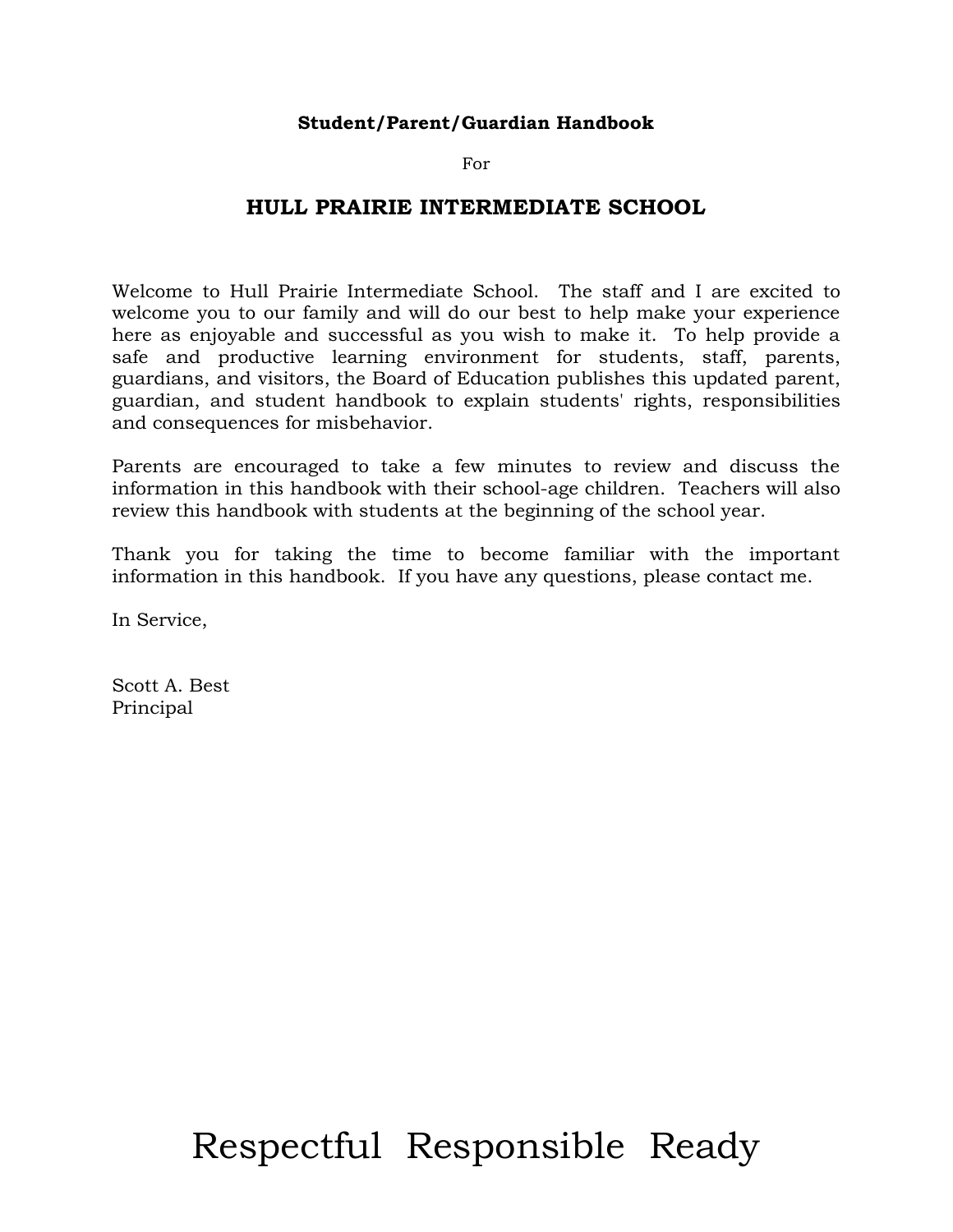### **General Building Contact Information**

Scott A. Best, Principal Extention 6012 / sbest@perrysburgschools.net

Laura Davidson, Assistant Principal Extention 6018 / ldavidson@perrysburgschools.net

Liza Brown, Dean of Students Extension 6014 / lbrown@perrysburgschools.net

Chris Harper, School Counselor Extention 6017 / charper@perrysburgschools.net

Nicole Wagner, School Counselor Extention 6013 / nwagner@perrysburgschools.net

Nancy Oster, Student Services Secretary Extention 6002 / noster@perrysburgschools.net

Keri Kasza, Attendance Secretary Extention 6004 / kkasza@perrysburgschools.net

Jackie Romanski, Administrative Secretary Extention 6003 / jromanski@perrysburgschools.net

Crystal Barringer, Health Aide Extention 6020 / cbarringer@perrysburgschools.net

### **Important Numbers**

| HPI School Number:      | 419-873-6293             |
|-------------------------|--------------------------|
| HPI Attendance Hotline: | 419-873-6293 and press 2 |
| Transportation:         | 419-874-3127             |
| Central Office:         | 419-874-9131             |

Anonymous Safe Schools Helpline

Perrysburg Schools' Safe School Helpline is a toll-free number that parents, guardians, students, and community members can use to report any information that threatens our students, faculty or staff. Your name is never asked. 1-800-418-6423 ext.359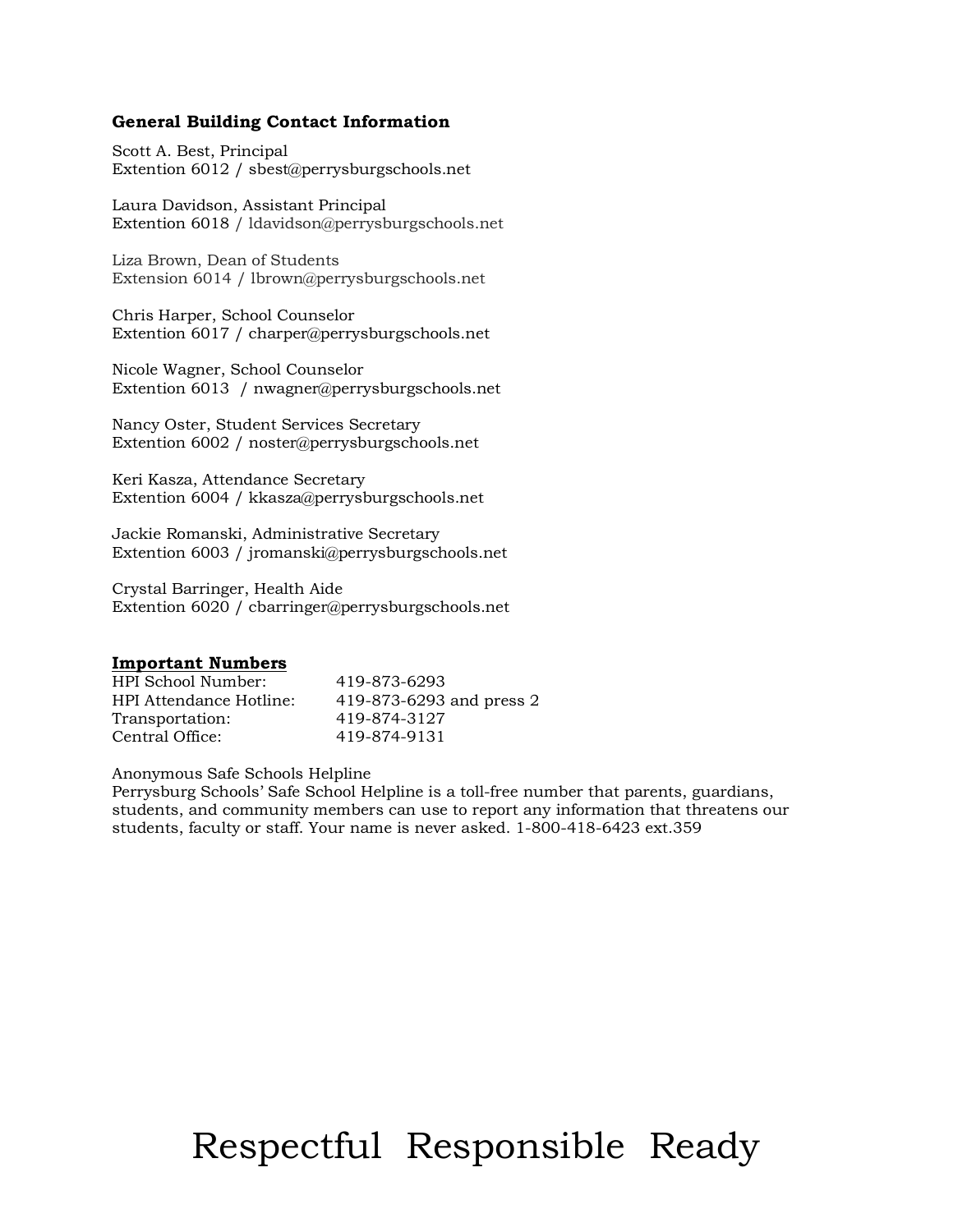# **Vision**

Where Passion Drives Exemplary Education

# **Mission**

Ensuring All Students Achieve Their Greatest Potential

# **Core Values**

We Value Students As Individuals We Inspire Students To Discover Their Passion We Challenge Our Students And Ourselves We Provide A Safe And Inclusive Environment We Manage Resources Efficiently We Enrich Our Community We Are Trailblazers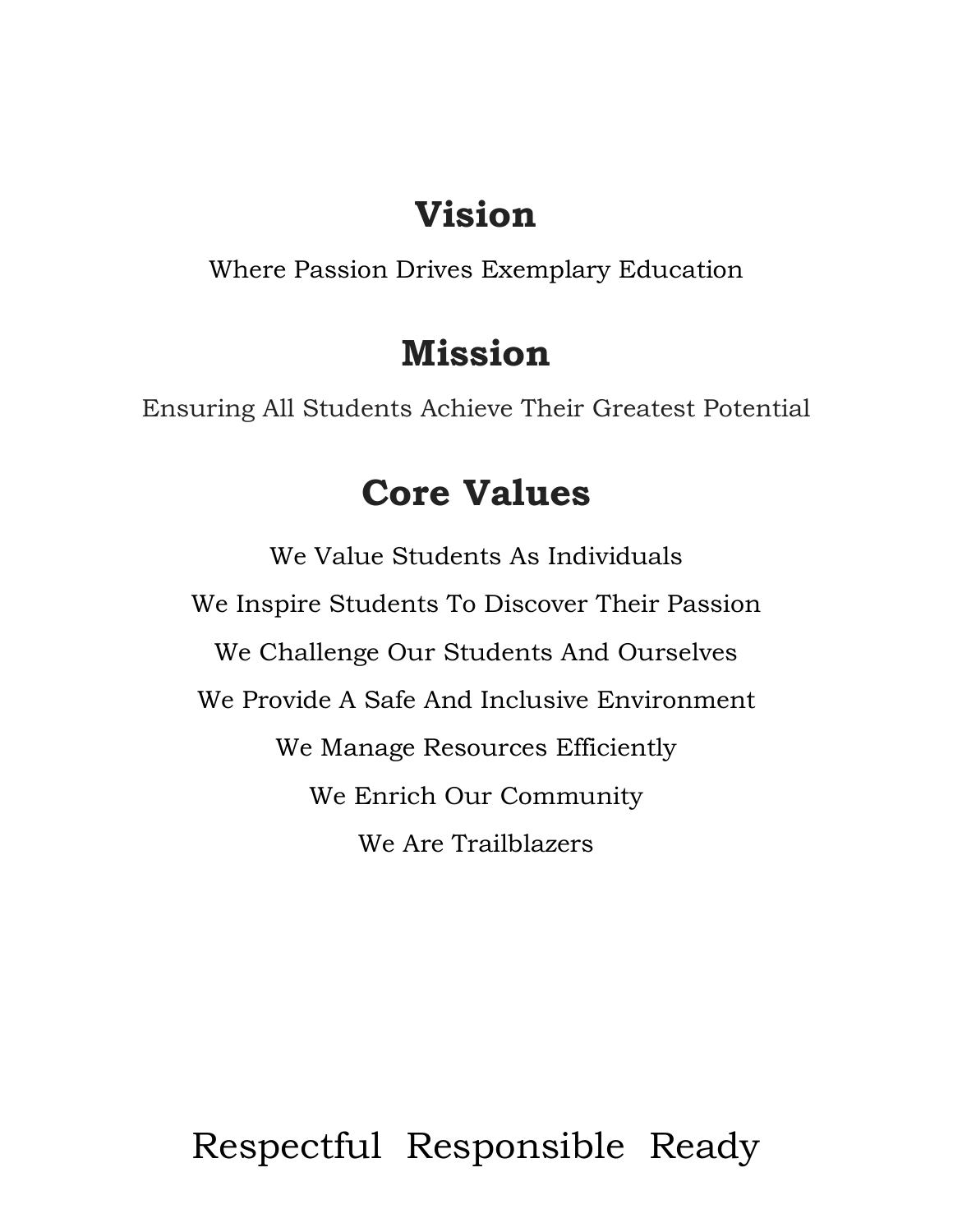### **TABLE OF CONTENTS**

Table of Contents Foreword Equal Education Opportunity FERPA Notice of Nondiscrimination and Internal Complaint Procedures School Day Visitors Student Responsibilities Student Well Being Safer Ohio School Tip Line and Crisis Text Line Injury and Illness

### **SECTION 1 – GENERAL INFORMATION**

Enrolling in the School Scheduling and Assignment Early Dismissal Withdrawal/Transfer from School Health Services Immunizations Emergency Medical Authorization Use of Medications Non-prescribed (Over-the-Counter) Medications Control of Casual-Contact Communicable Diseases Control of Non-causal-Contact Communicable Diseases Control of Blood-Borne Pathogens Students with Disabilities Homeless Students Protection and Privacy of Student Records General School Fees Student Fundraising Student Valuables Arranging a Conference Scheduled Conferences Complaints Communication Between Home and School Website Volunteers Directory Information Student Privacy and Parental Access to Information Lunch/Breakfast/Snack Bar Expectations Free and Reduced Lunches/Breakfasts Common Area Behavior Common Area Expectations Free and Reduced Lunches Lunch/Breakfast Payments Lunch Program Safety and Security Fire, Tornado, and Safety Drills Emergency Closings and Delays Emergency Communication System Use of School Equipment and Facilities Lost and Found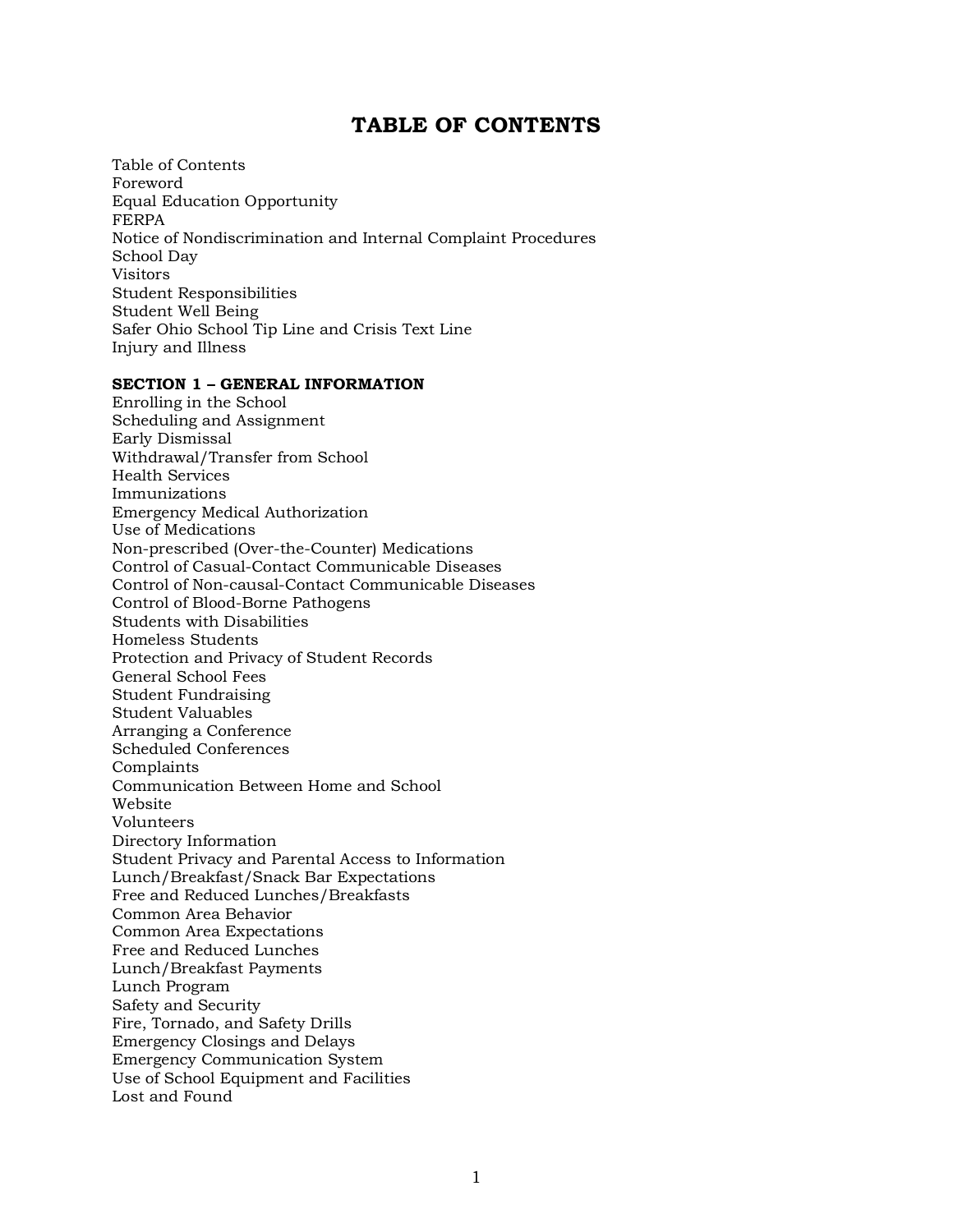Use of Office Telephones Messages Lockers Pesticide Application Public Records Technology Use in School Use of Wireless Communication Devices Computer Usage Advertising Outside Activities Recess

### **SECTION II – Academics**

Field Trips Grades Grading Periods State and Local Assessments Schoology Procedures for Inspection of Instructional Materials Career Advising Program

### **SECTION III – Student Activities**

School-Sponsored Clubs & Activities Nonschool-Sponsored Clubs & Activities Student Attendance at School Events

### **SECTION IV – Student Conduct**

Attendance Policy Notification of Absence Habitually Truant Chronically Truant Excused Absences Unexcused Absences Tardiness Child Custody Student Withdrawal or Transfer Homebound Instruction Make-up of Tests and Other School Work Suspension from School Vacations During the School Year Code of Conduct Student Dress Code Expected Behaviors Classroom Environment Care of Property Prohibition Against Harassment, Intimidation and Bullying Misconduct Against a School Official or Employee, or the Property of Such Person, Regardless of Where It Occurs Misconduct Off School Grounds Trespassing Insubordination Damage of Property (Vandalism) Harassment and/or Aggressive Behavior (Including Bullying/Cyber-Bullying) Discipline Informal Discipline Formal Discipline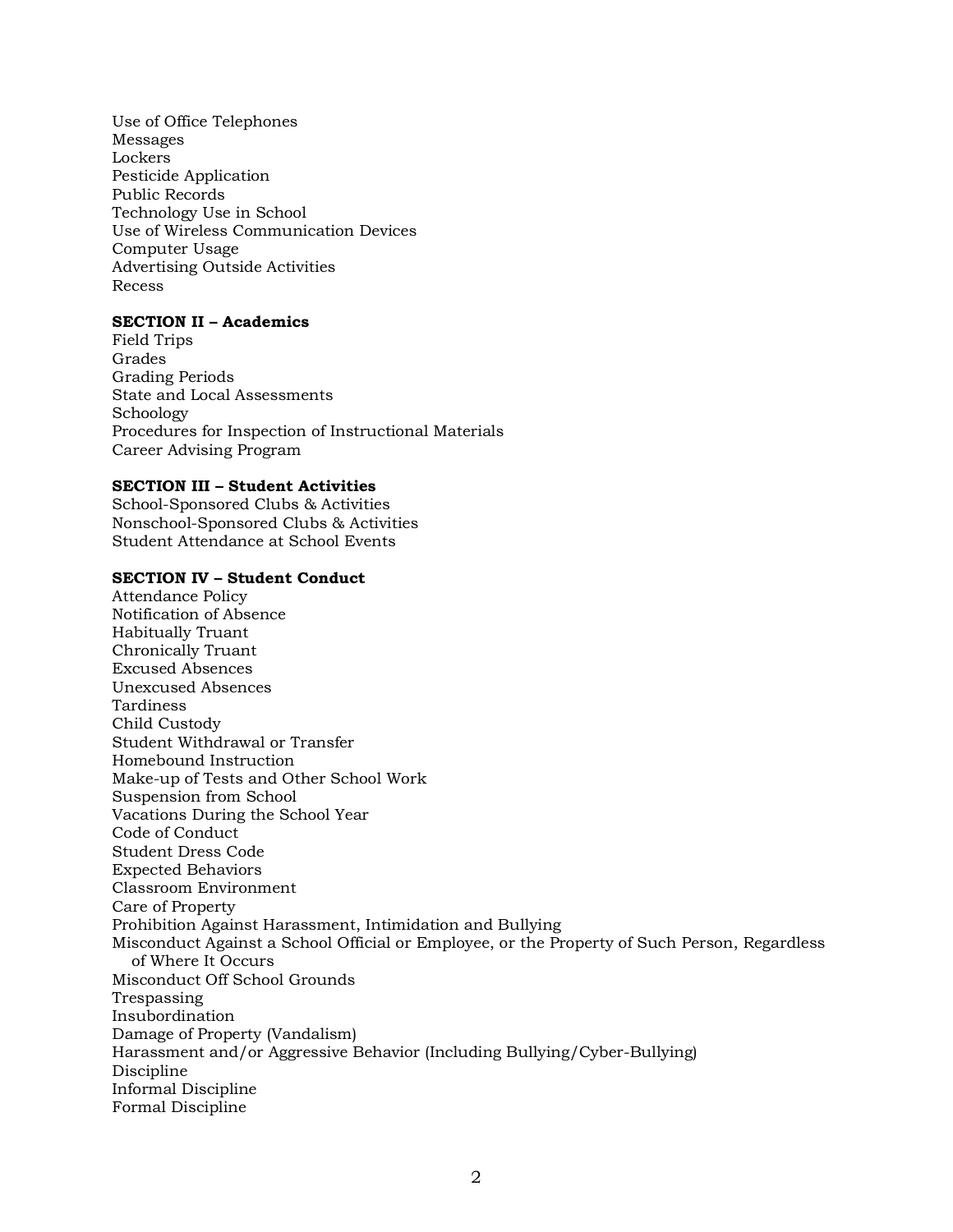Due Process Rights Suspension from School Emergency Removal Expulsion from School Discipline of Student with Disabilities Suspension of Bus Riding/Transportation Privileges Search and Seizure Interrogation of Students Student Rights of Expression Positive Behavior Intervention, Supports, and Limited Use of Restraint and Seclusion

### **SECTION V – Transportation**

Bus Transportation to School Bus Conduct Video on School Buses Consequences for Infractions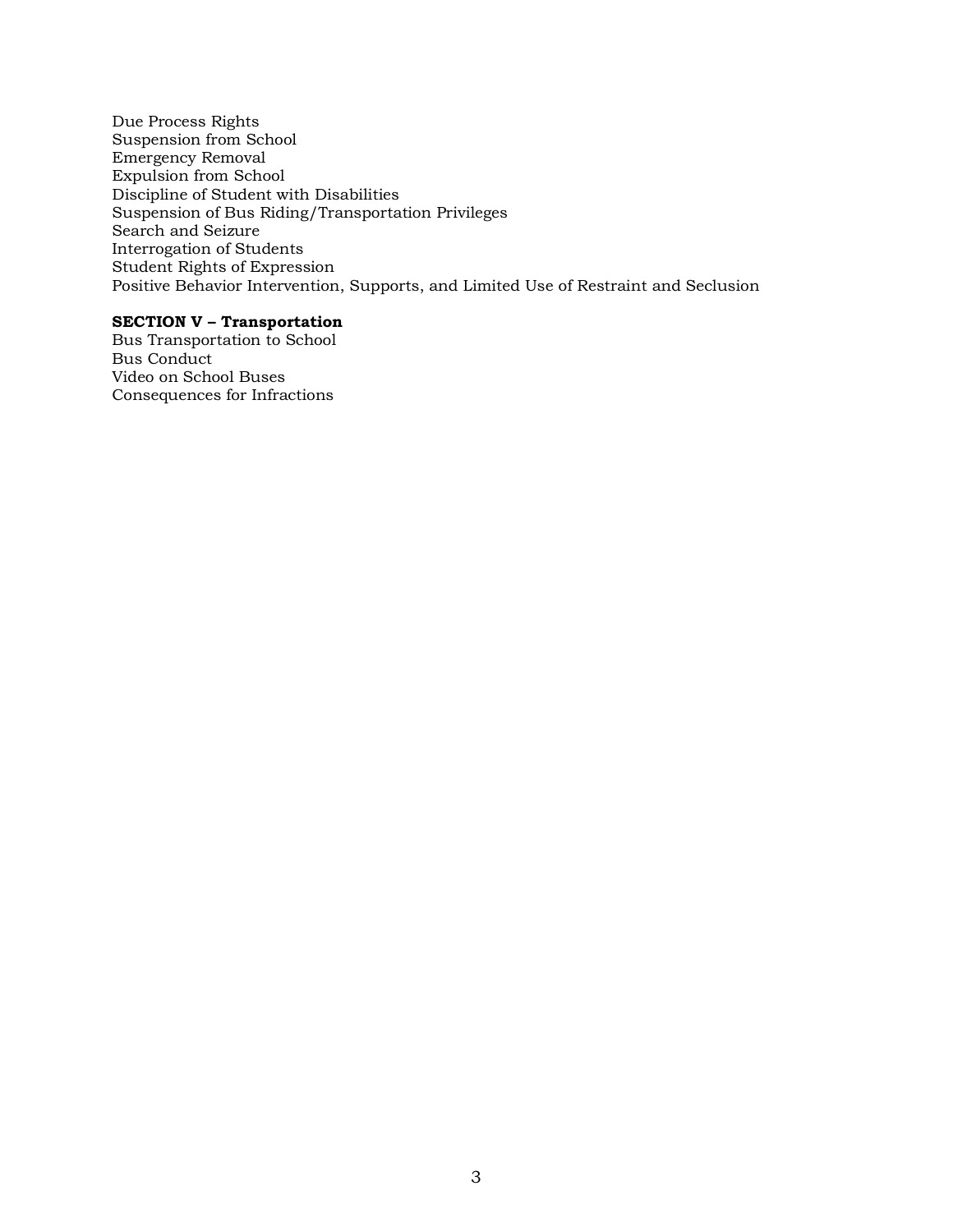### **FOREWORD**

This student handbook was developed to answer many of the commonly asked questions that you and your parents may have during the school year, and to provide specific information about certain Board policies and procedures. Please take time to become familiar with the important information contained in this handbook and keep the handbook available for frequent reference. If you have any questions that are not addressed in this handbook, you are encouraged to talk to your teachers or the building principal. This handbook replaces all prior handbooks and other written material on the same subjects. This handbook does not equate to an irrevocable contractual commitment to the student, but only reflects the current status of the Board's policies and the school's rules as of January 2017. If any of the policies or administrative guidelines referenced herein is revised, the language in the most current policy or administrative guideline prevails. Copies of current Board policies and administrative guidelines are available from the building principal and on the District's web site.

### **EQUAL EDUCATION OPPORTUNITY**

This District provides an equal educational opportunity for all students. Any person who believes that s/he has been discriminated against on the basis of his/her race, color, disability, religion, gender, or national origin while at school or a school activity should immediately contact the School District's Compliance Officer(s):

Sara Stockwell Director of Student Services & Well-Being 419-874-9131

Complaints will be investigated in accordance with the procedures described in this handbook. Any student making a complaint or participating in a school investigation will be protected from retaliation. The Compliance Officer(s) can provide additional information concerning equal access to educational opportunity.

### **FERPA RIGHTS**

Parents/Guardians have the right to inspect and review his or her child's education records, the right to seek to amend the records, the right to consent to disclosure of personally identifiable information from the records (except in certain circumstances) and the right to file a complaint with the Office regarding an alleged failure by a school to comply with FERPA: Family Policy Compliance Office, U.S. Department of Education, 400 Maryland Ave SW, Washington D.C., 20202-5920 Phone: 1-800-USA-LEARN (1-800-872-5327).

### **NOTICE OF NONDISCRIMINATION AND INTERNAL COMPLAINT PROCEDURES**

The Board of Education does not discriminate on the basis of religion, race, color, national origin, sex, disability, military status, ancestry, age or genetic information in its program, activities or employment. Further, it is the policy of this District to provide an equal opportunity for all students, regardless of race, color, creed, age, disability, religion, gender, ancestry, national origin, place of residence within the boundaries of the District or social or economic background, to learn through the curriculum offered in this District. Any person who believes that s/he has been discriminated against or denied equal opportunity or access to programs or services may file a complaint with the District's Civil Rights Coordinators: the Executive Director of Human Resources or the Executive Director of Pupil Services at 419-874- 9131.

A copy of the District's Section 504 SECTION 504/ADA Prohibition against Discrimination based on a Student's Disability, Board Policy 2260.01, and the related Administrative Guideline, AG2260.01B, can be obtained from the office of: Executive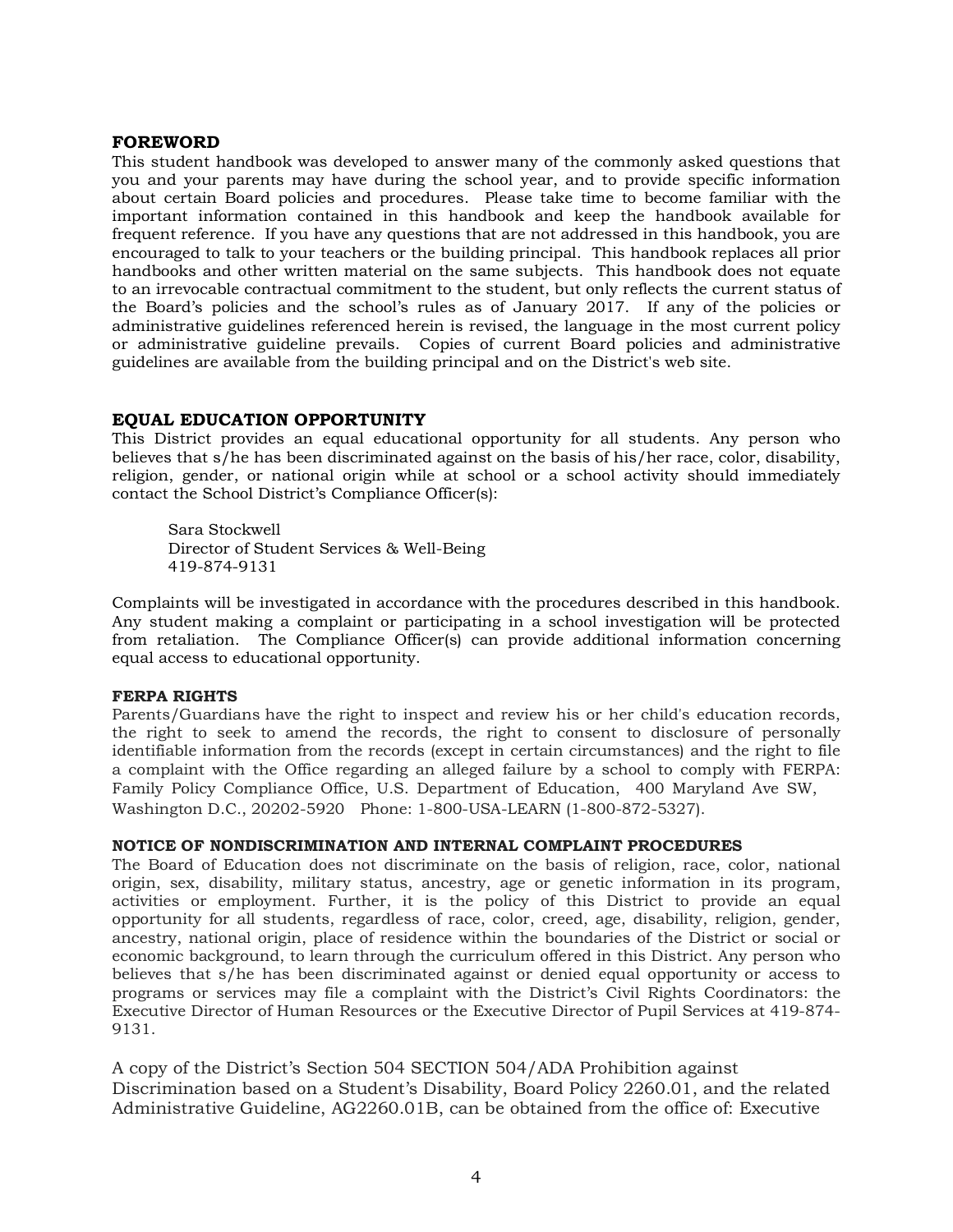Director of Pupil Services, 140 E. Indiana Ave., Perrysburg OH 43551 419-874-9131 or by accessing the school district's policy manual under the Parent tab at www.perrysburgschools.net.

### **SCHOOL DAY**

The school hours are 7:50 am to 2:45 pm. If we experience a two-hour delay, students will report to school from 9:50 am – 2:45 pm.

- 7:00 Doors Open Students may purchase breakfast and/or wait in the commons area
- 7:35 Students report to their homeroom
- 7:50 School begins
- 2:45 Dismissal Students may purchase items from the snack bar between 2:45- 3:00 pm

### **VISITORS**

Visitors, particularly parents and guardians, are welcome at HPI. However, visitors must report to the office upon entering the school to sign in and obtain a pass. Any visitor found in the building without signing in or obtaining a pass shall be reported to the Principal. If a person wishes to confer with a member of the staff, s/he should call for an appointment prior to coming to the school in order to schedule a mutually convenient meeting time. Students may not bring visitors to school without prior written permission from the principal.

Any person or organization seeking to take photographs or make audio and/or video recordings of students or a school activity that is not a public event must obtain prior permission from the Principal.

### **STUDENT RESPONSIBILITIES**

The school's rules and procedures are designed to allow students to be educated in a safe and orderly environment. All students are expected to follow staff members' directions and to obey all school rules.

Students must arrive at school on time and be prepared to learn and participate. If, for some reason, this is not possible, the student should seek help from a teacher, support staff member (secretary or health aide, school counselor, and/or building administrator).

In order to keep parents/guardians informed of their child's progress in school, parents/guardians will be provided information on a regular basis and whenever concerns arise. Many times it will be the responsibility of the student to deliver the information. The school, however, may use email, mail or hand delivery when appropriate. Parents/guardians have the option of receiving communication from the school via email by filling out the appropriate form. Parents/guardians are encouraged to build a two-way link with their child's teachers and support staff by informing the staff of suggestions or concerns that may help their child better accomplish his/her educational goals.

### **STUDENT WELL BEING**

Student safety is the responsibility of both students and staff. Staff members are familiar with emergency procedures such as evacuation procedures, fire and tornado drills, safety drills in the event of a terrorist or other violent attack, and accident reporting procedures. If a student is aware of any dangerous situation or accident, s/he must notify a staff person immediately.

State law requires that all students have an emergency medical authorization form completed and signed by a parent or guardian on file in the school office.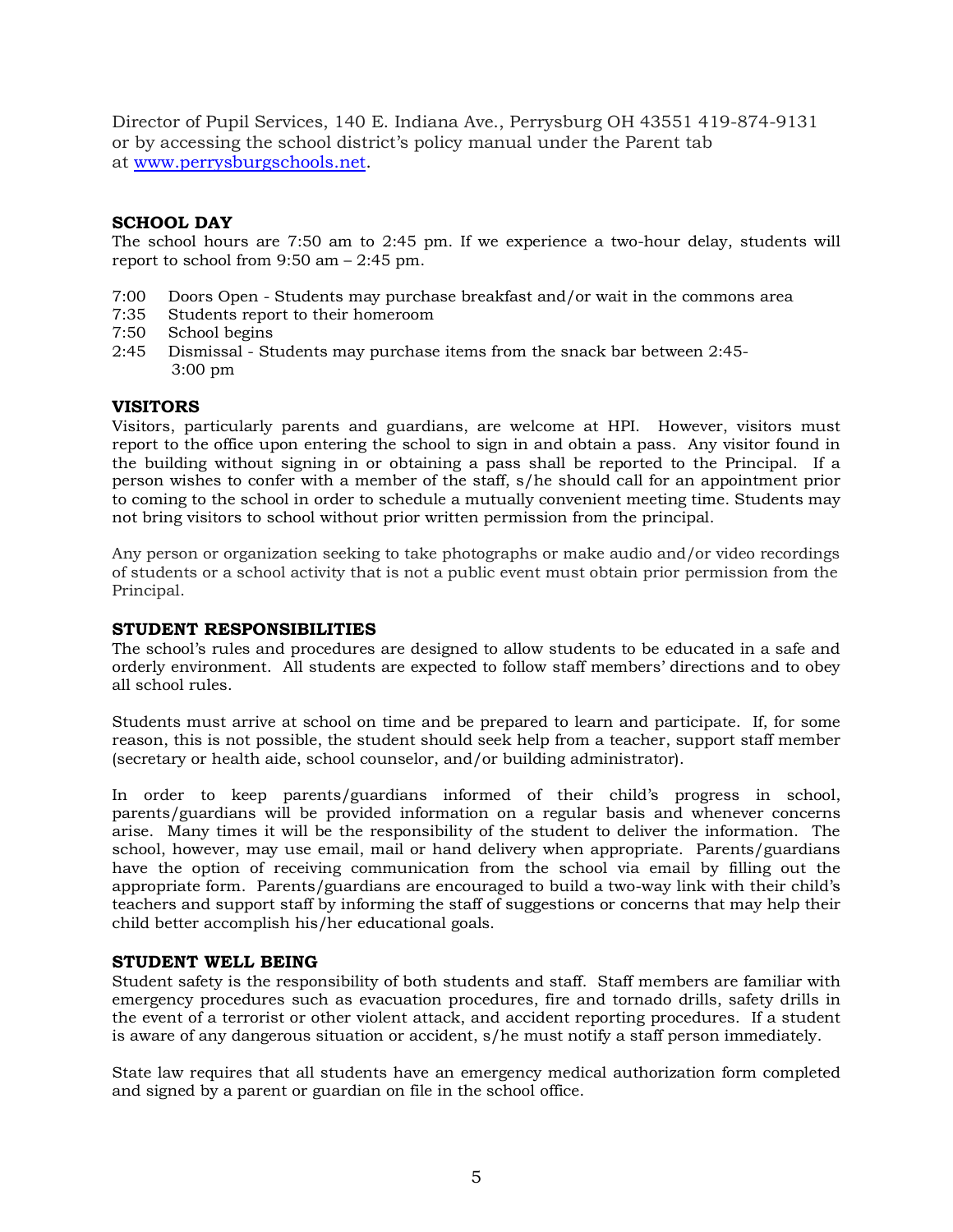Students with specific health care needs should deliver written notice about such needs, along with physician documentation, to the school office.

Procedure for the Collection and Payment for Charged Meals - Administrative Guideline 8500D – may be accessed at http://www.boarddocs.com/oh/perrysburg/Board.nsf/goto?open&id=B5GHSQ49BFA6

### **SAFER OHIO SCHOOL TIP LINE AND CRISIS TEXT LINE** (SEE BOARD POLICY #8410G AND 8630)

Perrysburg Schools utilizes the Safer Ohio School Tip Line. This is a free service that accepts calls and texts 24/7. The tip line allows students, parents, guardians, school administrators and employees to anonymously share information with school officials and law enforcement about threats to safety. The tip line number is **844-723-3764**.

Another resource is the Crisis Text Line. By texting the keyword **"4hope" to 741 741,** you will be connected to a trained Crisis Counselor within 5 minutes. Any person may need help in coping with a stressful situation. Reach out by text to communicate with someone trained to listen and respond in a method that is private, secure and confidential. The Crisis Text Line is a free, confidential service available 24/7 via text on mobile devices. Data usage while texting Crisis Text Line is free and the number will not appear on a phone bill with the mobile service carrier. People of all ages may use the Crisis Text Line.

### **INJURY AND ILLNESS**

All injuries must be reported to a teacher or the office. If the injuries are minor, the student will be treated and may return to class. If medical attention is required, the office will follow the school's emergency procedures and attempt to make contact with the student's parents/guardians.

A student who becomes ill during the school day should request permission to go to the office. An appropriate adult in the office will determine whether the student should remain in school or go home. No student will be released from school without proper permission.

### **SECTION I - GENERAL INFORMATION**

### **ENROLLING IN THE SCHOOL**

In general, State law requires students to enroll in the school district in which their parent or legal guardian resides.

New students under the age of 18 must be enrolled by their parent or legal guardian. When enrolling, parents/guardians must provide copies of the following:

- A. a birth certificate or similar document
- B. court papers allocating parental rights and responsibilities, or custody (if appropriate)
- C. proof of residency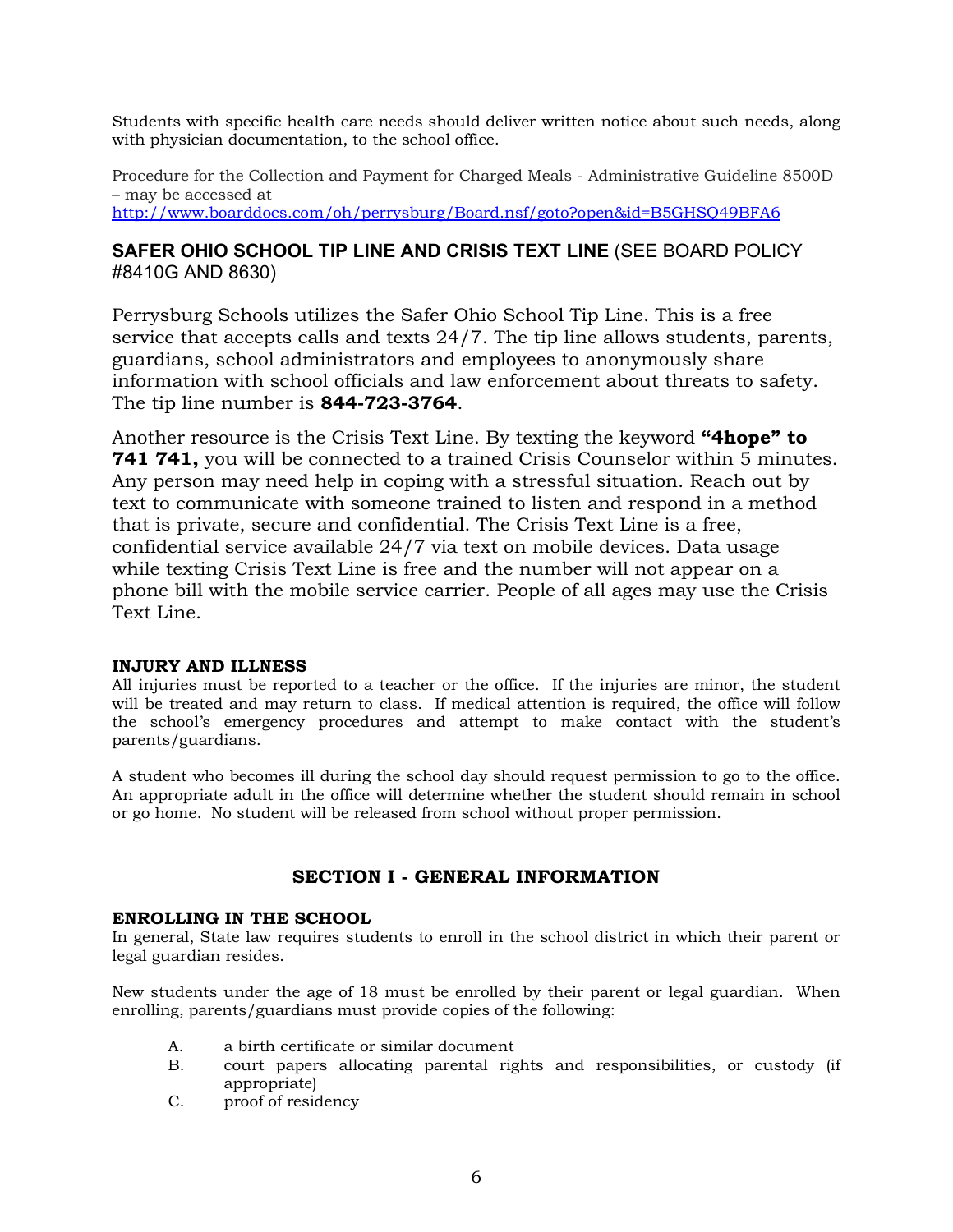### D. proof of immunizations

Under certain circumstances, temporary enrollment may be permitted. In such cases, parents/guardians will be notified about documentation required to establish permanent enrollment.

Homeless students who meet the Federal definition of homeless may enroll and will be under the District Liaison Homeless Children with regard to enrollment procedures.

In addition, if a new student resides in the District with a grandparent and is the subject of a: (1) power of attorney designating the grandparent as the attorney-in-fact; or (2) a caretaker authorization affidavit executed by the grandparent that provides the grandparent with authority over the care, physical custody, and control of the child, including the ability to enroll the child in school, consent in all school related matters, and discuss with the District the child's educational progress, the student's grandparent may enroll the child in school on a tuition-free basis. However, in addition to the above-referenced documents that are typically required for enrollment, the grandparent must provide the District with a duly executed and notarized copy of a power of attorney or caretaker authorization affidavit.

A student suspended or expelled by another public school in Ohio may be temporarily denied admission to the District's schools during the period of suspension or expulsion even if that student would otherwise be entitled to attend school in the District. Likewise, a student expelled or otherwise removed for disciplinary purposes from a public school in another state and the period of expulsion or removal has not expired may be temporarily denied admission to the District's schools during the period of expulsion or removal or until the expiration of the period of expulsion or removal which the student would have received in the District had the student committed the offense while enrolled in the District. Prior to denying admission, however, the Superintendent shall offer the student an opportunity for a hearing to review the circumstances of the suspension or expulsion and any other factors the Superintendent determines to be relevant.

If a student has been recently discharged or released from the custody of the Department of Youth Services (DYS) and is seeking admittance or re-admittance into the District, the student will not be admitted until the following records, which are required to be released by DYS to the Superintendent, have been received:

- A. an updated copy of the student's transcript;
- B. a report of the student's behavior while in DYS custody;
- C. the student's current IEP, if one has been developed for the child; and
- D. a summary of the instructional record of the child's behavior.

### **SCHEDULING AND ASSIGNMENT**

Schedules are provided to each student at the beginning of the school year or upon enrollment. Schedules are based on the student's needs and available class space. Any changes in a student's schedule should be handled through the building principal. Students may be denied course enrollment due to lack of available space. Students are expected to follow their schedules. A building principal or school counselor must approve any variation.

### **EARLY DISMISSAL**

No student may leave school prior to dismissal time without a parent or guardian either submitting a signed written request or coming to the school office personally to request the release. No student will be released to a person other than a custodial parent(s) or guardian without a written permission note signed by the custodial parent(s) or guardian.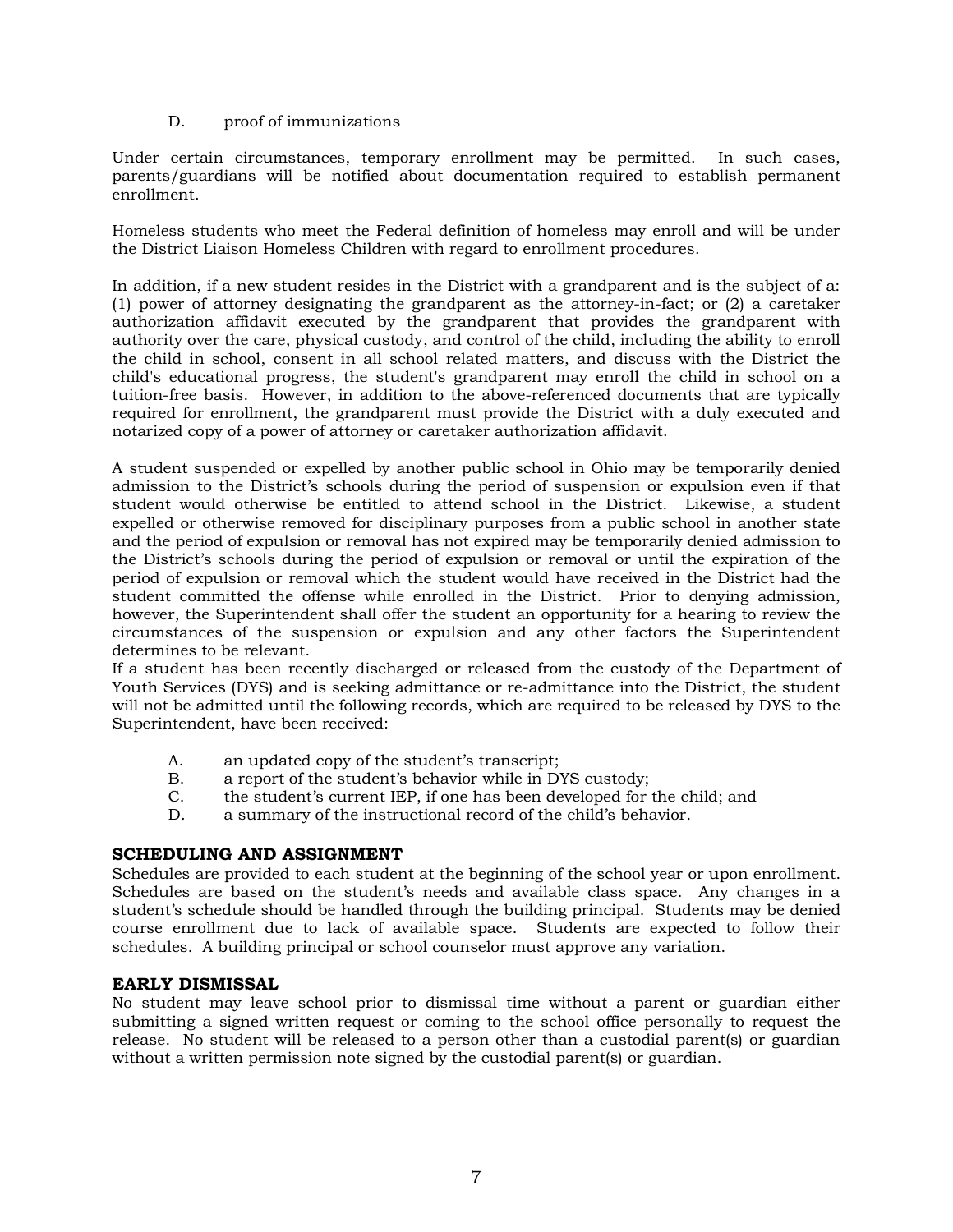### **WITHDRAWAL/TRANSFER FROM SCHOOL**

Parents/guardians must notify the Principal about plans to transfer their child to another school. School records, including disciplinary records of suspension and expulsion, will be transferred to the new school within 14 days of the new school's notice or request.

### **HEALTH SERVICES**

In compliance with law, the Board of Education may require students to submit to periodic health examinations to: protect the school community from the spread of communicable disease; verify that each student's participation in health, safety and physical education courses meets his/her individual needs and/or verify that the learning potential of each child is not lessened by a remediable physical disability. Unless the physical examination or screening is permitted or required by an applicable State law, parents/guardians may refuse to allow the Board to administer a nonemergency, invasive physical examination or screening upon written notification to the Board within fourteen (14) days after receipt of the Board's annual public notice.

### **IMMUNIZATIONS**

Written evidence must be presented upon registering a new student that the student has received, or is in the process of receiving, immunizations against Poliomyelitis, Mumps, Rubella, Diptheria-Pertussis-Tetanus, Rubella (German Measles), Hepatitis B, and Chicken Pox (certain age groups) unless a signed waiver statement by the custodial parent/guardian objecting to immunizations for philosophic or religious reasons has been presented to school authorities.

The immunization requirements for a student entering the Perrysburg Schools this year are as follows:

**DTaP, DTP, or DT; 4 or 5 doses**. A fifth dose is required if the fourth dose was given before the fourth (4th) birthday. In addition, one dose of Tdap booster must be given prior to the start of 7th grade.

**Polio; 3 or 4 doses**. The final dose must be administered on or after the fourth birthday regardless of the number of previous doses.

**MMR (Measles, Mumps, Rubella); 2 doses K-12**. The first MMR does must be given on or after the first birthday. And the second dose must be administered at least 28 days after the first dose.

**Hepatitis B; 3 doses**. All kindergarten through 12th grade students **are** required to be immunized against Hepatitis B. The vaccine is a series of three shots. The second dose must be given at least one-month (28) days after the first dose, and the third dose at least 16 weeks after the first dose and 8 weeks after the second dose. Students in the process of receiving the Hepatitis B series may be admitted to school but must be monitored by school staff to ensure that other doses in the series are received. The last dose cannot be given before 24-weeks (6 months) in age.

**Chicken Pox.** Two vaccinations are mandated for all students in grades kindergarten through 6th grade; one dose for students in grades 7th-12th grade. If the student has had the illness a signed note has to be provided by the doctor or parent for placement in the student's school health record.

For the safety of all students, the school principal may remove a student from school or establish a deadline for meeting State requirements if a student does not have the necessary immunizations or authorized exemption. In the event of a chicken pox epidemic, the Superintendent may temporarily deny admission to a student otherwise exempted from the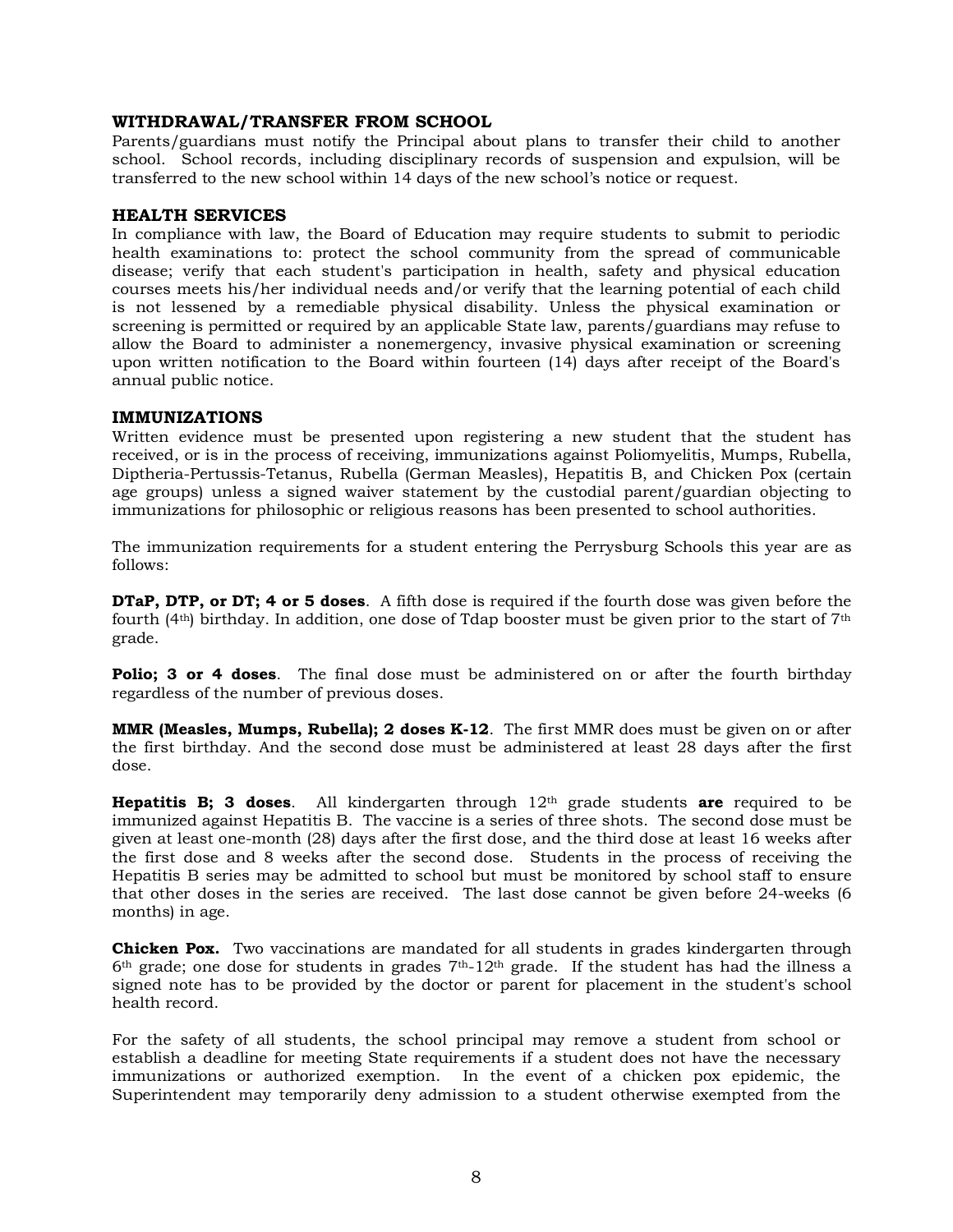chicken pox immunization requirement. Any questions about immunizations or exemptions should be directed to school health aide.

### **EMERGENCY MEDICAL AUTHORIZATION**

A complete Emergency Medical Authorization Form must be on file with the school in order for a student to participate in any activity off school grounds, including field trips, spectator trips, athletic and other extracurricular activities, and co-curricular activities. The Emergency Medical Authorization form is provided at the time of enrollment and at the beginning of each school year.

### **USE OF MEDICATIONS**

Students who must take prescribed medication during the school day must comply with the following guidelines:

- A. Parents/guardians should determine with the counsel of their child's prescriber whether the medication schedule can be adjusted to avoid administering medication during school hours.
- B. The appropriate form must be filed with the respective building principal before the student will be allowed to begin taking any medication during school hours or to use an inhaler to self-administer asthma medication. Such forms must be filed annually and as necessary for any change in the medication.
- C. All medications must be registered with the Principal's office and must be delivered to school in the original containers in which they were dispensed by the prescribing physician or licensed pharmacist, labeled with the date, the student's name, and the exact dosage to be administered.
- D. Medication that is brought to the office will be properly secured. Except as noted below, medication must be delivered to the Principal's office by the student's parent or guardian or by another responsible adult at the parent or guardian's request. Except as noted below, students may not bring medication to school. Students may carry emergency medications for allergies and/or reactions, or asthma inhalers during school hours provided the student has written permission from a parent or physician and has submitted the proper forms. In the case of epinephrine auto injectors ("epi pens"), in addition to written permission and submission of proper forms, the parent or student must provide a back up dose to the school nurse. Students are strictly prohibited from transferring emergency medication, EpiPens, or inhalers to any other student for their use or possession.
	- Medication may be conveyed to school directly by the parent/guardian or transported by transportation personnel (bus driver and/or bus aide) at parental request. This should be arranged in advance.
	- If, for supportable reasons, the Principal wishes to discontinue the privilege of a student self-administering a medication, except for the possession and use of asthma inhalers, the parent(s) shall be notified of the decision in sufficient time for an alternative means of administration to be established.
- E. Any unused medication unclaimed by the parent/guardian will be destroyed by school personnel when a prescription is no longer to be administered or at the end of a school year.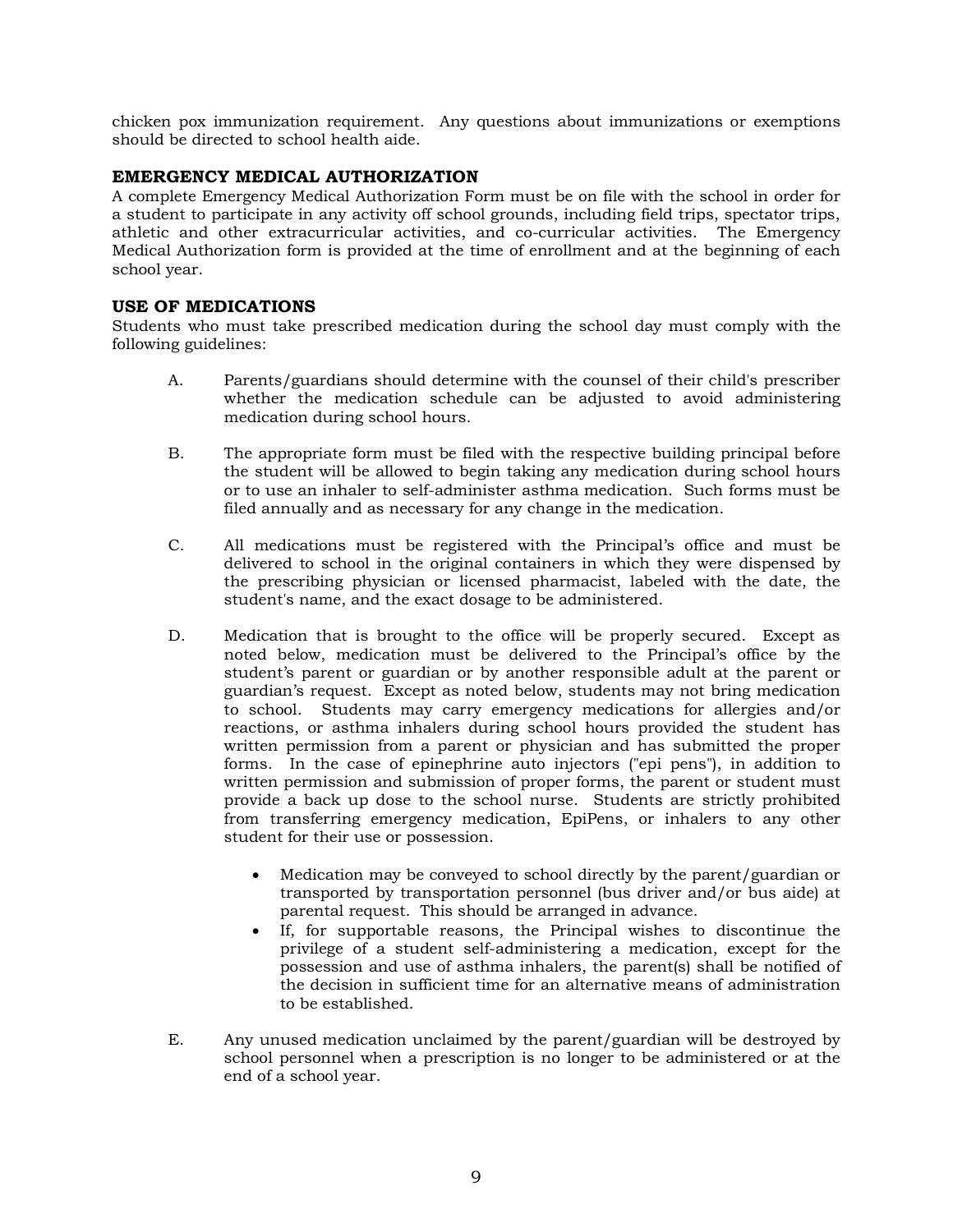- F. The parents/guardians shall have sole responsibility to instruct their child to take the medication at the scheduled time.
- G. The principal will maintain a log noting the personnel designated to administer medication, as well as the date and the time of day that administration is required. This log will be maintained along with the prescriber's written request and the parent's/guardian's written release.

### **NONPRESCRIBED (OVER-THE-COUNTER) MEDICATIONS**

No staff member will dispense non-prescribed, over-the-counter (OTC) medication, including cough drops, to any student without prior parent/guardian authorization. Parents/guardians may authorize administration of a non-prescribed medication on forms that are available from the Principal's office. Physician authorization is not required in such cases. OTC medications must be in the original container and will be given according to the package dosage instructions.

Any student who distributes medication of any kind or who is found in possession of unauthorized medication is in violation of the School's Code of Conduct and will be disciplined in accordance with the drug-use provision of the Code.

A student may possess and use a metered dose inhaler or a dry powder inhaler to alleviate asthmatic symptoms or before exercise to prevent the onset of asthmatic symptoms, at school or at any activity, event, or program sponsored by or in which the student's school is a participant if the appropriate form is completed and on file in the Main office.

A student who is authorized to possess and use a metered dose or dry powder inhaler may not transfer possession of any inhaler or other medication to any other student.

### **CONTROL OF CASUAL-CONTACT COMMUNICABLE DISEASES**

Because a school has a high concentration of people, it is necessary to take specific measures when the health or safety of the group is at risk. The school's professional staff may remove or isolate a student who has been ill or has been exposed to a communicable disease or highly transient pest, such as lice.

Specific communicable diseases include diphtheria, scarlet fever, strep infections, whooping cough, mumps, measles, rubella, and other conditions indicated by the Local and State Health Departments.

Any removal will be limited to the contagious period as specified in the school's administrative guidelines.

### **CONTROL OF NONCASUAL-CONTACT COMMUNICABLE DISEASES**

The School District has an obligation to protect staff and students from non-casual-contact communicable diseases. When a non-casual-contact communicable disease is suspected, a panel of resource people, including the County Health Department, will review the student's health. The school will protect the privacy of the person affected and those in contact with the affected person. Students and staff will be permitted to remain in school unless there is definitive evidence to warrant exclusion.

As required by Federal law, parents will be requested to have their child's blood checked for HIV and HBV when the child bleeds at school and students or staff members are exposed to the blood. Any testing is subject to laws protecting confidentiality.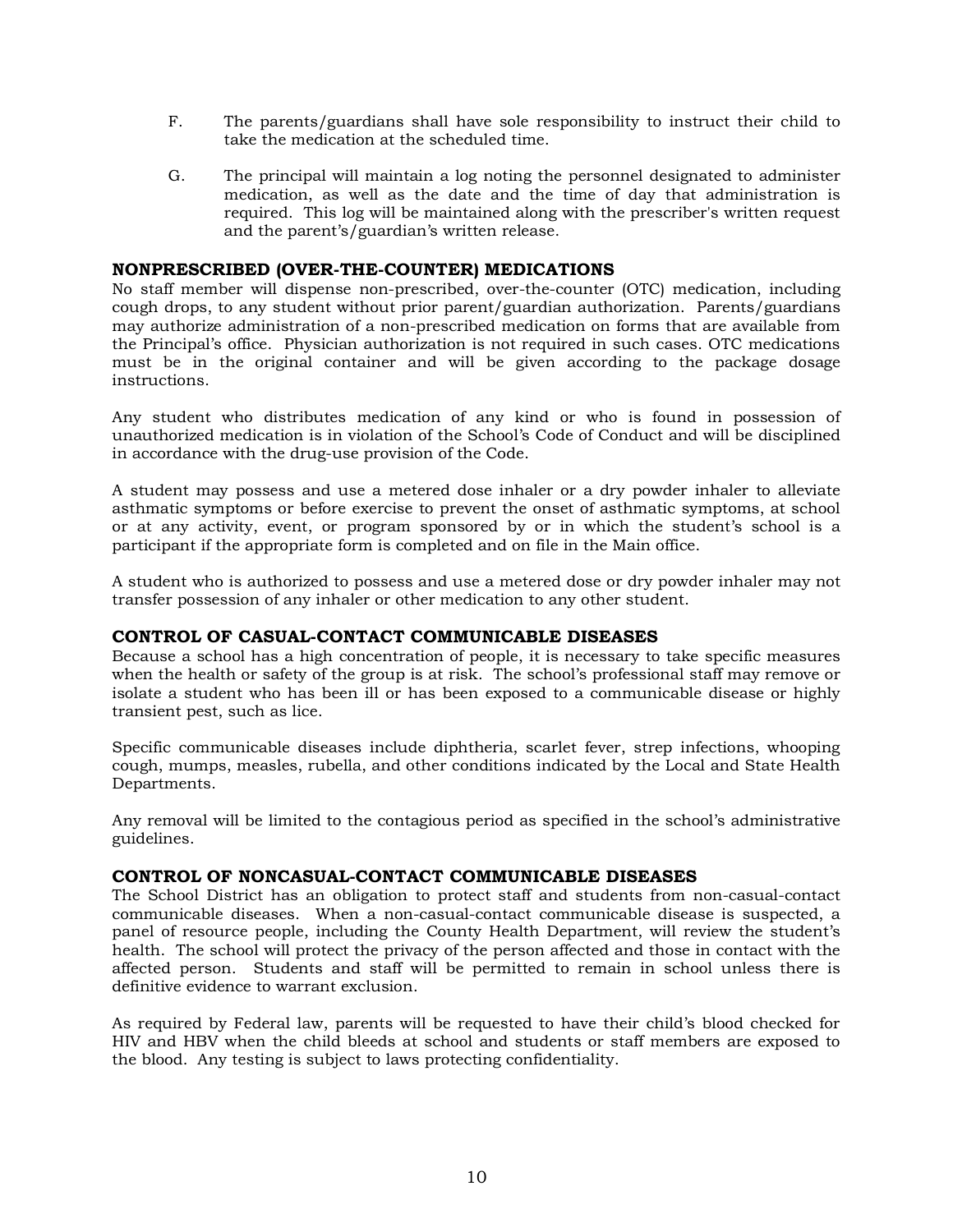### **CONTROL OF BLOOD-BORNE PATHOGENS**

The School District seeks to provide a safe educational environment for students and take appropriate measures to protect those students who may be exposed to blood-borne pathogens in the school environment and/or during their participation in school-related activities. While the risks of students being exposed to blood-borne pathogens may be low, students must assume that all body fluids are potentially infectious and must take precaution to follow universal procedures in order to reduce such risks and minimize and/or prevent the potential for accidental infection.

Students may be exposed to blood-borne pathogens in situations, including, but not limited to the following:

- Engaging in activities with other students in the school environment (e.g., core classes, STEM, IDEA, art, physical education, performing arts classes, lunch/recess, etc.) where physical injuries or other actions that can cause bleeding or exposure to saliva and other body fluids may occur.
- Working with equipment in the school environment that can cause cuts or similar injuries that produce bleeding.
- Participating in before & after school activities where physical injuries or other actions that can cause bleeding may occur.

Whenever a student has contact with blood or other potentially infectious material, s/he must immediately notify his/her teacher, who will contact the school office.

The parents/guardians of a student who is exposed will be contacted immediately regarding the exposure and encouraged to have the student's blood tested and to consult with the student's physician concerning any necessary post-exposure treatment. The student's parent/guardian will also be asked to provide a copy of the test results and any post-exposure treatment for maintenance in the student's educational record in accordance with the Federal and State laws concerning confidentiality.

The parents/guardians of the student who caused the exposure will also be contacted immediately and advised to have the student's blood tested in cooperation with his/her physician.

- a. The student's parents/guardian will be asked to provide a copy of the test results for maintenance in the student's educational record in accordance with Federal and State laws concerning confidentiality.
- b. The student's parents/guardians will be encouraged to allow the district to release their child's name to the exposed student's parents, in the event serious health issues are presented as a result of the exposure.

### **STUDENTS WITH DISABILITIES**

The American's with Disabilities Act (A.D.A.) and Section 504 of the Rehabilitation Act (Section 504) prohibit discrimination against persons with a disability in any program receiving Federal financial assistance. This protection applies not just to students, but also to all individuals who have access to the District's programs and facilities.

The laws define a person with a disability as anyone who:

- a. Has a mental or physical impairment that substantially limits one or more major life activities;
- b. Has a record of such an impairment; or
- c. Is regarded as having such impairment.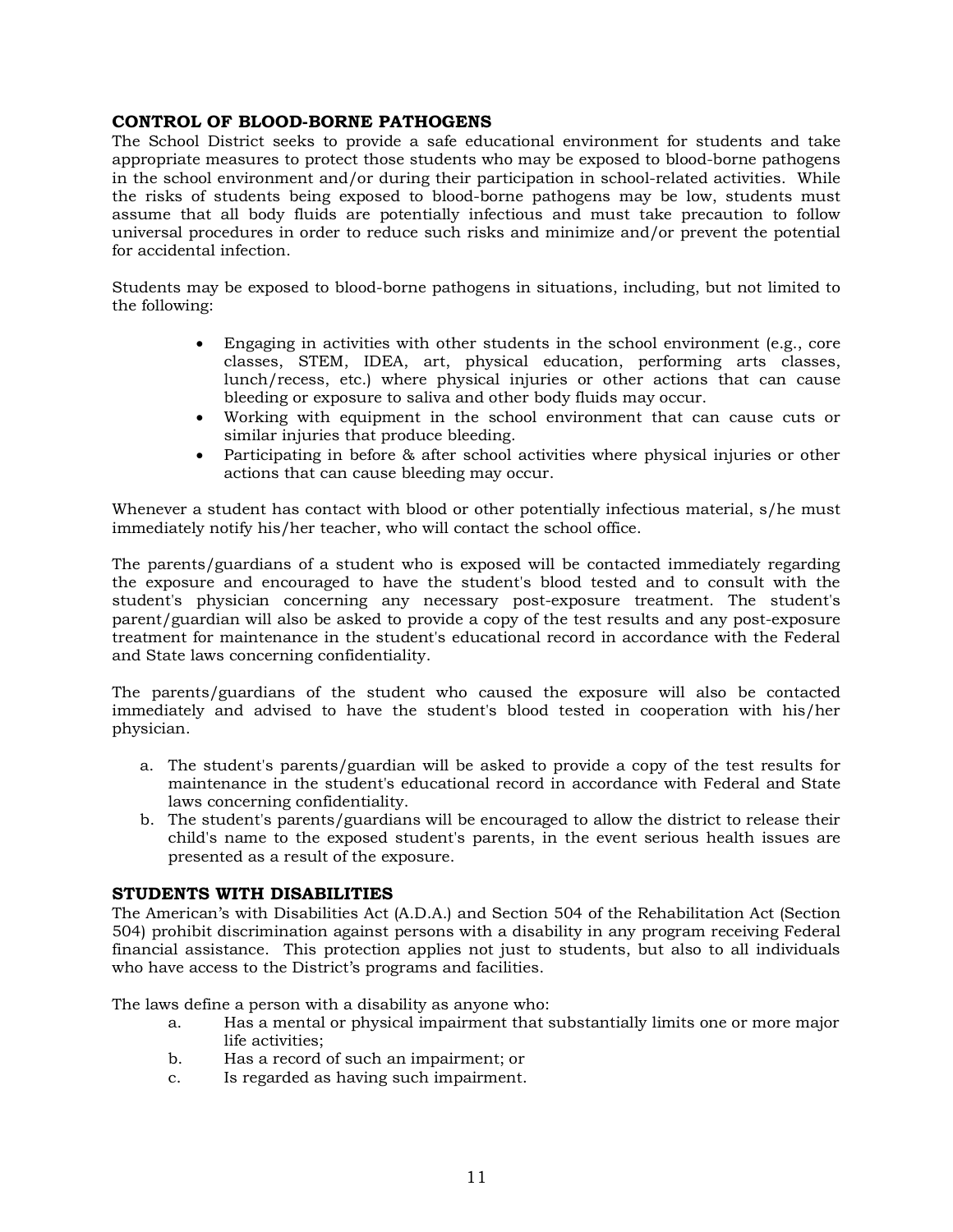The District has specific responsibilities under these two laws, which include identifying, reviewing and, if the child is determined to be eligible, affording access to appropriate educational accommodation. Additionally, in accordance with State and Federal mandates, the District seeks out, assesses and appropriately services students with disabilities. Staff members use a comprehensive child study process to systematically screen, assess and, if appropriate, place students in special education and related services. Students are entitled to a free appropriate public education in the "least restrictive environment."

A student can access special education and related services through the proper evaluation procedures. Parent involvement in this procedure is important and required by Federal (IDEIA), A.D.A. Section 504) and State law. Contact the school office at to inquire about evaluation procedures, programs, and services.

### **HOMELESS STUDENTS**

Homeless students will be provided with a free and appropriate public education in the same manner as other students served by the District. Homeless students are eligible to receive transportation services, participate in education programs for students with disabilities or limited English proficiency, participate in gifted and talented programs, and receive meals under school nutrition programs. Homeless students will not be denied enrollment based on lack of proof of residency.

### **PROTECTION AND PRIVACY OF STUDENT RECORDS**

The school district maintains many student records including both directory information and confidential information.

Directory information includes:

- a student's name
- address
- telephone number
- date and place of birth
- participation in officially-recognized activities
- dates of attendance
- date of graduation
- awards received
- school-assigned e-mail accounts as "directory information" for the limited purpose of facilitating students' registration for access to various online educational services, including mobile applications/apps that will be utilized by the student for educational purposes and for inclusion in internal e-mail address books. (School-assigned e-mail accounts shall not be released as directory information beyond this/these-limited purpose(s) and to any person or entity but the specific online educational service provider and internal users of the District's Education Technology.)

Directory information can be provided upon request to any individual, other than a for-profit organization, even without the written consent of a parent. Parents may refuse to allow the Board to disclose any or all "directory information" upon written notification to the Board. For further information about the items included within the category of directory information and instructions on how to prohibit its release you may consult the Board's annual *Family Education Rights and Privacy Act* (FERPA) notice.

Other than directory information, FERPA and Ohio law protect access to all other student records. Except in limited circumstances as specifically defined in State and Federal law, the School District is prohibited from releasing confidential education records to any outside individual or organization without the prior written consent of the parents, or the adult student, as well as those individuals who have matriculated and entered a postsecondary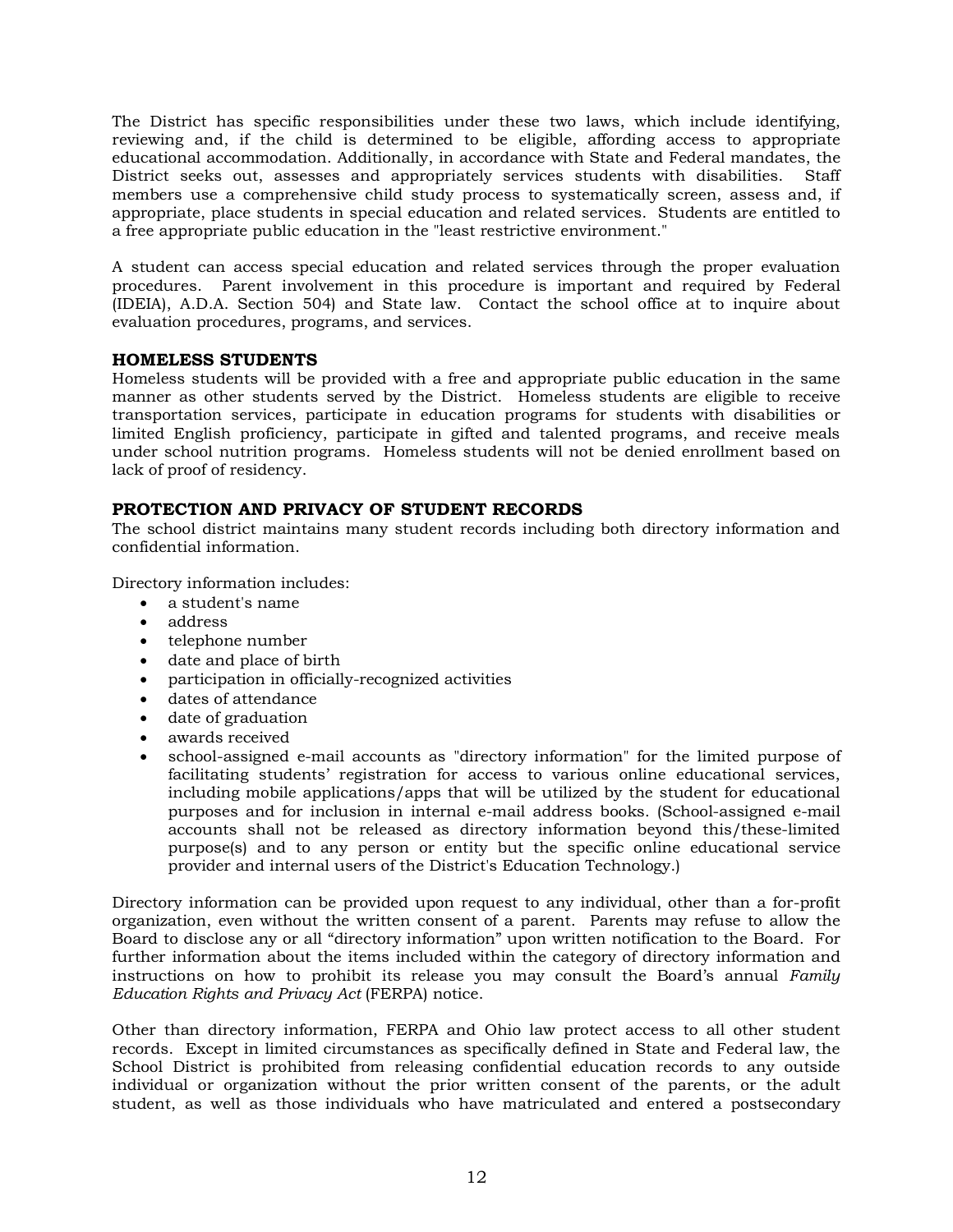educational institution at any age. The Board will provide access or release directory information to armed forces recruiters unless the parent or student request that prior written consent be obtained. See Form 8330 F13.

Confidential records include test scores, psychological reports, behavioral data, disciplinary records, and communications with family and outside service providers.

Students and parents have the right to review and receive copies of all educational records. Costs for copies of records may be charged to the parent. To review student records please provide a written notice identifying requested student records to the building principal. You will be given an appointment with the appropriate person to answer any questions and to review the requested student records.

Parents and adult students have the right to amend a student record when they believe that any of the information contained in the record is inaccurate, misleading or violates the student's privacy. A parent or adult student must request the amendment of a student record in writing and if the request is denied, the parent or adult student will be informed of his/her right to a hearing on the matter.

Consistent with the Protection of Pupil Rights Amendment (PPRA), no student shall be required, as a part of the school program or the District's curriculum, without prior written consent of his/her parents, to submit to or participate in any survey, analysis, or evaluation that reveals information concerning:

- A. political affiliations or beliefs of the student or the student's parents;
- B. mental or psychological problems of the student or the student's family;
- C. sex behavior or attitudes;
- D. illegal, anti-social, self-incriminating or demeaning behavior;
- E. critical appraisals of other individuals with whom respondents have close family relationships;
- F. legally recognized privileged and analogous relationships, such as those of lawyers, physicians, and ministers;
- G. religious practices, affiliations, or beliefs of the student or his/her parents; or
- H. Income (other than that required by law to determine eligibility for participation in a program or for receiving financial assistance under such a program).

Consistent with the PPRA and Board policy, parents may inspect any materials used in conjunction with any such survey, analysis, or evaluation. Please contact building principal to inspect such materials.

Further, parents have the right to inspect, upon request, a survey or evaluation created by a third party before the survey/evaluation is administered or distributed by the school to the student. The parent will have access to the survey/evaluation within a reasonable period of time after the principal receives the request.

The Superintendent will notify parents of students in the District, at least annually at the beginning of the school year, of the specific or approximate dates during the school year when the following activities are scheduled or expected to be scheduled:

- A. activities involving the collection, disclosure, or use of personal information collected from students for the purpose of marketing or for selling that information or otherwise providing that information to others for that purpose); and
- B. the administration of any survey by a third party that contains one or more of the items described in A through H above.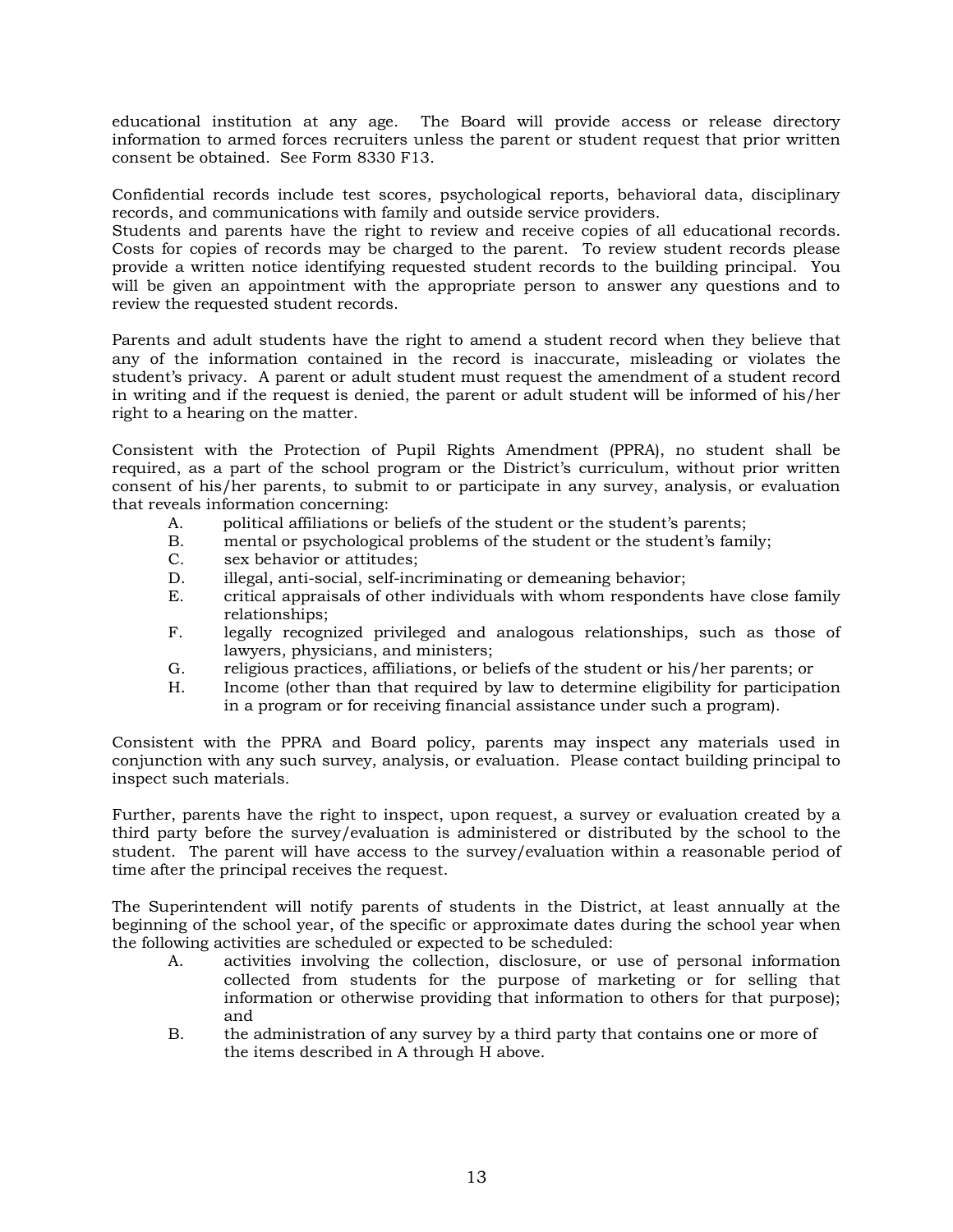The Family Policy Compliance Office in the U.S. Department of Education administers both FERPA and PPRA. Parents who believe their rights have been violated may file a complaint with:

> Family Policy Compliance Office U.S. Department of Education 400 Maryland Avenue, SW 20202-4605 Washington, D.C. www.ed.gov/offices/OM/fpco

Informal inquiries may be sent to the Family Policy Compliance Office via the following email addresses:

> FERPA@ED.Gov; and PPRA@ED.Gov.

### **GENERAL SCHOOL FEES**

School fees are established prior to the start of each school year. These fees are communicated frequently with our families. The school office and web site has applications and/or information concerning waiving of these fees. Charges may also be imposed for loss, damage or destruction of school apparatus, equipment, musical instruments, library materials, and textbooks and for damage to school buildings or property. Students using school property and equipment can be fined for excessive wear and abuse of the property and equipment. Failure to pay fines, fees or charges may result in the withholding of grades and credits.

### **STUDENT FUNDRAISING**

Students participating in school-sponsored groups and activities may solicit funds from other students, staff members, and members of the community in accordance with school guidelines. The following general rules apply to all fundraisers:

- Students involved in the fundraiser must not interfere with students participating in other activities when soliciting funds.
- Students may not participate in a fundraising activity for a group in which they are not members without the approval of the students' counselor.
- Students may not participate in fundraising activities off school property without proper supervision by approved staff or other adults.
- Students may not engage in house-to-house canvassing for any fundraising activity.
- Students may not participate in a fundraising activity conducted by a parent group, booster club, or community organization on school property without the approval of the Principal and The Board of Education.

Students may not sell any item or service in school without the prior approval of the principal and the Board of Education. Violation of this policy may lead to disciplinary action.

### **STUDENT VALUABLES**

Students should not bring items of value to school. Items such as phones, jewelry, expensive clothing, electronic equipment, and the like, are tempting targets for theft and extortion. The school is not liable for any loss or damage to personal valuables.

### **ARRANGING A CONFERENCE**

Parent/guardian/teacher communication is vital to student success. Parent/guardian/teacher conferences can be scheduled with any teacher at any time of the year. However, it is imperative that an appointment is made ahead of time. Drop-in conferences often run over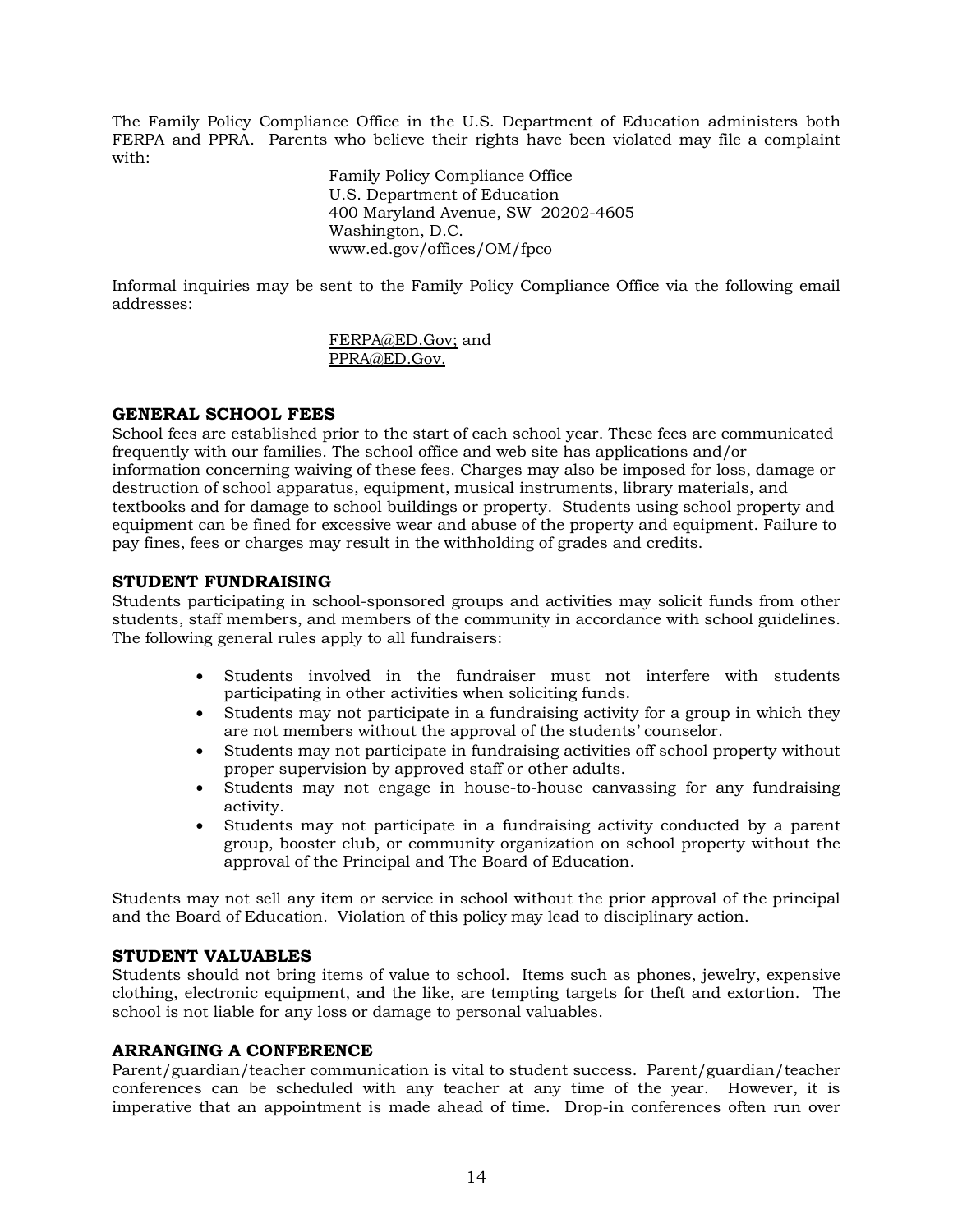and interfere with class time or with daily planning, so please plan ahead for conferencing. By making an appointment, the teacher will be better prepared to discuss whatever issue there may be and find a solution that is agreeable for all parties.

### **SCHEDULED CONFERENCES**

Parent/guardian/teacher conferences are held once a year. The intent of the conference is to discuss your child's progress in his/her schoolwork. Achievements, interests and concerns may be discussed. Conferences are very important to your child. Please make every attempt to attend. Sometimes it is necessary to have conferences in addition to the scheduled one. Additional conferences are encouraged, if needed, and may be arranged by contacting the student's teachers or calling the school office. Please understand that teachers cannot have unscheduled hall conferences.

A non-custodial parent has the right to a teacher conference unless prohibited by court order. A step-parent does not have the right to a conference unless accompanied by the birth parent, has a power of attorney from the birth parent, or has adopted the child.

### **COMPLAINTS**

Students or parents/guardians who have a complaint should first bring the matter up with the teacher. Usually a complaint or concern can be addressed by a phone call or conference with the teacher. If the outcome of that discussion is not satisfactory, then a conference with the principal can be requested.

### **COMMUNICATION BETWEEN HOME AND SCHOOL**

Communication between home and school is vital in supporting your child's interests and efforts. Parents/guardians are encouraged to ask questions, and become involved with their child's educational growth and development. Filling out and returning all emergency forms is the parents'/guardians' responsibility. If there are changes in this information, please call the office or send it in to the office as soon as possible. **It is very important for the safety of your child that we know how to reach you.** 

The teachers, principal, and counselors are interested in open communication with parents/guardians to support their children's efforts. If any situation exists that might cause anxiety for your child or a change in his/her normal routine as it relates to school, please notify the teacher or counselor.

### **WEBSITE**

The district web site at www.perrysburgschools.net provides convenient access to a great deal of district information and resources. There are links to each school and to staff email. Please check the district website periodically for valuable information.

### **VOLUNTEERS**

The Board of Education recognizes that certain programs and activities can be enhanced through the use of volunteers who have particular knowledge or skills that will be helpful to members of the professional staff responsible for the conduct of those programs and activities. Interested volunteers should contact the building principal or classroom teacher.

All volunteers need to display appropriate behavior at all times. In accordance with R.C. 109.575, all volunteers who work or apply to work unsupervised with children on a regular basis will be required to provide a set of fingerprints at any time so that a criminal records check can be conducted. If a criminal records check is conducted, it will be done as a condition of initial or continued service as a volunteer.

### **DIRECTORY INFORMATION**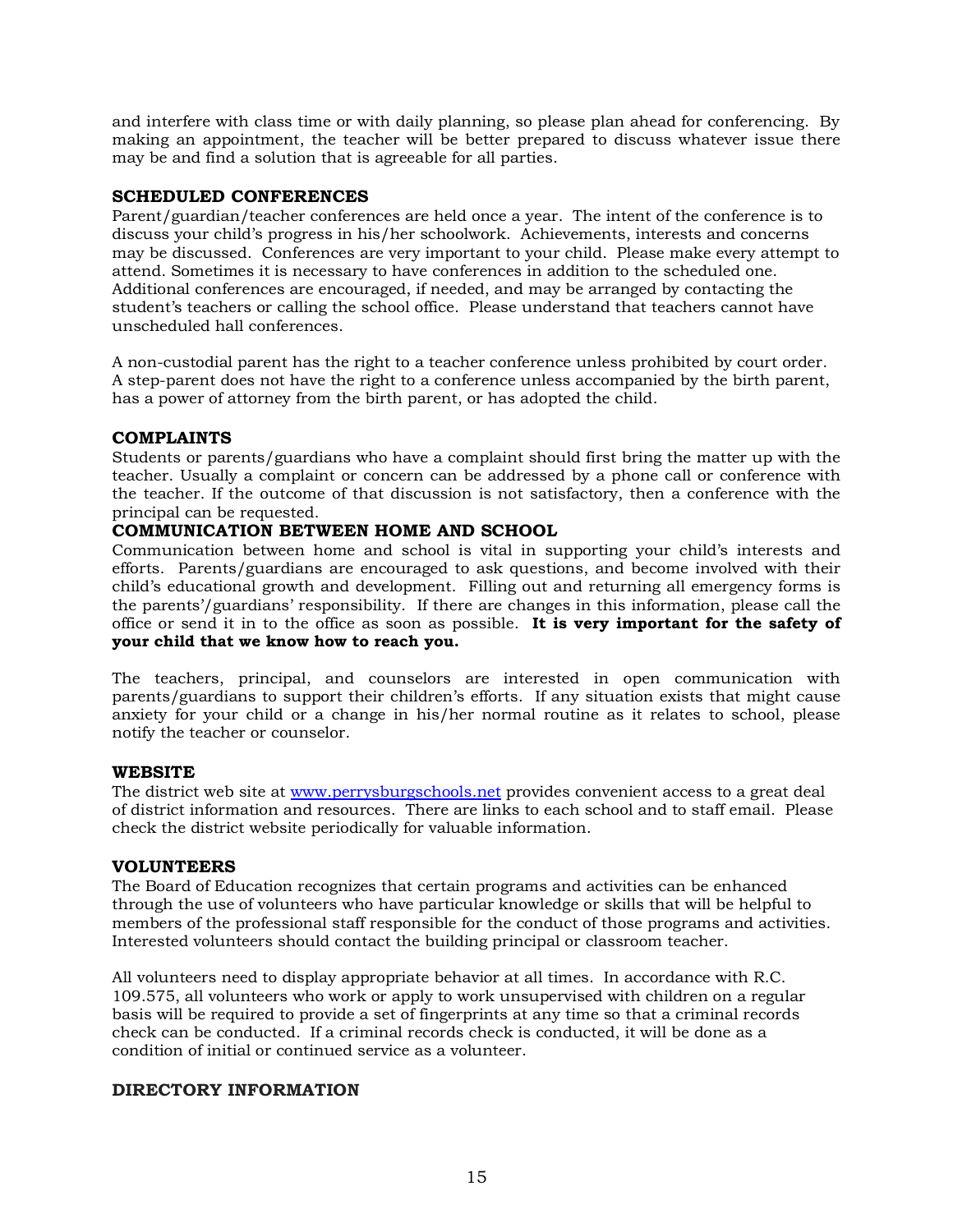Directory information includes the student's name, address, telephone listing and parents'/guardians' names. Upon receipt of the directory information form through the registration process, parents/guardians have **three days** to inform school officials if they wish to have their student's information **excluded**.

### **STUDENT PRIVACY AND PARENTAL ACCESS TO INFORMATION**

The Board of Education respects the privacy rights of parents/guardians and their children. No student shall be required, as a part of the school program or the District's curriculum, to submit to or participate in any survey, analysis or evaluation that reveals information concerning: political affiliations or beliefs of the student or his/her parents/guardians; mental or physical problems of to the student or his/her family; sex behavior or attitudes; illegal, antisocial, self-incriminating or demeaning behavior; critical appraisals of other individuals with whom respondents have close, family relationships; legally-recognized privileged and analogous relationships, such as those of lawyers, physicians and ministers; religious practices, affiliations or beliefs of the student or his/her parents/guardians; or income (other than that required by law to determine eligibility for participation in a program or for receiving financial assistance under such a program). Parents/Guardians may inspect any materials used in conjunction with any such survey, analysis or evaluation by contacting the building principal.

### **LUNCH/BREAKFAST/SNACK BAR**

### **Commons Area Behavior:**

Student are expected to:

- a. Be respectful and courteous at all times.
- b. Use appropriate voice levels for conversational speaking.
- c. Be responsible by leaving their area clean and taking their tray and trash to the proper places.
- d. Report to lunch on time and use the restrooms located in the commons area.
- e. Remain in the commons area until they are dismissed.
- f. Follow the rules for the commons eating area and abide by the instructions of the adults supervising.
- g. Wait to be dismissed by adults supervising commons eating area.
- h. *THE HPI COMMON AREAS (KITCHEN, JACKET CAFÉ, MEZZANINE/BALCONY, GYMNASIUM & PLAYGROUND) ARE CONSIDERED ELECTRONIC DEVICE FREE ZONES THROUGHOUT THE SCHOOL DAY UNLESS SPECIFIC PERMISSION HAS BEEN GRANTED BY THE PRINCIPAL OR A DESIGNEE.*

### **Commons Area Expectations:**

Students are expected to:

- a. Proceed through the cafeteria line and pay for their choice of food.
- b. Memorize their four or five-digit pin number.
- c. Remain in the commons area until dismissed.
- d. Refrain from taking food outside of the cafeteria.
- e. Avoid areas where classes are being held during their lunch hour.

### **Free and Reduced Lunches:**

Free and reduced priced lunches are available to students who qualify and meet the eligibility guidelines. To be considered for free or reduced lunches from the start of the school year, a new application must be completed within fifteen days of school. Applications are found on the school web site, each school office, or cafeteria. Applications are accepted any time during the school year. The free or reduced information is kept confidential.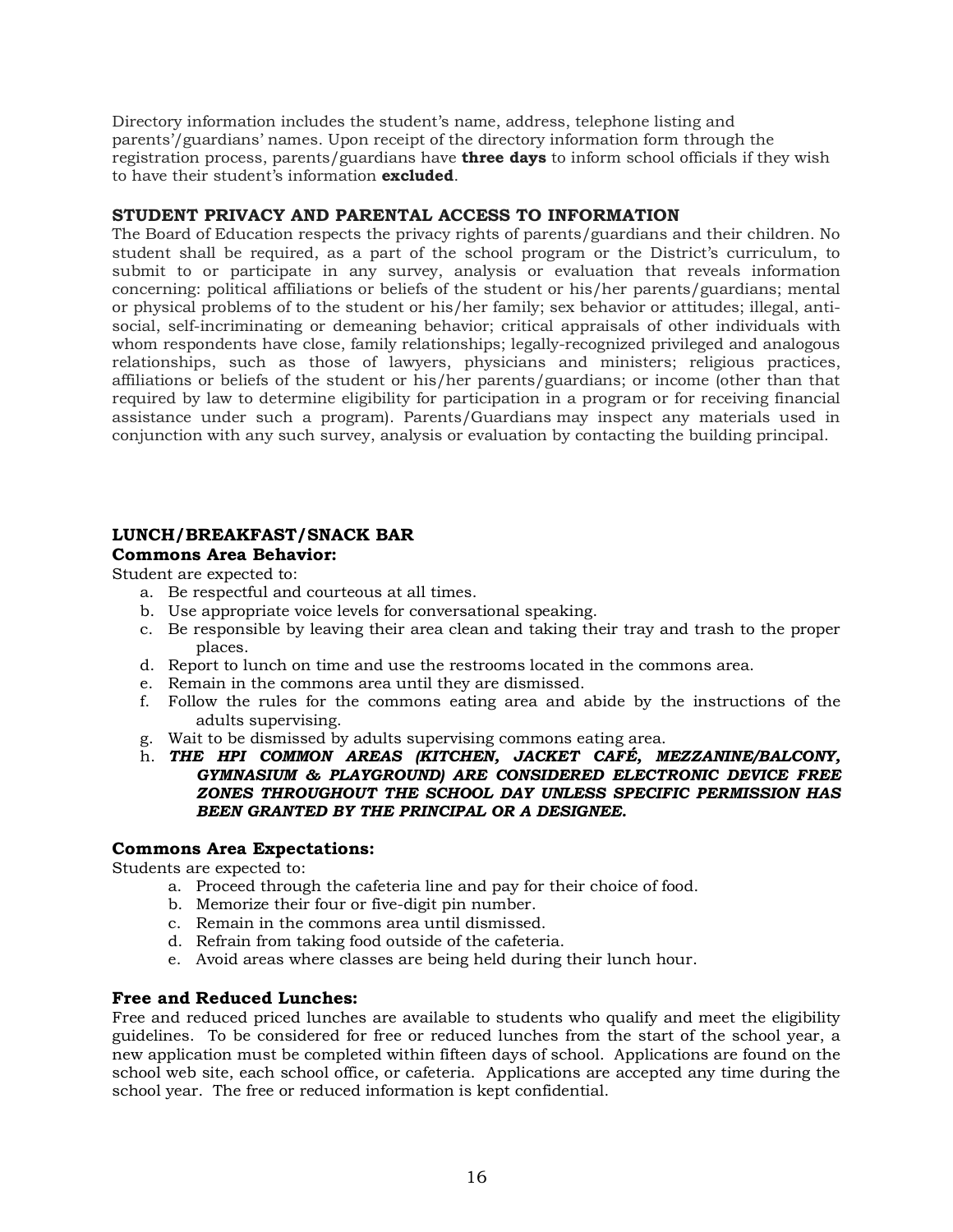Foster and homeless children and families on food stamps automatically qualify for free lunch once an application is received and approved by the Child Nutrition Department.

### **Lunch/Breakfast Payment:**

Perrysburg Schools Food Service Program uses a computerized lunch program system. This system allows parents to prepay for lunches in any amount on their child's lunch account. The cafeterias accept cash or check payments; make certain that your child's name and PIN number is in the memo section of any check sent to school or on the outside envelope if sending cash. Parents/guardians may also use the secure on-line payment system called **PaySchoolsCentral.com.** The benefits of PaySchoolsCentral.com are the ability to request activity reports, check lunch balances or e-mail reminders when funds are low. The benefits are available without processing an on-line payment transaction. Please call or e-mail the Child Nutrition Department if you need your child's **9-digit** student ID number.

### **Lunch Program:**

Perrysburg School District participates in the National School Lunch Program. Over the course of a one-week period, the school lunch menus are developed to provide children with approximately one-third of the Recommended Dietary Allowances.

Lunch choices vary day by day (three meal options everyday), but always consist of an entrée, a variety of fruits and vegetables and milk. We strive to offer lunches and snacks that are appealing, acceptable, appetizing and healthy for young children.

Pop/soda and other carbonated beverages are not to be brought into the cafeteria. Students are not allowed to purchase food for other students.

### **SAFETY AND SECURITY**

- a. All visitors must report to the office when they arrive at school.
- b. All visitors are given and required to wear a building pass while they are in the building.
- c. Staff are expected to question people in the building whom they do not recognize and who are not wearing a building pass, and to question people who are "hanging around" the building after hours.
- d. Students and staff are expected to immediately report to a teacher or administrator any suspicious behavior or situation that makes them uncomfortable.
- e. As many unneeded outside doors as possible are locked during the school day.
- f. Portions of the building that will not be needed after the regular school days are closed off.
- g. All District employees are to wear photo-identification badges while in District schools and offices or on District property.

### **FIRE, TORNADO AND SAFETY DRILLS**

HPI complies with all fire safety laws and will conduct fire drills in accordance with State law. The school conducts tornado drills during the tornado season following procedures prescribed by the State. Teachers will provide specific instructions on how to proceed in the case of fire or tornado and will oversee the safe, prompt and orderly evacuation of the building in such cases.

Safety drills will be conducted once per school year. Teachers will provide specific instruction on the appropriate procedures to follow in situations where students must be secured in their building rather than evacuated. These situations can include a terrorist threat, a person in possession of a deadly weapon on school property or other acts of violence.

### **EMERGENCY CLOSING AND DELAYS**

If HPI must be closed or the opening delayed because of inclement weather or other conditions, the school will notify local radio and television stations. Information concerning school closings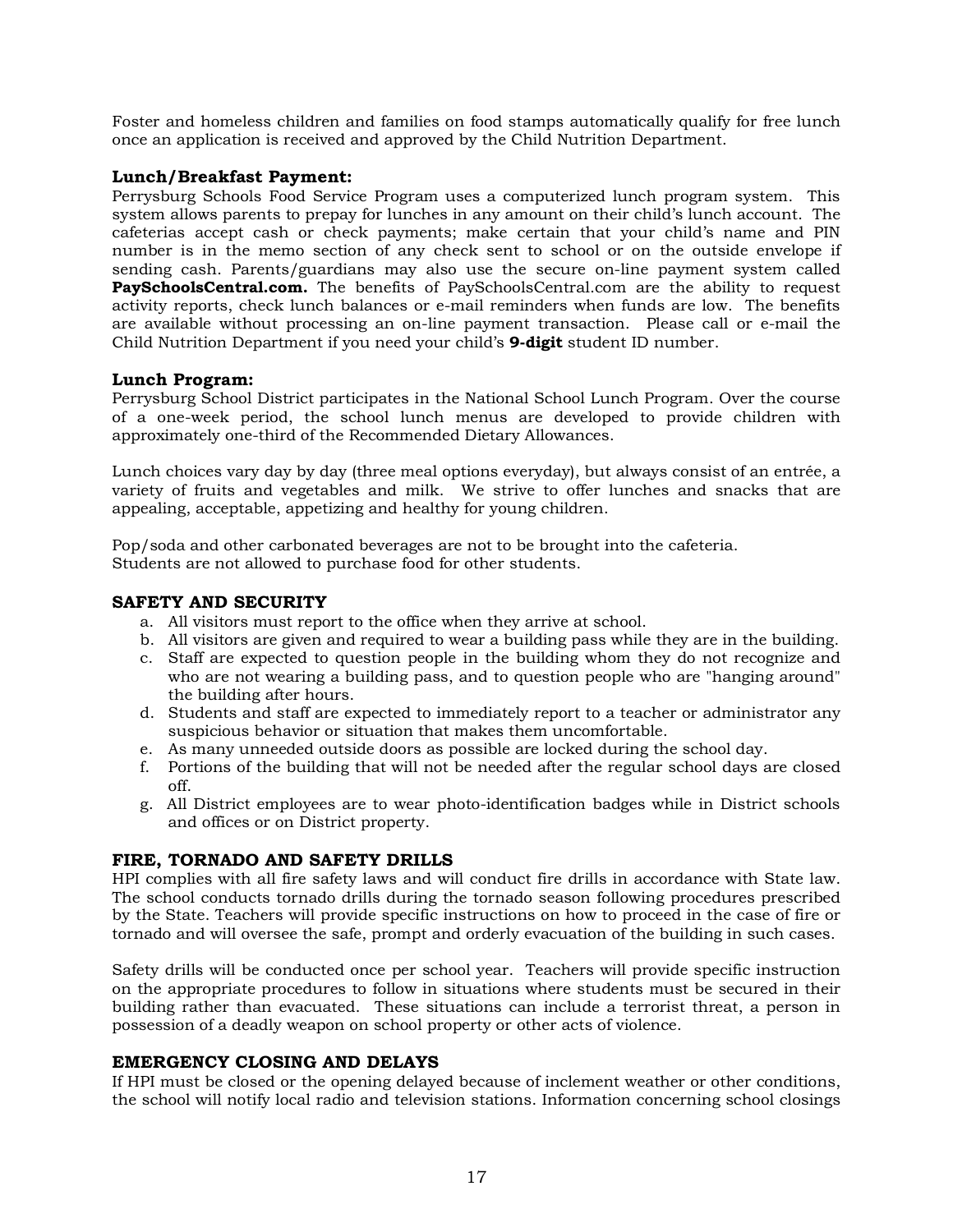or delays can also be found on the school's web page. In addition, parents/guardians will be notified of school closings or delays via a pre-recorded telephone message delivered to the phone number on file.

Parents/guardians and students are responsible for knowing about emergency closings and delays. Please do not call the school, central office or the radio and television stations. When schools are closed, all school events that day and evening will be automatically cancelled. Further, closings, delays and cancellations will be communicated to parents/legal guardians through utilization of the district's emergency communication system.

### **EMERGENCY COMMUNICATION SYSTEM**

Perrysburg Schools utilizes an automated emergency communication system that allows school personnel to instantly broadcast information about an emergency situation to parents and guardians. A test message will be sent at the beginning of the school year.

### **USE OF SCHOOL EQUIPMENT AND FACILITIES**

Students must receive teacher permission before using any equipment or materials in the classroom. Students must seek permission from the Principal prior to using any other school equipment or facility. Students are responsible for the proper use and protection of any equipment or facility they are permitted to use.

### **LOST AND FOUND**

The lost and found area is in the Commons. Students who lost items should check there and may retrieve their items if they give a proper description. Lost electronic items will be in the school office if found. Unclaimed items will be given to charity periodically throughout the school year.

### **USE OF OFFICE TELEPHONES**

*STUDENTS ARE NOT PERMITTED TO USE ANY COMMUNICIATION DEVICE SUCH AS A PHONE, SMART WATCH, ETC., DURING THE SCHOOL DAY.* Telephones are available in the office for students to use when they are not in class. Students are not to use telephones to call parents/guardians to receive permission to leave school. Office personnel will initiate all calls on behalf of a student seeking permission to leave school.

### **MESSAGES**

Only emergency messages will be delivered to students in an effort to protect teaching and learning time. Lunch money, required homework assignments, transportation plans, etc. should be finalized before leaving home in the morning. Messages to teachers will be delivered to the teacher's mailbox or voicemail throughout the day.

### **LOCKERS**

The lockers are the property of the school, and the school maintains control of the lockers and other school property at all times. Lockers and other school property may be subject to inspection and/or search at any time whether or not the student assigned to the locker is present. Students may not change from their assigned locker without permission from a teacher and/or principal. The school is not responsible for lost or damaged items.

### **PESTICIDE APPLICATION**

Pesticides may periodically be applied on school property. Parents/guardians, students and employees have the right to request prior notification of such pesticide applications. In the case of an emergency, pesticides may be applied on school grounds without prior notice, but those who request notification will be notified of the emergency application as soon as possible after it occurs. Prior notification will not be given for lawn applications.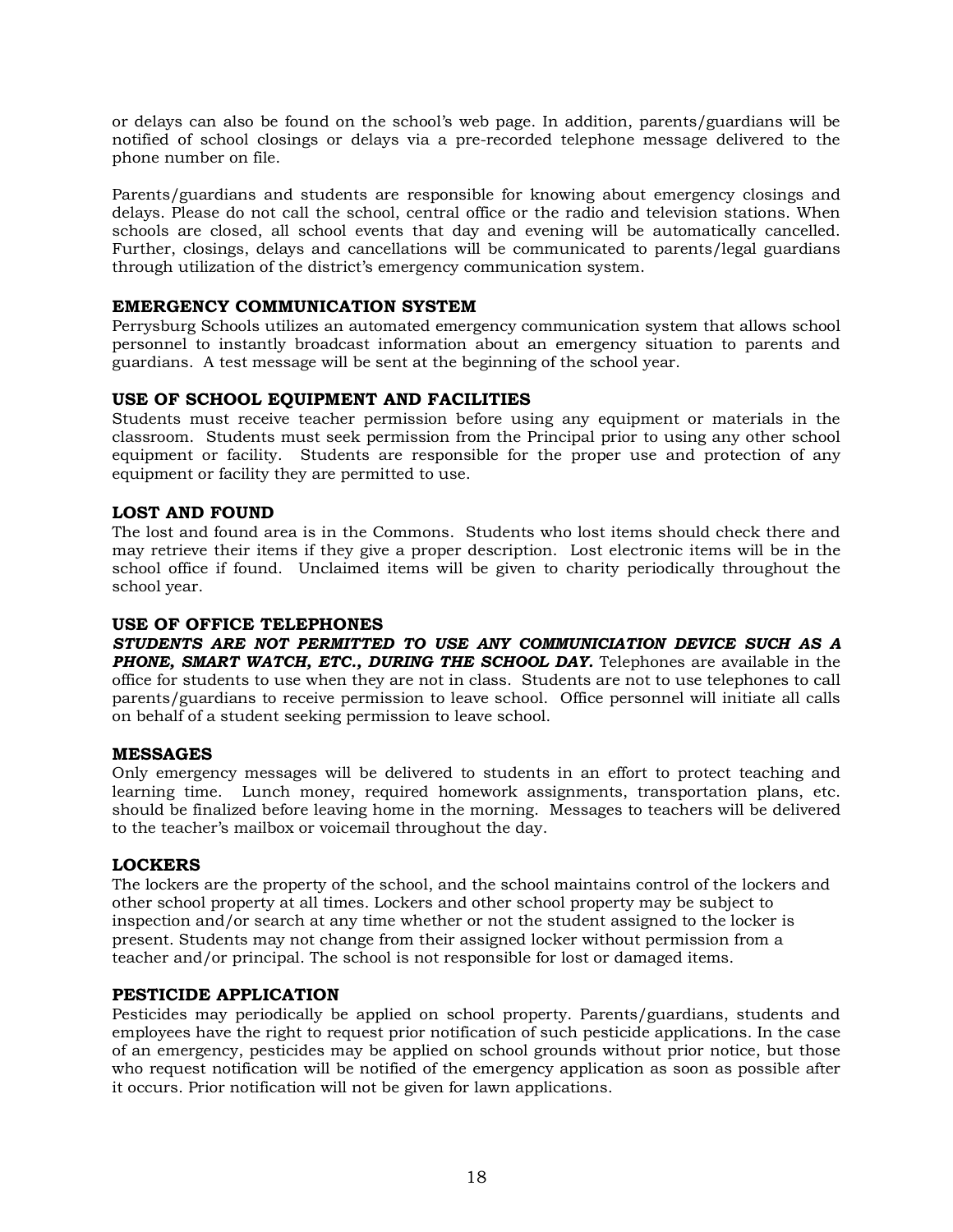### **PUBLIC RECORDS**

The school district's public records are viable for public inspection and/or copying in accordance with State law. Requests to inspect and/or obtain copies of public records shall be submitted to the Treasurer. A request must at least identify the records requested with sufficient clarity to allow the district to identify, retrieve and review the records. If it is not clear what records are being sought, the Treasurer shall contact the requester for clarification. The district may ask the requester's identify and the reason for the information is being sought in writing, but such disclosure is not mandatory. Each request shall be evaluated for an estimated length of time required to gather the records and a fee may be assessed for copies provided.

### **TECHNOLOGY USE IN SCHOOL**

Parents, guardians and students are expressly prohibited from using covert means to listen-in or make a recording (audio or video) of any meeting or activity at school or on the bus. This includes placing recording devices, or other devices with one- or two-way audio communication technology (i.e., technology that allows a person off-site to listen to live conversations and sounds taking place in the location where the device is located), within a student's book bag or on the student's person without express written consent of Sara Stockwell, Ed.S., Director of Student Services and Well-Being, 419-874-9131, extension

2155, sstockwell@perrysburgschools.net. (PEVS Policy 2461 – Recording of District Meetings involving Students and/or Parents)

### **USE OF WIRELESS COMMUNICATION DEVICES**

An "electronic device" includes any wireless communication devices that emit an audible signal, vibrate, display a message or otherwise summon or deliver a communication to the possessor. Students may use EDs after school when they exit the building and during after school/extra curricular activities and at school-related functions as long as they do not create a distraction, disruption or otherwise interfere with the educational environment. Devices are to remain powered off at all times during the school day; ringers must be silenced, headphones must be used as needed and students are not to talk on the phone. Students may not use EDs on school property or at a school-sponsored activity to access the District's network, unless a guest account is available.

Distracting behavior that creates an unsafe environment will not be tolerated. Students are prohibited from using EDs to capture, record or transmit the words (i.e. audio) and/or images (i.e. pictures/video) of any student, staff member or other person in the school, on the bus, or while attending a school-related activity, without express prior notice and explicit consent for the capture, recording or transmission of such words or images. Students are prohibited from using an ED in any way that might reasonably create in the mind of another person an impression of being threatened, humiliated, harassed, embarrassed or intimidated.

EDs, including but not limited to those with cameras, may not be possessed, activated or utilized at any time in any school situation where a reasonable expectation of personal privacy exists. These locations and circumstances include but are not limited to locker rooms, shower facilities, restrooms and any other areas where students or others may change clothes or be in any stage or degree of disrobing or changing clothes.

Students may use EDs for an educational or instructional purpose (e.g. taking notes, recording a class lecture, writing papers) with the teacher's permission and supervision. Teachers may permit student use of EDs in their classrooms as they feel it is appropriate. Violations of this policy may result in disciplinary action and/or confiscation of the ED. The building principal may also refer the matter to law enforcement if the violation involves an illegal activity (e.g. child pornography).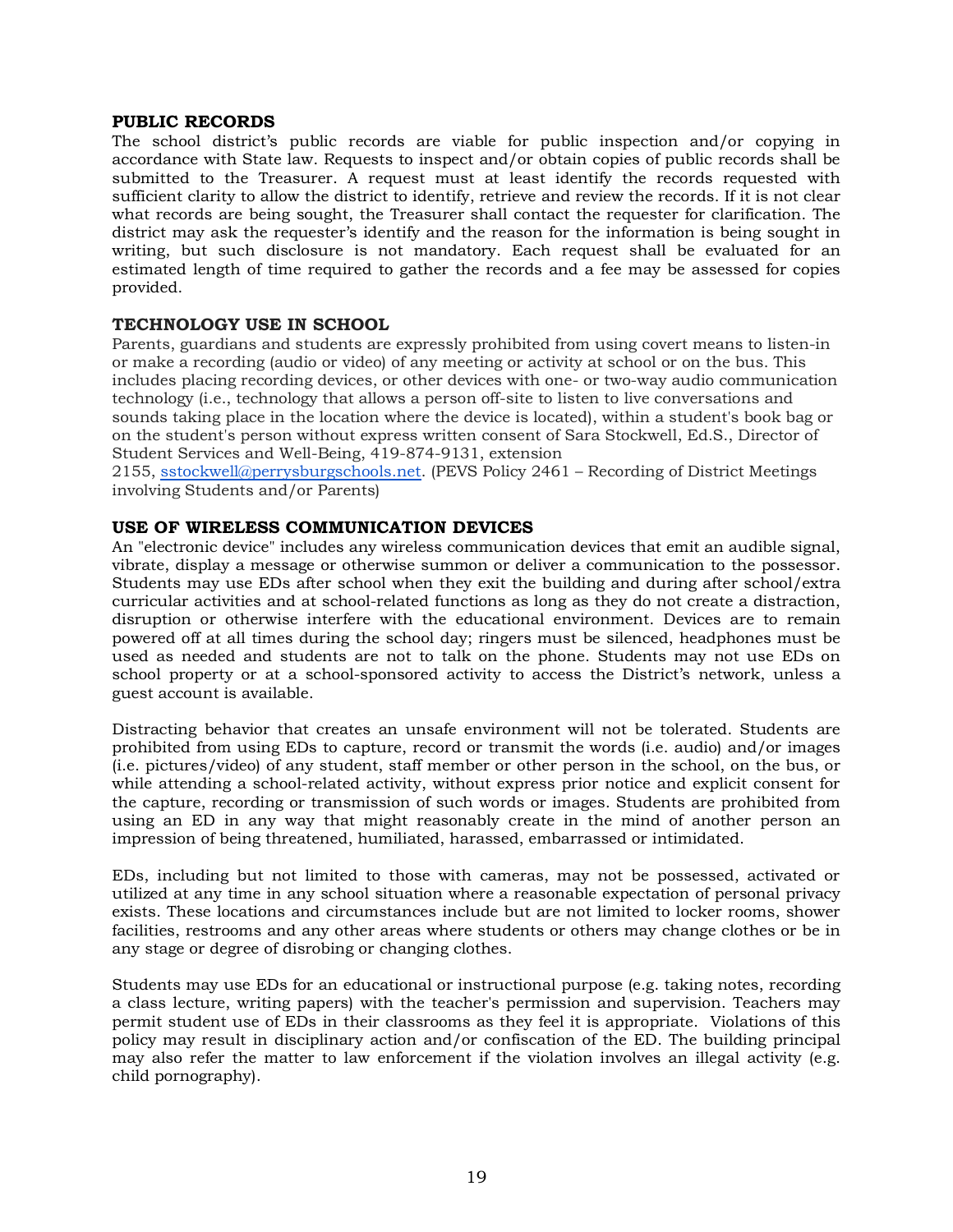Students are personally and solely responsible for the care and security of their EDs. *WHILE NOT IN USE, ELECTRONIC DEVICES AT HPI ARE TO BE POWERED OFF AND STORED IN*  **THE STUDENT LOCKERS.** The Board assumes no responsibility for theft, loss, damage or vandalism to EDs brought onto its property, or the unauthorized use of such devices. Please visit www.perrysburgschools.net to read the entire Electronic Devices Policy 5136. Click on Parents, then Policy Manual.

"Sexting" is prohibited at any time on school property or at school functions. Sexting is the electronic transmission of sexual messages or pictures, usually through cell phone text messaging or other apps. Such conduct not only is potentially dangerous for the involved students, but also can lead to unwanted exposure of the messages and images to others, and could result in criminal violations related to the transmission or possession of child pornography. Such conduct will be subject to discipline and possible confiscation of ED.

Electronic device infractions will be addressed by:

- First Referral Conference with student and warning, parent/guardian notification, item confiscated and student must pick up device after school.
- Second Referral Loss of privilege (ex. recess, detention, before/after school activity, etc.), parent/guardian notification, item confiscated and parent/guardian must pick device from the office.
- Third Referral Detention, after school detention or alternative discipline program, parent/guardian notification, item confiscated and parent must pick up device from the office.
- Fourth Referral Consequences based on administrator's discretion.

### **COMPUTER USAGE**

Signed computer usage permission slips are completed at the beginning of each school year stating each child is permitted / not permitted to utilize the computer on / off line. Students are not to tamper with other students' on-line school accounts. Further, students are not to tamper with equipment or network resources. Should this situation occur, parents/guardians will be contacted at once and the situation will be dealt with in accordance with our Student Code of Conduct.

While using their computer in the school setting, students are expected to:

- Access school-appropriate content only at home/school.
- Bring their charger and ear buds to school, no sharing of charging cords.
- Carry their computer and charger in a computer case.
- Download school-approved apps and extensions only.
- Reference and use Schoology and Google regularly.
- Keep login information private.
- Seek permission before taking/sharing pictures or videos of others. For school purposes only, under the directions of a teacher.
- Use kind language.
- Use only the electronic device and tech accessories they were provided.
- No stickers are to be put on chromebooks.

### **ADVERTISING OUTSIDE ACTIVITIES**

Students may not post announcements or advertisements for outside activities without receiving prior approval from the Principal. The Principal will attempt to respond to a request for approval within 1 school day of its receipt.

The District has an eFlyer that may be used for posting notices and outside information. Please visit eFlyers under the Info tab on the district web site.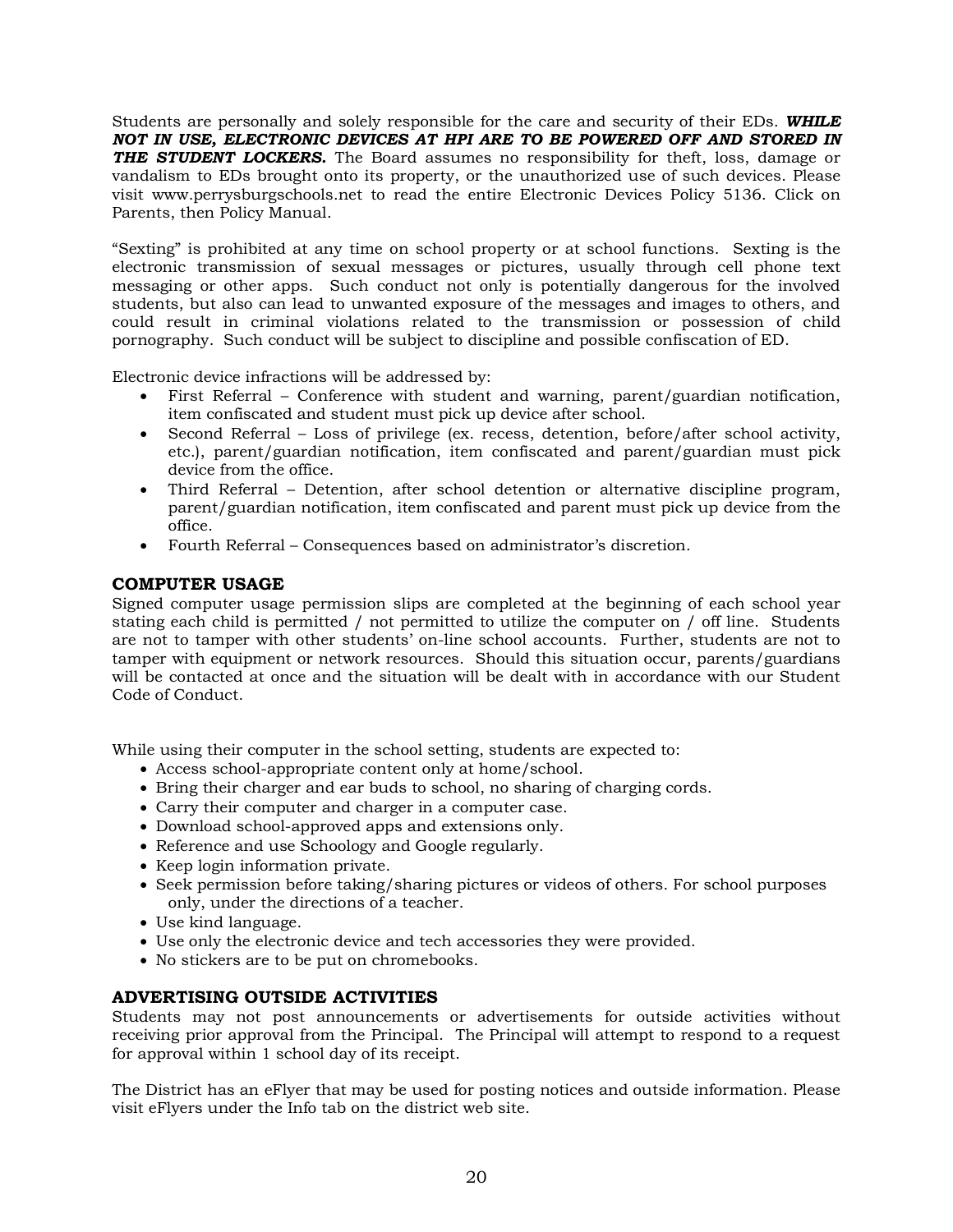### **RECESS**

Exercise outdoors is healthy and is strongly encouraged. Weather permitting, all students are expected to participate in outside recess. Therefore, students should dress according to the weather forecast. This includes wearing coats, hats, gloves, boots, etc., when it is appropriate. On days of inclement weather, students will return from the cafeteria to their classrooms for quiet activity. Students who need to be excused for an extended time from outside recess will need a written recommendation from their doctor. Students will go outside unless the temperature or wind chill factor is below 15 degrees Fahrenheit.

**IMPORTANT** - Children with special health conditions, in particular, asthmatic children, may need special accommodation of their needs during cold weather or periods of high pollen or inversion. The parents/guardians of these children will be consulted in creating a workable system for determining when other arrangements would be necessary and for the child's supervision.

### **SECTION II - ACADEMICS**

### **FIELD TRIPS**

Field trips are academic activities that are held off school grounds. There are also other trips that are part of the school's co-curricular and extra-curricular program. Students may not participate in any school-sponsored trip without parent/guardian consent and a current emergency medical form on file in the office. Medications normally administered at school will be administered while on field trips. The Student Code of Conduct applies to all field trips.

- Attendance rules apply to all field trips.
- While the district encourages students to participate in field trips, alternative assignments will be provided for any student whose parent/guardian does not give permission for the student to attend.
- Students who violate school rules may lose the privilege to go on field trips.

### **GRADES**

The Board of Education recognizes that a system of grading student achievement can help the student, teachers, parents/guardians to assess better how well the student is achieving the goals of the District's program.

Grading shall be that system of measuring and recording student progress and achievement, which enables the student, parents/guardians, and teachers to:

- A. Learn the student's strengths and opportunities for growth.
- B. Plan an educational future for the student in the areas of the greatest potential for success.
- C. Know where intervention, challenge and/or enrichment are needed.

Such grades shall indicate the student's progress against both their own potential for achievement and the achievements of others in their class as appropriate to the grade level and subject matter.

### **GRADING PERIODS**

Students and parents will be able to view their final grades on Schoology at the end of each 9 week period indicating their grades for each course of study for that portion of the academic term.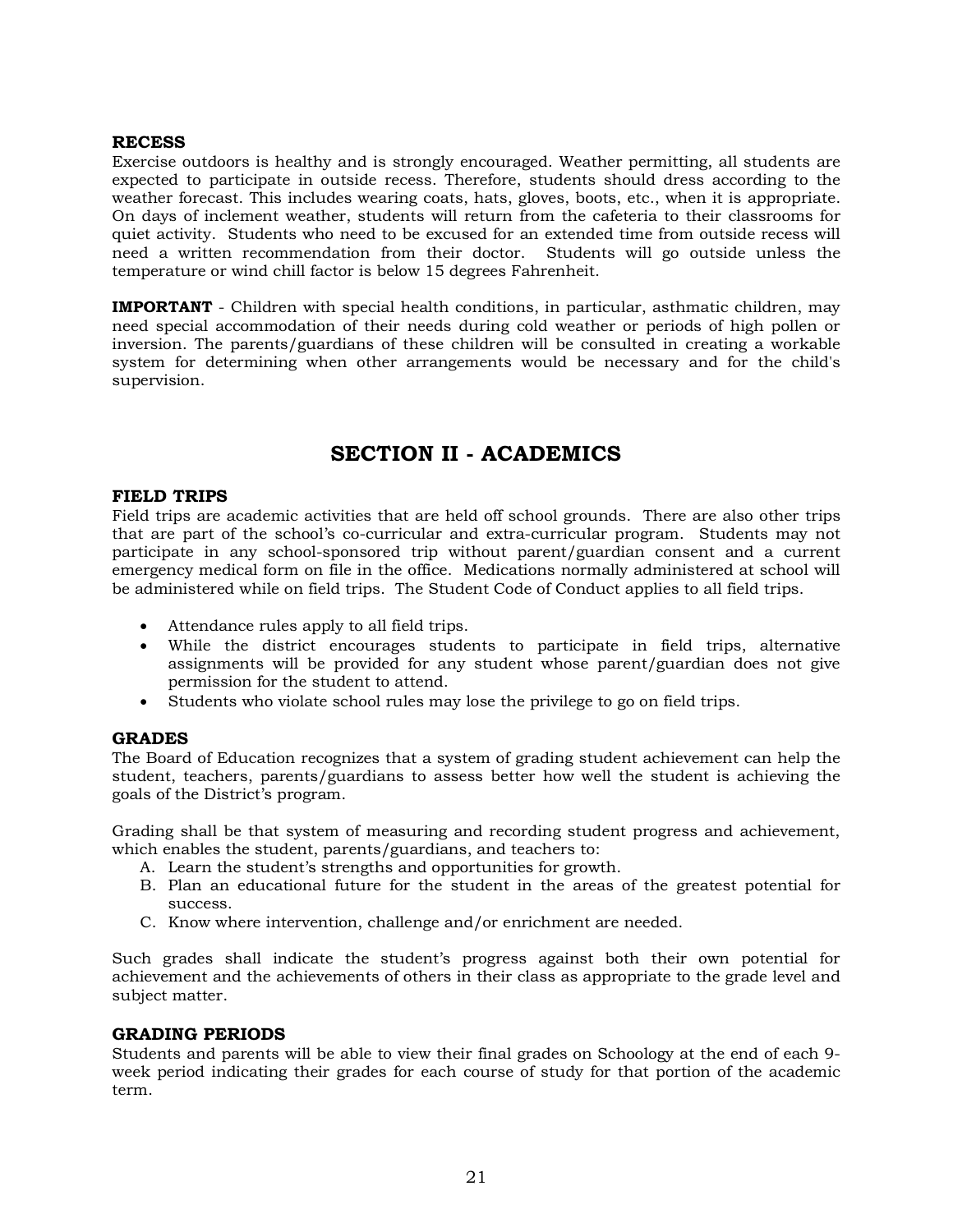When a student appears to be at risk of failure, reasonable efforts will be made to notify the parents/guardians so they can talk with the teacher about what actions can be taken to improve poor grades.

### **STATE AND LOCAL ASSESSMENTS**

The state of Ohio requires districts to administer multiple assessments. The testing windows for these assessments have expanded and run for several weeks over a multiple month period. We will communicate these testing windows in school correspondence. **The district strongly discourages any planned time away from school during these testing periods.** To monitor your child's progress throughout the year, Perrysburg Schools administers various assessments. Please check the District Testing Schedule for a complete list of tests. Results of assessments will be reported to parents as soon as they are available.

### **SCHOOLOGY**

The District uses Schoology for our Learning Management System (LMS). Students, parents, guardians, and faculty log into Schoology to access grades, assignments and other important information. You can access Schoology at www.perrysburgschools.net, click on "Parent" tab, then "Schoology."

### **PROCEDURES FOR INSPECTION OF INSTRUCTIONAL MATERIALS**

A member of the public may make a request to inspect instructional materials by completing Form 9130 F3 and submitting it to the Superintendent. Upon receipt, the Superintendent/designee will contact the person making the request within five (5) days to schedule an appointment to review and inspect the material indicated. If, upon inspection and review, the person would like to file a complaint about the instructional materials, the person shall follow the complaint procedures outlined in Policy 9130 and Administrative Guideline 9130.

### **CAREER ADVISING PROGRAM**

Career advising is an integrated process that helps students understand how their personal interests, strengths and values might predict satisfaction and success in school and related career fields, as well as how to tie these interests and strengths to their academic and career goals. Students need to have access to comprehensive resources and support to prepare for their future success. Through relevant classroom instruction, career-related learning experiences, and a program of counseling and advising, students can discover their interests and explore academic and career pathway options. (See Policy 2413)

### **SECTION III - STUDENT ACTIVITIES**

### **SCHOOL-SPONSORED CLUBS AND ACTIVITIES**

Before and after school activities are made available to students to allow them to pursue additional worthwhile activities. All students are permitted to participate in the activities of their choosing, as long as they meet the eligibility requirements. *PARTICIPATION IN THESE ACTIVITIES IS A PRIVILEGE AND NOT A RIGHT*, and students may be prohibited from all or part of their participation in such activities by authorized school personnel without further notice, hearing and/or appeal rights in accordance with Board Policy 5610.05.

### **NONSCHOOL-SPONSORED CLUBS AND ACTIVITIES**

Nonschool-sponsored student groups may meet in the school building during non-instructional hours. The application for permission to use school facilities can be obtained on the Perrysburg Schools website.

No non-district-sponsored organization may use the name of the school or school mascot on any materials or information.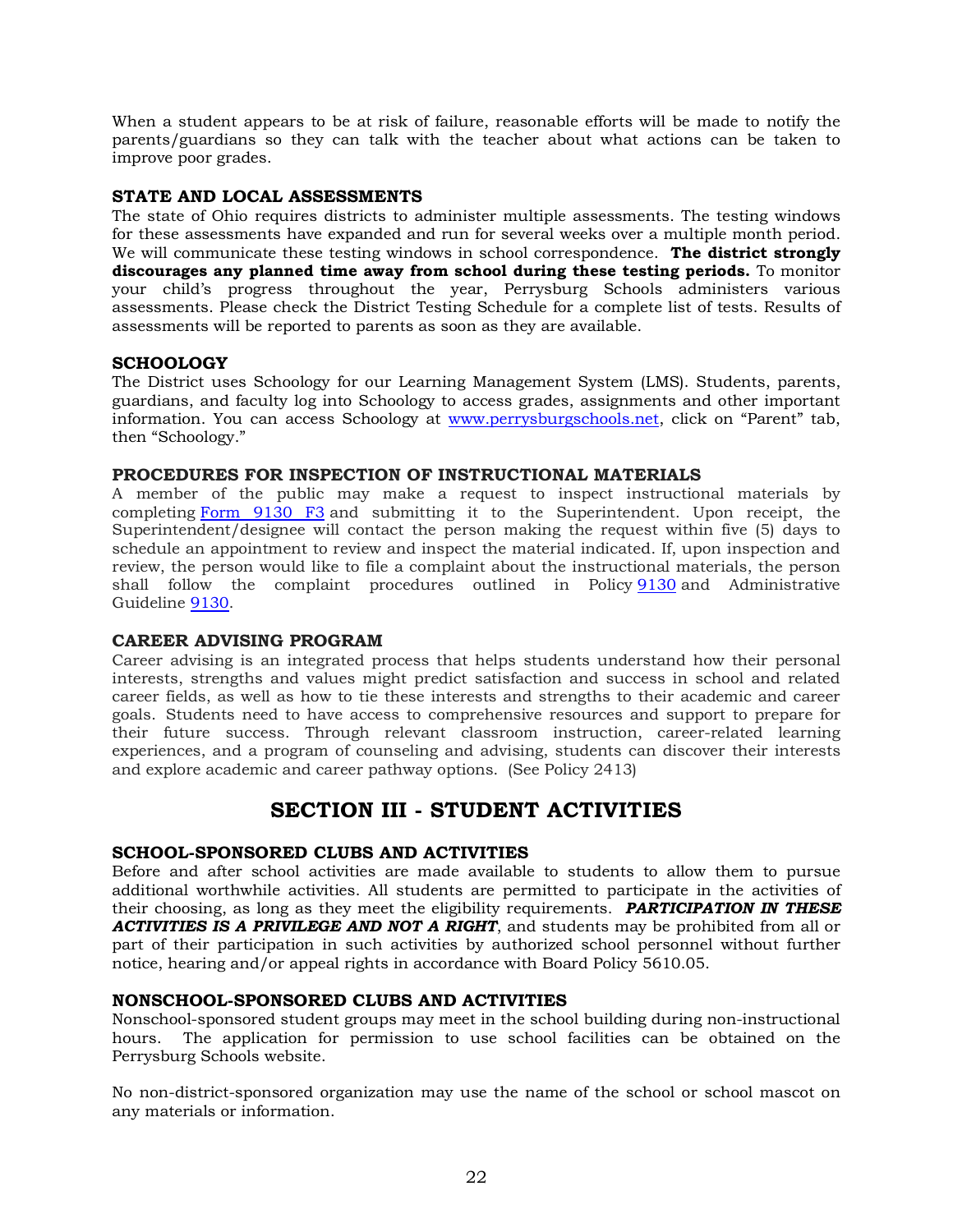### **STUDENT ATTENDANCE AT SCHOOL EVENTS**

Students are encouraged to attend as many after school events as possible, without interfering with their schoolwork and home activities. Enthusiastic spectators help to build school spirit and encourage those students participating in the event.

It is strongly advised that students attending evening events as nonparticipants be accompanied by a parent/guardian or adult chaperone. The Board is not responsible for supervising unaccompanied students nor will it be responsible for students who arrive without an adult chaperone.

### **SECTION IV - STUDENT CONDUCT**

### **ATTENDANCE**

### **School Attendance Policy**

Regular attendance is a significant student responsibility at all grade levels. Many studies correlate regular attendance with success in school. Regular attendance means that the academic learning process is not interrupted, less time is spent on make-up assignments, and students benefit from participation and interaction with others in class. Many important lessons are learned through active participation in classroom and other school activities that cannot be replaced by individual study.

Attendance shall be taken at the commencement of the school day in schools with non-periodbased schedules. Attendance shall be taken at the beginning of every block/period in schools with block/period-based scheduling. Absences from a class block/period shall be accounted for to the nearest full hour. Attendance for students arriving late or leaving early will be tracked and recorded to the nearest minute.

Students arriving at school after 7:50am are considered tardy and will be given an admit slip to enter their classroom. Our schools will adhere to the following guidelines:

### **Notification of Absence**

If a student will be absent, the parents/guardians must notify the school between 3:00 pm and 8:00am and provide an explanation. If prior contact is not possible, the parents/guardians should provide a written excuse as soon as possible after the student's absence. When no excuse is provided, the absence will be unexcused and the student will be identified as truant for that school day. If the offered excuse for a student's absence is questionable or if the number of student absences is excessive, the school staff will notify the parents/guardians of the need for improvement in the student's attendance. As defined by the Ohio Revised Code, "truant" means absent without an excuse. Any absence above 10 days without a doctor's note will be considered unexcused.

If a student arrives late or needs to leave school early for any reason, he/she must go to the office for a pass. If a student has an appointment and must be absent only part of the day he/she should attend school for as long as possible prior to the appointment and return with a note from the doctor. If the note were not received, this would be considered an unexcused absence.

Parents/guardians will be notified of their student's attendance status by an attendance letter. The letter will state all the excused and unexcused absences. A letter will be sent when a student accumulates five (5), ten (10), 12 (twelve), and 15+ (absences). Parents/guardians are required to provide the school with verification from a doctor for absences in excess of 10 days to be considered excused.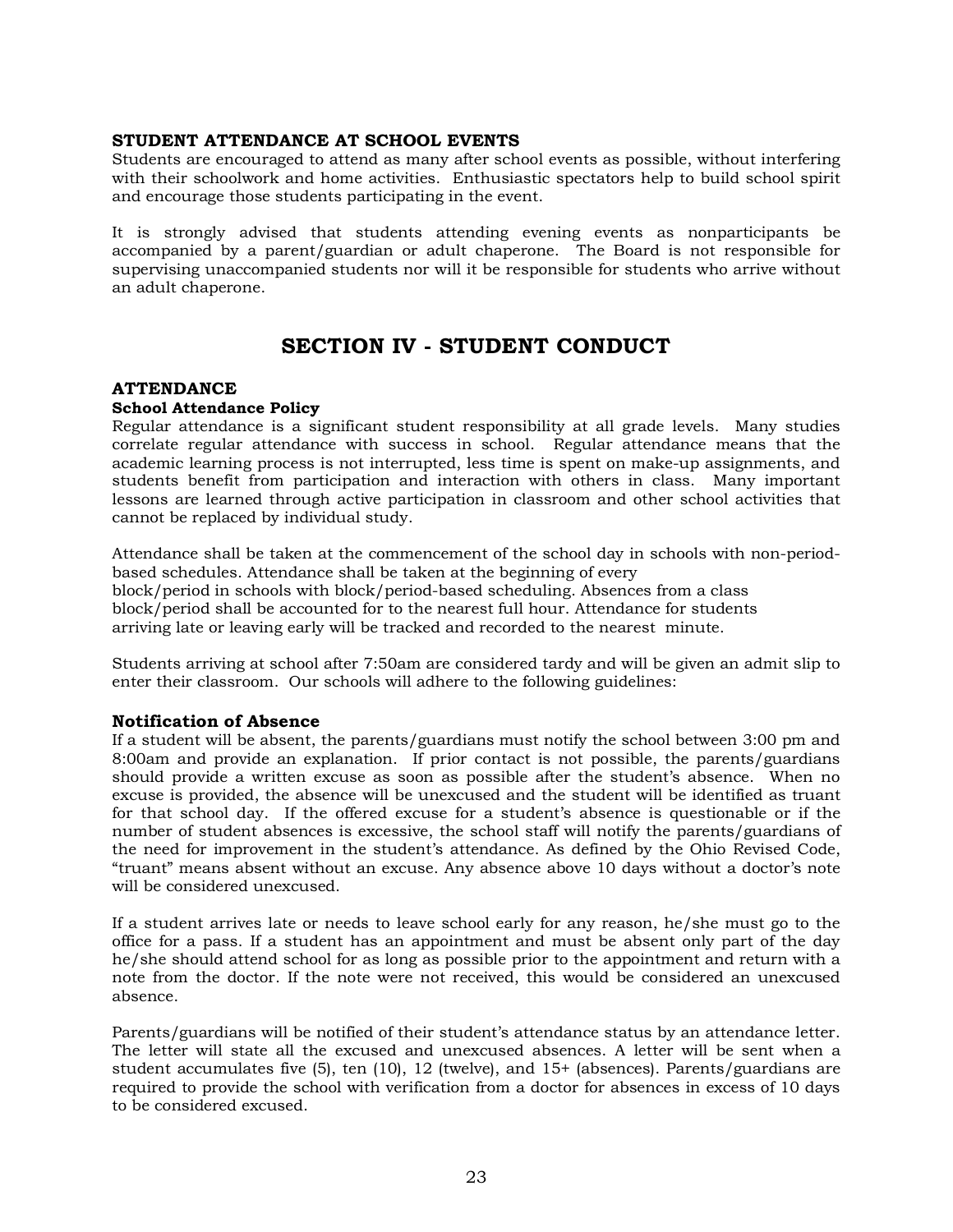### **Excessive Absences**

When a student of compulsory school age is absent from school with or without legitimate excuse for 38 or more hours in one school month, or 65 or more hours in a school year, the attendance officer shall notify the child's parent or guardian of the child's absences, in writing, within seven school days after the date of the absence that triggered the notice requirement. Please see Policy and Administrative Guideline 5200 for more information.

### **Habitually Truant**

A student will be considered habitually truant if the student is absent without a legitimate excuse for 30 or more consecutive school hours, for 42 or more school hours in 1 month, or 72 or more school hours in 1 school year.

### **Excessive Absences**

A student will be considered excessively absent when they are absent 38 or more hours in one school month with or without a legitimate excuse AND/OR when they are absent 65 or more hours in one school year with or without a legitimate excuse.

If a student is habitually truant and the student's parent/guardian fails to cause the student's attendance, there will be a HPI Attendance Intervention Team meeting with the parent/guardian and possible referral to the Wood County Intervention and Diversion Program for attendance mediation.

### **Excused Absences**

One of the major aims of Perrysburg Schools is to teach students to assume responsibility. Requiring students to be regular in attendance and punctual in reporting to classes is one way of developing responsibility.

All absences from school can be placed in two categories – excused and unexcused, as stated below. Cases of truancy will be grounds for referral to the Superintendent or designee for action covered under Section 3321.18 through 3321.22 of the Ohio Revised Code. Any students absent with more than five consecutive truancies or seven truancies within one month or twelve truancies within a school year may be referred.

Excused absences include:

- Personal Illness (The parent/guardian determines if the student is unable to attend school due to illness.)
- Requires notification from parent/guardian
- Phone call to school on day of absence before 8:00 am
- Written note from parent/guardian when student returns to school
- A doctor's excuse may be required in some instances at the discretion of building administration
- Illness in the Family Requires notification procedures as outlined for Personal Illness
- Quarantine Requires notification procedures as outlined for Personal Illness and local health agencies if applicable
- Death in the Family Requires notification procedures as outlined for Personal Illness
- Religious Observances Requires notification procedures as outlined for Personal Illness
- Emergency (A set of circumstances, in the judgment of the school, that constitutes good and sufficient cause for absence from school.) – Requires notification procedures as outlined for Personal Illness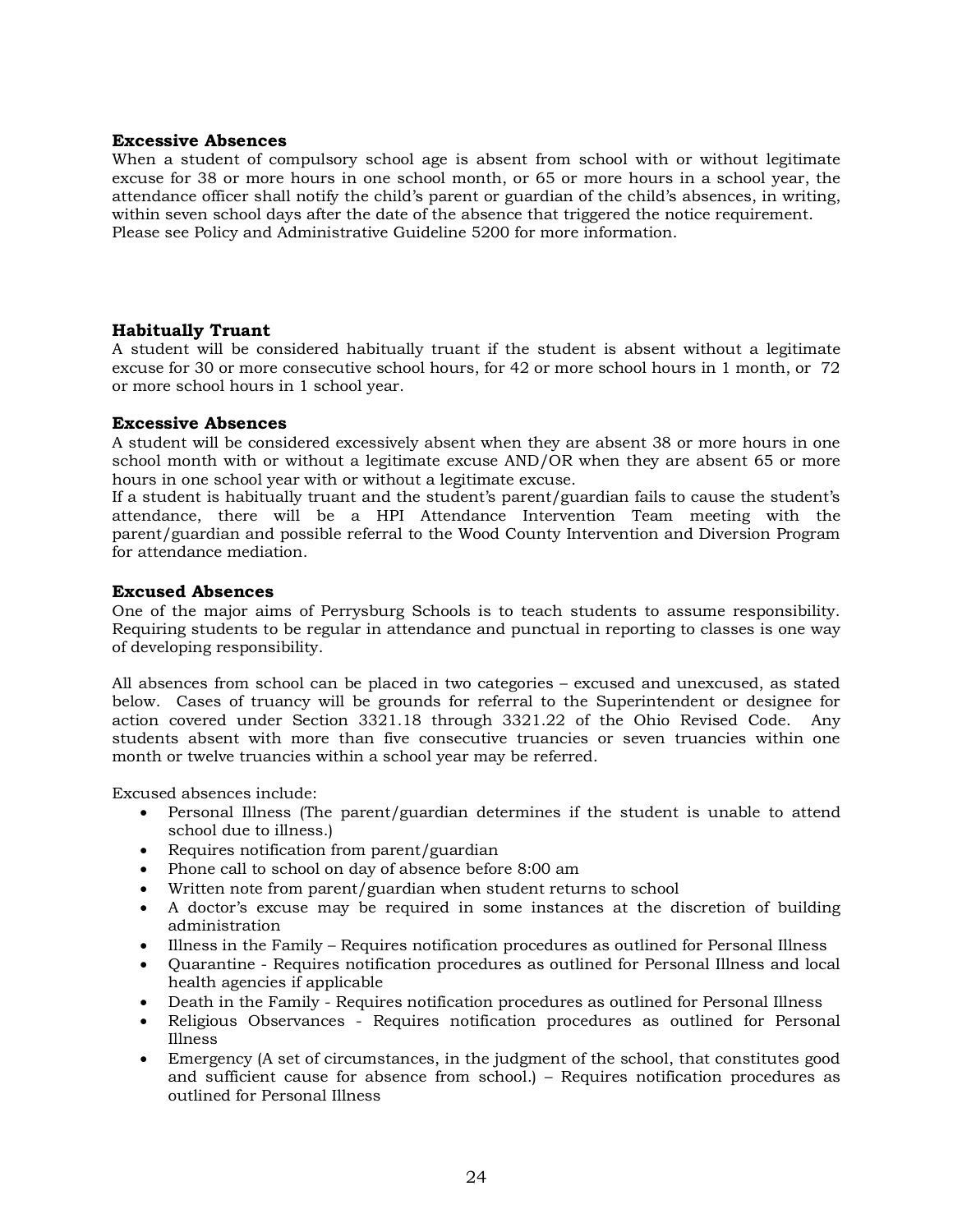### **Unexcused Absences**

Any student who is absent from school for all or any part of the day without a legitimate excuse shall be considered truant and the student and his/her parents shall be subject to the truancy laws of the State. (Please refer also to "Truancy" on page 21 of this handbook.)

Examples of unexcused absences include:

- a. Oversleeping
- b. Car trouble
- c. Missing the bus
- d. Shopping
- e. Childcare difficulties
- f. Out-of-school suspension
- g. Truancy (purposefully skipping school)
- h. Family errands
- i. Family vacations not receiving prior approval
- j. Failure to appropriately contact the school of an absence
- k. Other absences not listed as excuses

### **Tardiness**

Tardiness to school is defined as "arriving after the official start of the school day or to any period." Students not in homeroom or in class when the late bell rings are considered tardy, and attendance shall be tracked and recorded by minutes absent.

Any student arriving to school after the morning bell or who is late to class must get an admittance pass in the school office. The Tardiness School Guidelines is semester based.

A tardy/early dismissal will be issued when a student arrives after 7:50am and before 8:30 am or leaves school prior to 2:15 pm.

The following procedure will be followed for UNEXCUSED tardiness:

- a. 4-5 Tardies Warning and Parent/Guardian Notification
- b. 6 Tardies Friday Night School and Parent Notification
- c. 9 Tardies Friday Night School, Detention or Alternate Discipline Program & Parent/Guardian Conference
- d. 10+ Tardies –-Alternate Discipline Program and referral to an HPI Attendance Intervention Team meeting and possible Intervention and Diversion Program for attendance mediation.

Unexcused tardies will convert at the rate of three equals one full day for truancy purposes.

### **CHILD CUSTODY**

The staff and administration will rely on the most recent certified (court stamped) copy of any order or decision in the child's file regarding custody/allocation of parent/guardian rights and responsibilities. Parents/legal guardians must provide the school office with a certified (court stamped) copy of any court document addressing custody and/or allocation of parental rights.

### **STUDENT WITHDRAWAL OR TRANSFER**

If your family is changing its place of residence, be sure to notify the school office of your new address and complete the necessary withdrawal forms prior to your child's last day. All of your student's records will be transferred from the present school directly to the school district to which you will be moving upon receipt of written request from the new school. Before leaving the school district, it will be necessary for you to get the student's report card, withdrawal slip and personal possessions on the last day from the school where your student has been in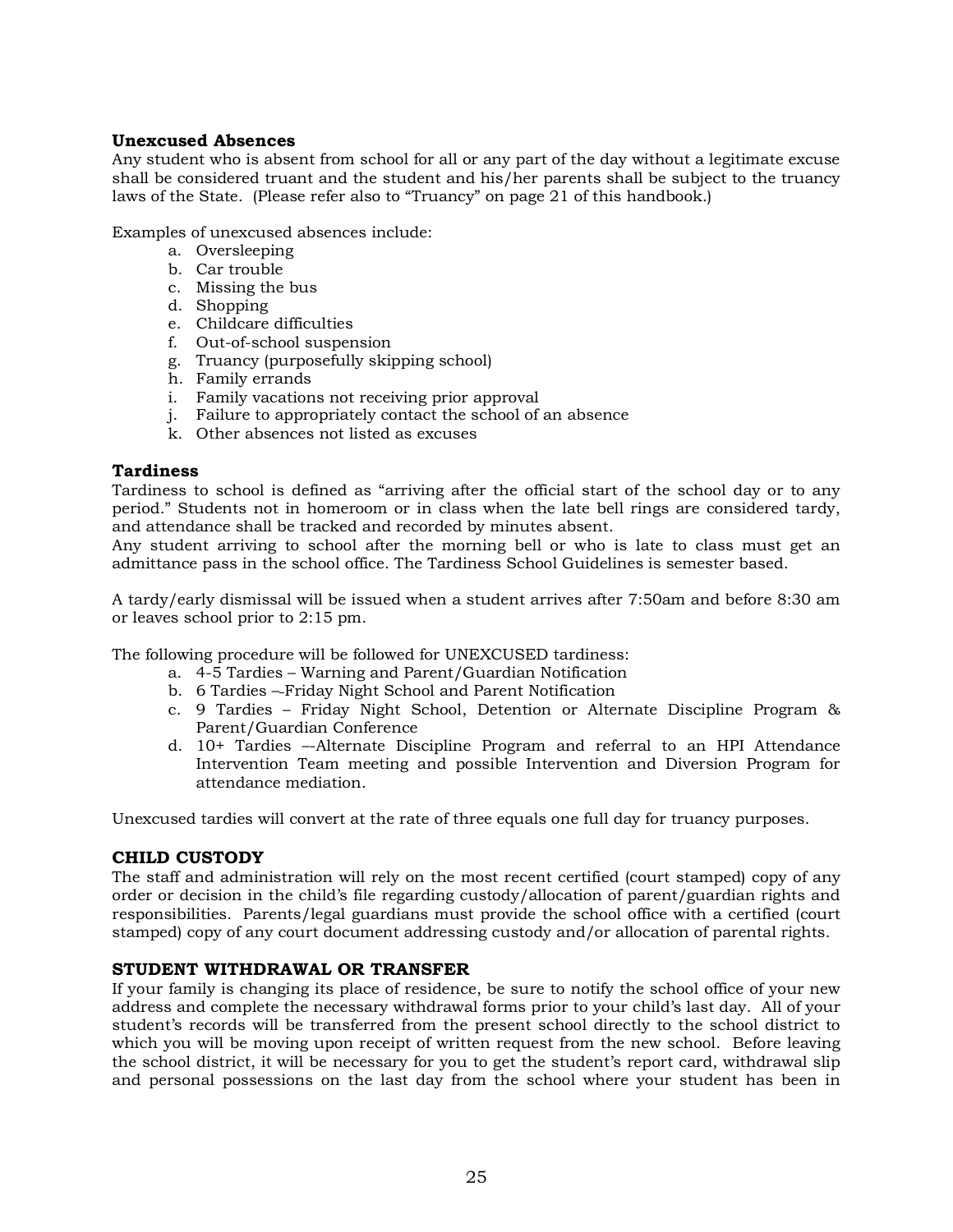attendance; as well as, submit payment for any outstanding fees and return school property. You must sign a release of records form before we can forward any information to a new school.

### **HOMEBOUND INSTRUCTION**

The school may arrange for individual instruction at home for students who are unable to attend school because of an accident, illness or disability. Such instruction may be arranged upon receipt of documentation of the student's condition from a physician. For more information, please contact the building principal.

### **MAKE-UP OF TESTS AND OTHER SCHOOL WORK**

Students who are absent from school with an excuse shall be given the opportunity to make up missed work. The student should contact his/her teachers as soon as possible to obtain assignments. The number of days for completion of make up work will be equivalent to the number of excused days of absence.

If a student misses a teacher's test due to an excused absence, he/she should make arrangements with the teacher to take the test at another time. If he/she misses a State-mandated assessment test or other standardized test, the student should consult with the principal or school counselor to arrange for administration of the test at another time.

### **SUSPENSION FROM SCHOOL**

Absence from school due to suspension shall be considered an authorized absence. A suspended student will be responsible for making up schoolwork missed due to suspension. Assignments may be obtained from the school beginning with the first day of suspension. Make up of missed tests may be scheduled when the student returns to school. However, the student must complete any missed assignments during the suspension and turn them in to the teacher by the time the student returns to school. The student will be given credit for properly completed assignments and will receive a grade for any made-up tests.

### **VACATIONS DURING THE SCHOOL YEAR**

It is recommended that parents/guardians not take their child out of school for vacations. When a family vacation must be scheduled during the school year, the parents/guardians should discuss the matter with the Principal to make necessary arrangements. It may be possible for the student to receive certain assignments that may be completed during the trip.

A Personal Convenience Absence Form (Form 5200 F1 - *Application for a Student Personal Convenience Absence*) must be completed in order for the proposed absence to be considered for approval by the principal prior to the absence. These forms are available in the school office or on the district web site under parent.

The school cannot be responsible for work missed by the student due to late entrance or vacations that do not coincide with the regular school calendar. Parents/guardians should report such circumstances to the school prior to the dates missed and fill out the appropriate paperwork stating this. (See "Personal Convenience Absence" section.) Because of the time involved, the privilege of making up work is reserved for unavoidable absences, such as illness.

### **CODE OF CONDUCT**

This Student Code of Conduct is adopted by the Board of Education of the Perrysburg Exempted Village School District pursuant to R.C. 3313.661 and R.C. 3313.662.

Any student engaging in the types of conduct either specifically or generally like the conduct listed below is subject to expulsion, suspension, emergency suspension, removal, or permanent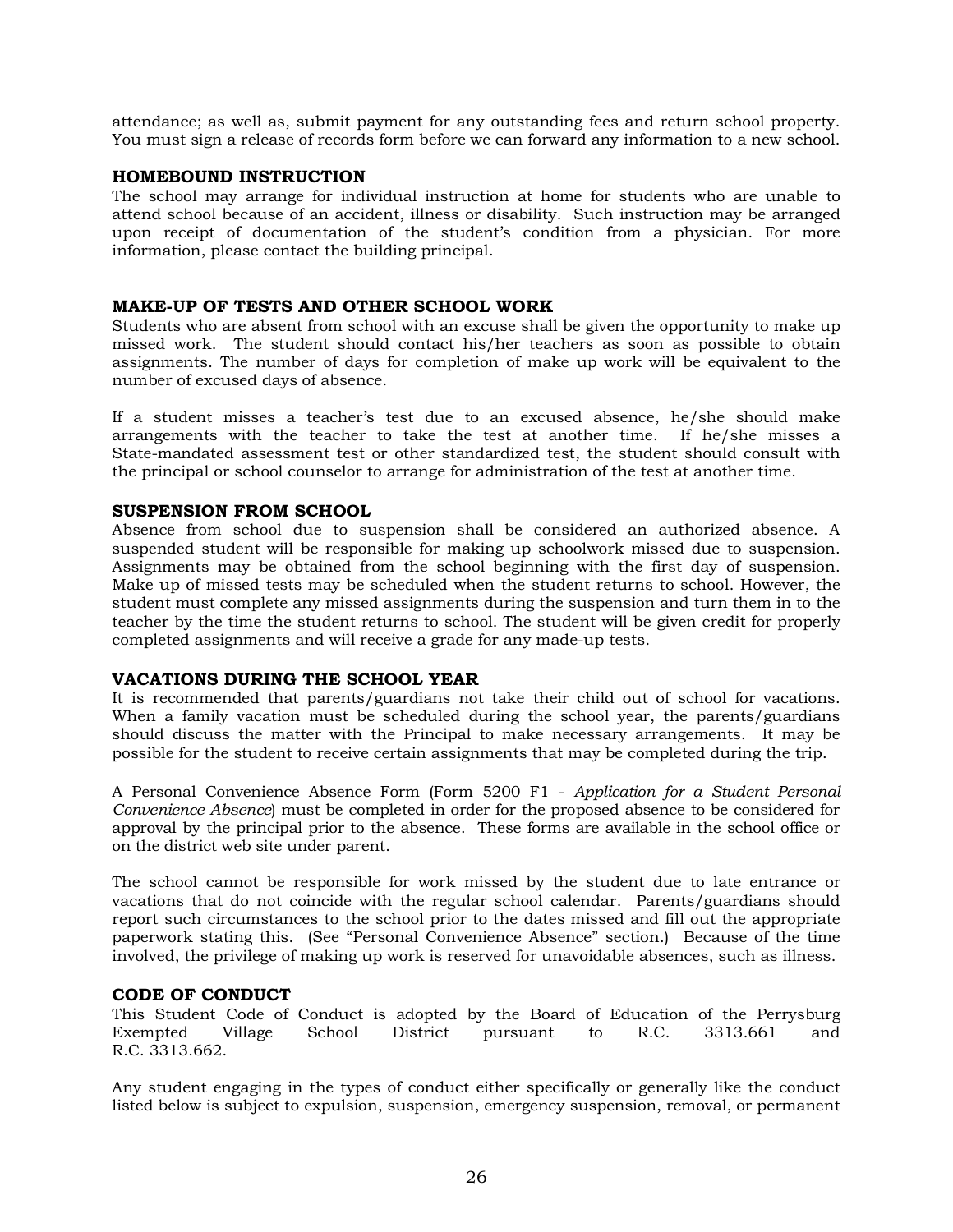exclusion from curricular or extra-curricular activities pursuant to R.C. 3313.661 and R.C. 3313.662.

This code applies to student conduct on school property, or while in the control or custody of the School District, regardless of whether on or off school premises, or at a school-related activity, regardless of location.

The types of conduct prohibited by this code are as follows:

- A. Disruptive/Insubordinate:
	- Tardiness.
	- Truancy.
	- Skipping class.
	- Inappropriate public display of affection.
	- Dressing or appearing in a fashion deemed inappropriate, including but not limited to that which either (1) interferes with the student's safety, health, or welfare, or that of other students, or (2) causes disruption or directly interferes with the educational process, or (3) is not in accordance with the vocational requirements of a specific program.
	- Failure to comply with rules or directions of teacher, student teachers, aides, bus drivers, principals, or other authorized personnel.
	- Any infraction or refusal to comply with the rules and regulations of the school.
	- Persistent disobedience, insubordination, or other misconduct pertaining to any rules or regulations governing student conduct.
	- Stealing, causing damage to, or destroying school property or private property on school premises or private or public property on school premises.
	- Failure to comply with minimum personal grooming guidelines as established by students, teachers, and administrators.
	- Refusal or failure to comply with State or local attendance laws.
- B. Disorderly:
	- Illegal or unauthorized entry to school facilities.
	- Forgery or falsification of school-related information or documents, or information on correspondence directed to the school.
	- Academic misconduct, including but not limited to, cheating, plagiarism, and transmission of unauthorized academic information.
	- Copywriting infringement and unauthorized copying.
	- Subject to lawful exercise of First Amendment Rights, participation in any activity or conduct which substantially disrupts or materially interferes with or is likely to disrupt or interfere with any school function, activity or purpose, or that creates a reasonable likelihood of interference with the health, safety or well-being of the rights of other students.
	- Smoking, possession or use of tobacco products.
	- Gambling.
	- Use or display of obscenity or profanity, including but not limited to obscene noises, gestures, signs, pictures, publication or partial phrases that can be implied to be obscene.
	- Damage or destruction of property belonging to a school employee or anyone connected with the school district, whether on or off school premises.
	- Causing or attempting to cause damage to the property of another public or private school on that school's premises.
	- Improper use of vehicles.
	- Loitering at any time on school grounds, in buildings, or adjacent properties.
	- Sale or trade of merchandise or products without prior administrative approval.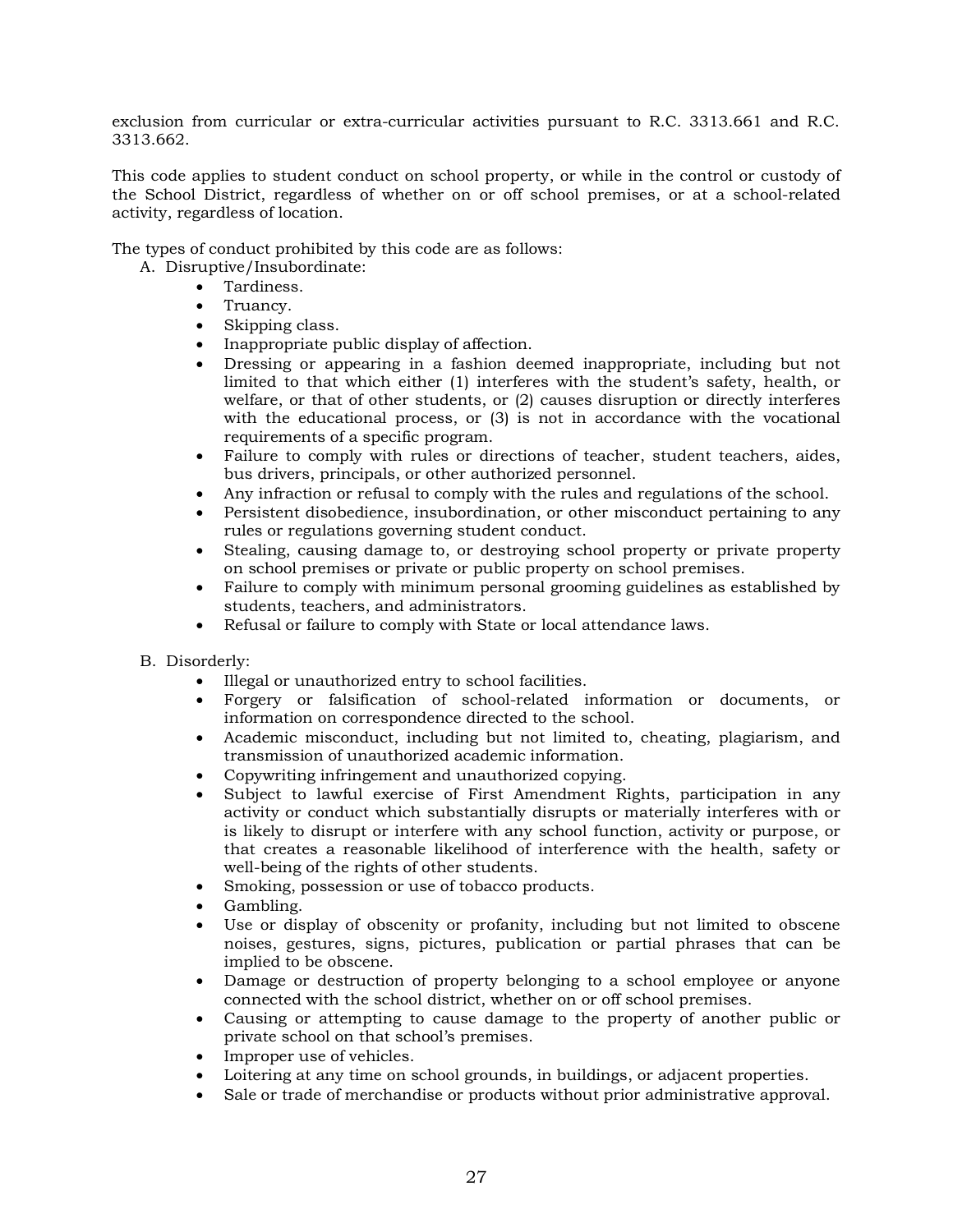- C. Engage in any Conduct that is Violent or Endangers the Safety, Morals, Health or Welfare of Self and/or Others:
	- Causing or attempting to cause physical injury to any student, teacher, other school employee or any other individual.
	- Fighting.
	- Threatening or intimidating any student, teacher, other school employee or any individual by written, verbal, or gesture means.
	- Hazing.
	- Interfering with school purposes or with the ordinary operation of the school by using, threatening to use, aiding or abetting other persons to use violence, force, coercion, threats, intimidation, fear or disruptive means.
	- Possessing, using, transmitting or concealing any object that might be considered a dangerous weapon or instrument of violence, or any violence of Board policy on dangerous weapons in school.
	- Possessing, using, selling, buying, transmitting, secreting or evidence of consumption of any alcoholic beverage, narcotic or hallucinogenic drug, marijuana, barbiturate, amphetamine, inhalant, paraphernalia, controlled or counterfeit controlled substance, or any other intoxicant or illegal drug.
	- Engaging in any act that frightens, degrades, disgraces or tends to frighten, degrade, or disgrace any person by a gesture, a written, or a verbal means during any period of time when the student is properly under the authority of school personnel.
	- Any conduct which violates local, state or federal law.
- D. Technology:
	- Deletion of computer files or knowingly introducing computer viruses.
	- Unauthorized entry into school computers, sites or information databases.
	- Improper or inappropriate use of school computers and networks.
	- Accessing unauthorized or inappropriate sites.
	- Possession of software that can facilitate other offenses or attempting to get by the proxy (filter).
	- Get by the proxy (Federally mandated filter).
	- Attempting to access or interrupt district services.
	- Theft or access to programs that constitute criminal activity.

### **HPI STUDENT DRESS CODE**

The Perrysburg Board of Education believes the primary function of the school is to educate students of the district and the major responsibility for the appearance of students rests with their parents/guardians. The school shall enact those rules necessary to maintain the health and safety of the students and ensure an atmosphere of decency in which the educational function can be carried out. Dress Code applies to **ALL** school functions:

Dress Code infractions will be addressed by:

- First Referral Conference warning and parent/guardian notification.
- Second Referral Loss of privileges or detention and parent/guardian notification.
- Third Referral Consequences based on administrator's discretion.

*Student may be asked to contact a parent to bring in appropriate clothes. If the parent is unavailable, the student may be required to change into clothing provided by the school.* 

Our schools will adhere to the following guidelines: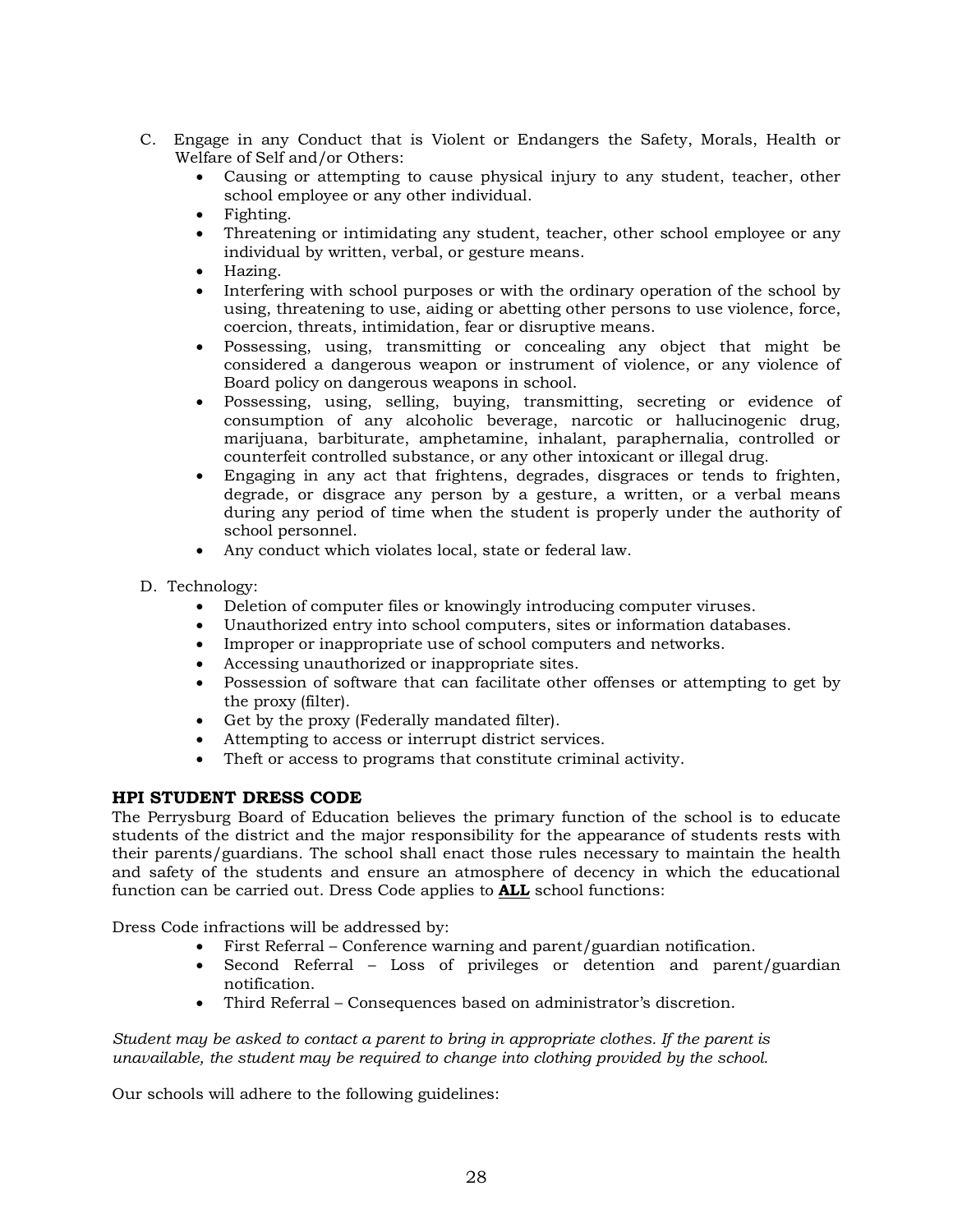### Tops/Shirts

a. Students' dress/appearance, including length, style, and skin exposure should be appropriate for an intermediate school setting. Shirts/tops should not be low or high cut or revealing. No undergarments should show at any time.

### Shorts/Skirts

a. Shorts/skirts need to be appropriate in length and appearance, and skin exposure should be appropriate for  $\frac{1}{2}$ <sup>th</sup>/6<sup>th</sup> grade.

Hair/Hats

1. Hats and hoods cannot be worn in the building unless students receive specific permission. Possible example hat days or if a student is going through a medical treatment.

### Coats/Jackets

- 1. Coats are not to be worn in class (unless given specific permission).
- 2. Hoodies (sweatshirts) are not considered coats. However, students are not permitted to have their hoods on inside the building.

### Pants

1. Pants are to be worn at the waist without sagging.

General

- 1. No undergarments should show at any time.
- 2. Students will not wear clothing that has suggestive or inappropriate words or symbols or items displaying/endorsing drugs, alcohol, or tobacco products.
- 3. For safety purposes, open-toe shoes are discouraged.
- 4. No student shall display or wear anything that signifies gang affiliation.
- 5. Sunglasses are not to be worn in the building.
- 6. Chains cannot be worn hanging off clothing.
- 7. Students must have a designated pair of shoes for their PE classes.

A major component of the educational program at HPI is to prepare students to become responsible citizens by learning how to conduct themselves properly and in accordance with established standards. Students are expected to behave in accordance with Federal, State and local laws and rules and Board policies and Administrative Guidelines, and in a way that respects the rights and safety of others. Staff will take corrective action to discipline a student and/or to modify the student's behavior when a student's behavior does not fall within these parameters.

School staff may report suspected criminal misconduct by a student to law enforcement. Law enforcement officers will be permitted to carry out necessary law enforcement functions in the schools, including the removal of a student from school grounds in appropriate circumstances.

### **EXPECTED BEHAVIORS**

Students are expected to:

- act courteously to adults and fellow students.
- be prompt to school and attentive in class.
- work cooperatively with others when involved in accomplishing a common goal regardless of the other's ability, gender, race or ethnic background.
- complete assigned tasks on time and as directed.
- help maintain a school environment that is safe, friendly and productive.
- act at all times in a manner that reflects pride in self, family and in the school.
- take pride in and carry out the Jacket Way behavior expectations.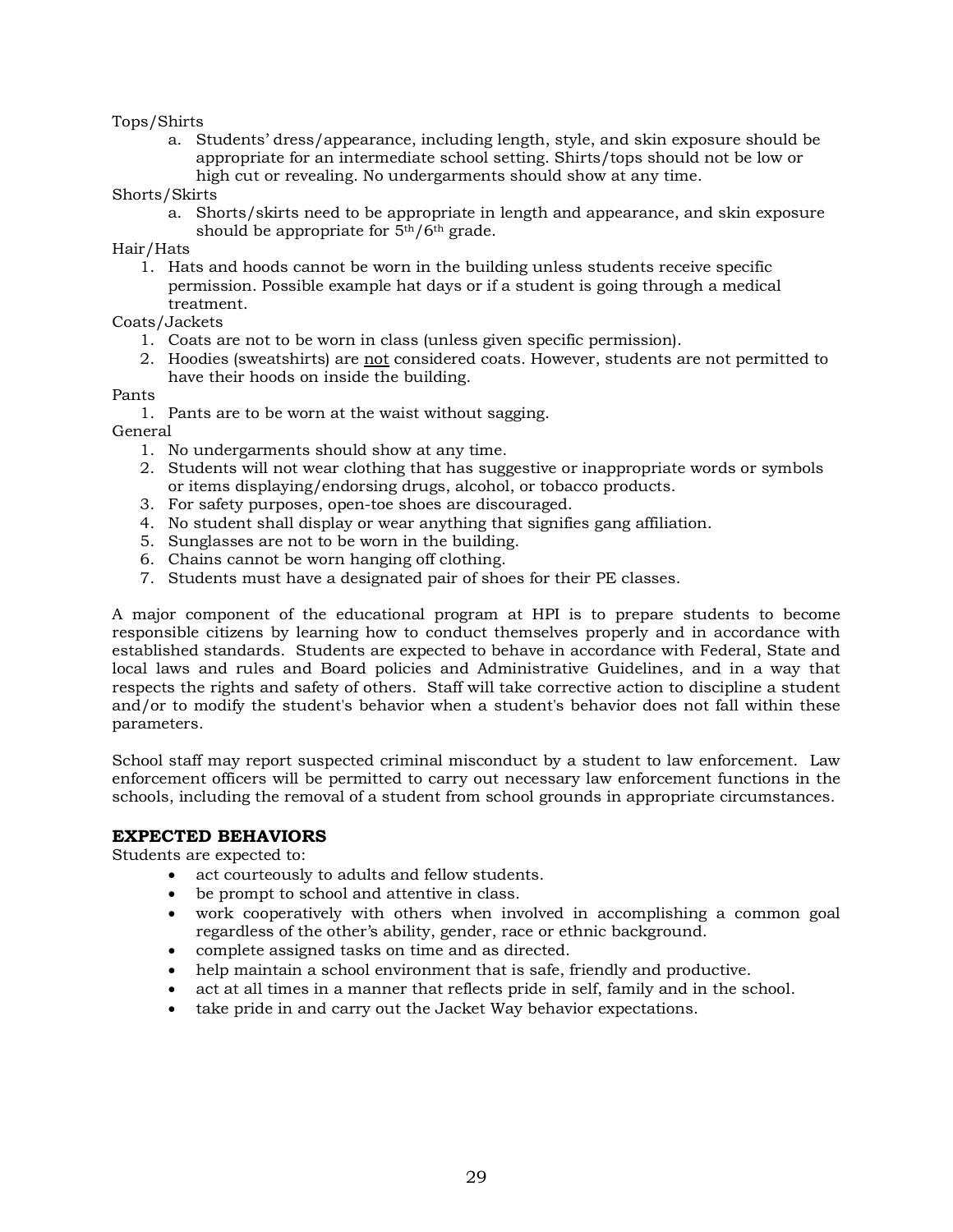### **CLASSROOM ENVIRONMENT**

It is the responsibility of students, teachers and administrators to maintain a classroom environment that allows:

- a teacher to communicate effectively with all student in the class; and
- all students in the class the opportunity to learn.

### **CARE OF PROPERTY**

Students are responsible for the care of their own personal property. The school is not responsible for personal property. Valuables such as jewelry or irreplaceable items should not be brought to school.

Damage to or loss of school equipment and facilities wastes taxpayers' money and undermines the school program. Therefore, if a student damages or loses school property, the student and/or his/her parents/guardians will be required to pay for the replacement or repair. If the damage or loss was intentional, the student will be subject to discipline according to the Student Discipline Code.

### **PROHIBITION AGAINST HARASSMENT, INTIMIDATION AND BULLYING**

Harassment, intimidation, or bullying behavior by any student/school personnel in Perrysburg School District is strictly prohibited, and such conduct may result in disciplinary action, including suspension and/or expulsion from school. "Harassment, intimidation, or bullying", in accordance with House Bill 276, means any intentional written, verbal, graphic or physical act including electronically transmitted acts i.e., Internet, cell phone, personal digital assistant (PDA), or wireless hand-held device, either overt or covert, by a student or group of students toward other students/school personnel with the intent to harass, intimidate, injure, threaten, ridicule, or humiliate. In particular, bullying includes the aforementioned acts occurring more than once. Such behaviors are prohibited on or immediately adjacent to school grounds, at any school-sponsored activity, on school provided transportation, or at any official school bus stop that a reasonable person under the circumstances should know will have the effect of:

- a. Causing mental or physical harm to the other student/school personnel including placing an individual in reasonable fear of physical harm and/or damaging of students' personal property; and,
- b. Is sufficiently severe, persistent or pervasive that it creates an intimidating, threatening, or abusive educational environment for the other student/school personnel.

Any staff member or student or student's parent/guardian who believes s/he has been or is the victim of aggressive behavior should immediately report the situation to the building principal or assistant principal, or the Superintendent. The student may also report concerns to teachers and other school staff who will be responsible for notifying the appropriate administrator or Board official.

If the investigation finds an instance of harassment, intimidation and/or bullying/cyber bullying by an electronic act or otherwise has occurred, it will result in prompt and appropriate remedial and/or disciplinary action. Retaliation or deliberately making false reports may result in disciplinary action. In addition, Perrysburg Schools offers a Safe School Helpline, a toll-free number that parents/guardians, students or community members can use to report any information that threatens our students, faculty or staff. Your name is never asked. 1-800-418- 6423 ext. 359.

Please visit www.perrysburgschools.net to read the entire Anti-Harassment Policy & Guideline 5517 and Bullying and Other Forms of Aggressive Behavior Policy & Guideline 5517.01. Click on Parents, then Policy Manual.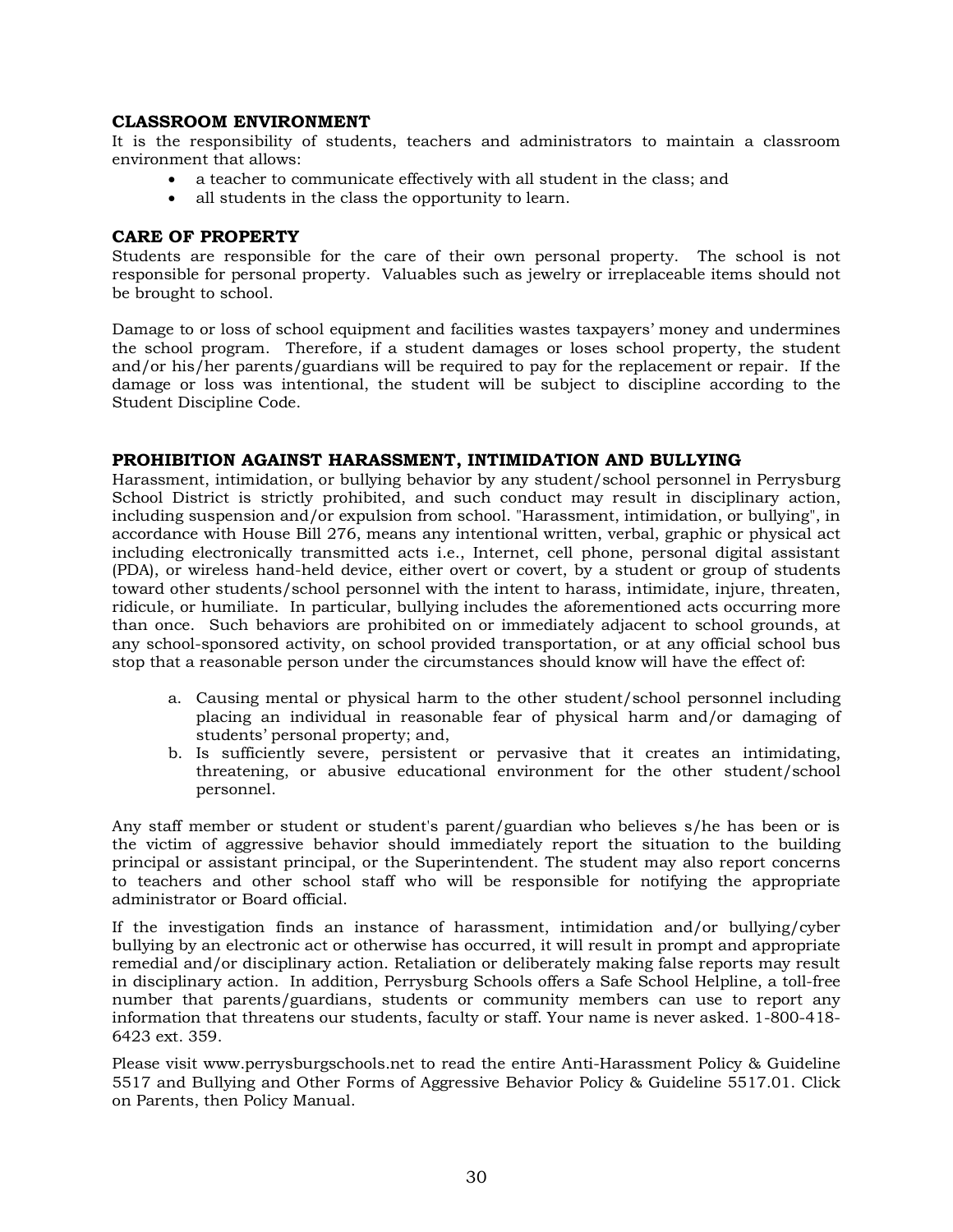### **MISCONDUCT AGAINST A SCHOOL OFFICIAL OR EMPLOYEE**, **OR THE PROPERTY OF SUCH A PERSON, REGARDLESS OF WHERE IT OCCURS.**

The Board prohibits misconduct committed by a student against a school official or employee, including*;* but not limited to*:* harassment (of any type), vandalization, assault (verbal and/or physical), and destruction of property.

### **MISCONDUCT OFF SCHOOL GROUNDS**

Students may be subject to discipline for their misconduct even when it occurs off school property when the misconduct is connected to activities or incidents that occurred on property owned or controlled by the District. Misconduct is defined as any violation of the Student Discipline Code.

### **TRESPASSING**

Although schools are public facilities, the law allows the Board to restrict access to school property. Being present in any Board-owned facility or portion of a Board-owned facility when it is closed to the public or when the student does not have the authorization to be there, or unauthorized presence in a Board-owned vehicle; or unauthorized access or activity in a Board-owned computer, into district, school or staff computer files, into a school or district file server, or into the Network. When a student has been removed, suspended, expelled, or permanently excluded from school, the student is prohibited from being present on school property without authorization of the principal.

### **INSUBORDINATION**

Students are expected to comply with the reasonable directions of staff. Willful refusal or failure to follow or comply with an appropriate direction given by a staff member, or acting in defiance of staff members.

### **DAMAGING PROPERTY (VANDALISM)**

Defacing, cutting, or otherwise damaging property that belongs to the school, district, other students, employees or others and disregard for school property.

### **HARASSMENT AND/OR AGGRESSIVE BEHAVIOR (INCLUDING BULLYING and CYBER BULLYING)**

The Board encourages the promotion of positive interpersonal relations between members of the school community. Harassment and/or aggressive behavior (including bullying/cyber bullying) toward a student, whether by other students, staff, or third parties is strictly prohibited and will not be tolerated. This prohibition includes physical, verbal, and psychological abuse, and any speech or action that creates a hostile, intimidating, or offensive learning environment. The Board will not tolerate any gestures, comments, threats, or actions, which cause or threaten to cause bodily harm or personal degradation. Individuals engaging in such conduct will be subject to disciplinary action.

### **DISCIPLINE**

It is important to remember that HPI rules apply going to and from school, at school, on school property, at school-sponsored events, on school transportation, and on property not owned or controlled by the Board but that is connected to activities or incidents that have occurred on property owned or controlled by the Board. Furthermore, students may be disciplined for conduct that, regardless of where or when it occurs, is directed at a Board official or employee, or the property of such official or employee. In some cases, a student can be suspended from school transportation for infractions of school bus rules.

HPI is committed to providing prompt, reasonable discipline consistent with the severity of the incident. The consequences for misbehavior are designed to be fair, firm and consistent for all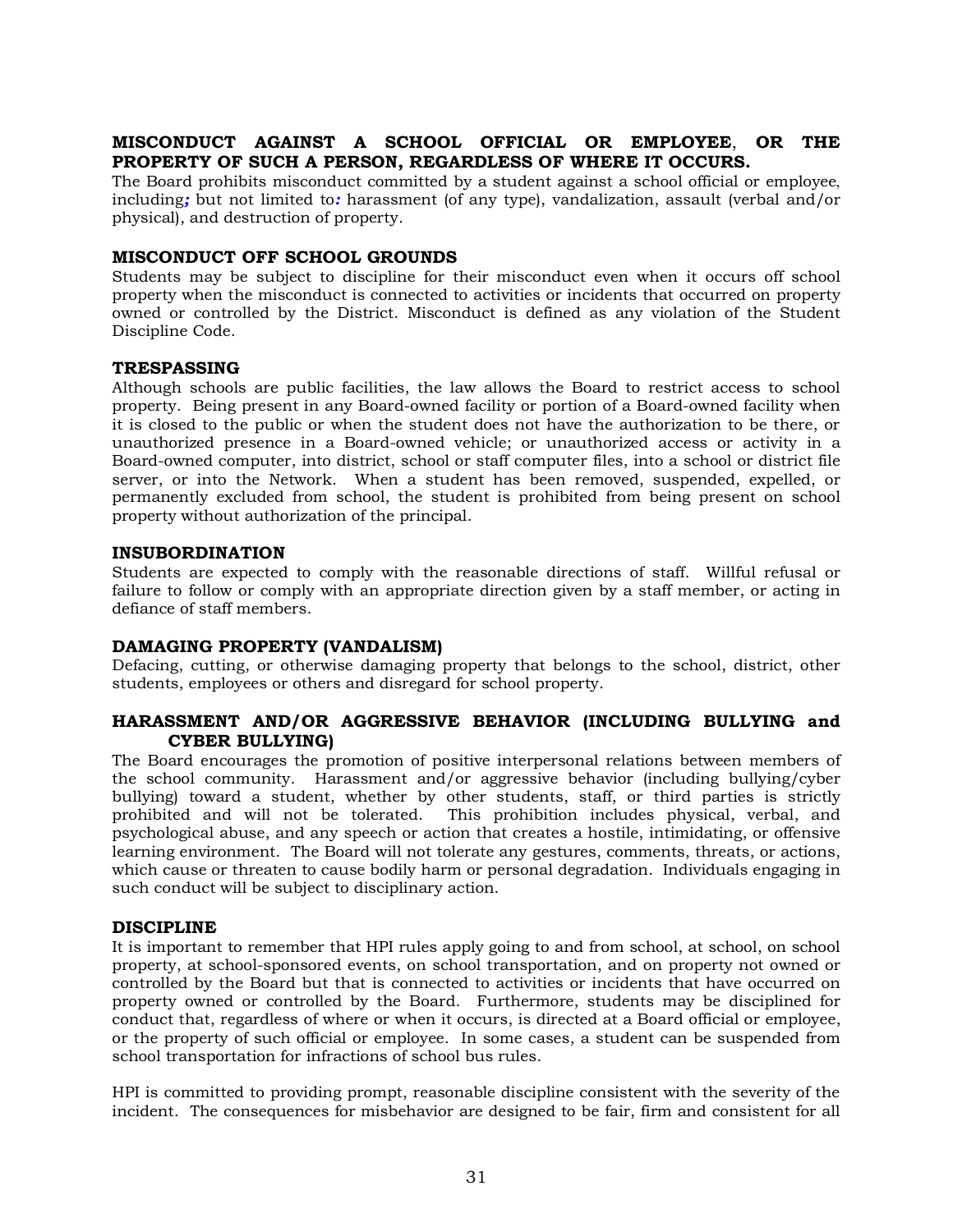students in the school. Because it is not possible to list every misbehavior that occurs, misbehaviors not listed above will be responded to as necessary by staff.

Two (2) types of discipline are possible, informal and formal.

### **Informal Discipline**

Informal discipline takes place within the school. Examples include:

- A. writing assignments;
- B. change of seating or location;
- C. before school, lunch-time, after-school detention; loss of privilege
- D. in-school discipline;
- E. Friday Night School.

### Detentions

A student may be detained after school or asked to come to school early by a teacher, after giving the student and his/her parents one day's notice. The student or his/her parents are responsible for transportation.

### After School Detention

Friday Night School will be either 30, 60, or 90 minutes in length, depending on the consequence. Assigned students will attend a continuous 90-minute period during which time they will be permitted three 5 minutes breaks. Each student shall arrive with sufficient educational materials to be busy. Restorative Behavior Interventions must be completed by the student while at the After School Detention. Failure to serve an in-school discipline or After School Detention result in an Alternative Discipline Program, see below.

The following rules apply to After School Detention and Alternative Discipline Program:

- Students are required to have class assignments with them if required.
- Students are not to communicate with each other unless given permission to do so and remain in their designated seats at all times unless permission is granted to do otherwise.
- Students shall not be allowed to put their heads down or sleep.
- No electronic communication devices, radios, CD/MP3 players, cards, magazines or other entertainment/recreational articles or devices shall be allowed in the room.
- Chromebooks are allowed if the teacher allows them. The teacher will first have the student complete a restorative behavior intervention before any other work is available to the student.
- No food or beverages shall be consumed unless required medically.

Transportation to and from Friday Night School or After School Detention is the parent's/guardian's responsibility.

### **Formal Discipline**

Formal discipline involves removal of the student from school. It includes emergency removal for up to three (3) school days, suspension for up to ten (10) school days, expulsion for up to eighty (80) school days or the number of days remaining in a semester, whichever is greater, and permanent exclusion. Suspensions and expulsions may carry over into the next school year. Any student who is expelled from school for more than twenty (20) days or for any period of time if the expulsion will extend into the following semester or school year will be provided with information about services or programs offered by public and private agencies that work toward improving those aspects of the student's attitude and behavior that contributed to the incident that gave rise to the student's expulsion. The Superintendent at his/her discretion may require/allow a student to perform community service in conjunction with or in place of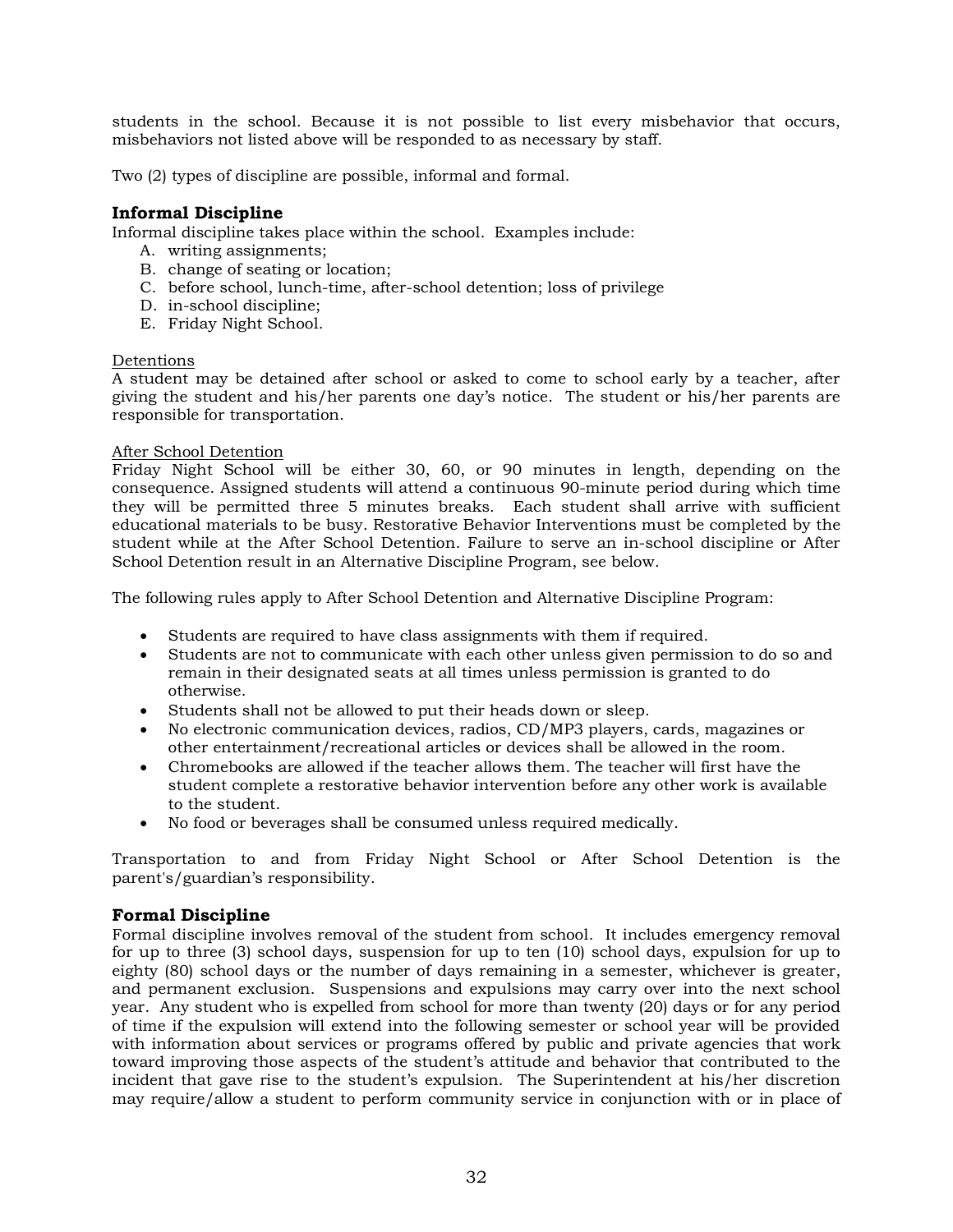an expulsion. The Superintendent may impose a community service requirement beyond the end of the school year in lieu of applying the expulsion to the following school year. Removal for less than one (1) school day without the possibility of suspension or expulsion may not be appealed. Suspension, expulsion and permanent exclusion may be appealed.

Students being considered for suspension are entitled to an informal meeting with the building administrator prior to removal*.* Also, students being considered for expulsion are entitled to an informal meeting with the Superintendent or designee prior to removal. During the informal meeting, the student will be notified of the charges and given the opportunity to respond.

Students involved in co-curricular and extra-curricular activities such as band and athletics can lose their eligibility for violation of the School rules.

If a student commits a crime while under the School's jurisdiction, s/he may be subject to school disciplinary action as well as action through local law enforcement.

### **DUE PROCESS RIGHTS**

Before a student is suspended, expelled, or permanently excluded from school, there are specific procedures that must be followed. The Superintendent shall ensure that all members of the staff use the procedures when dealing with students. These procedures may be requested from the school's office or found on the district web site at http://www.neola.com/perrrysburg-oh/search/policies/po5611.htm.

As long as the in-school discipline is served entirely in the school setting, it does not require any notice or meeting, or be subject to appeal.

### **SUSPENSION FROM SCHOOL**

When a student is being considered for a suspension, the administrator in charge will notify the student and parents/guardians of the basis for the proposed suspension. The student will be given an opportunity to explain his/her view of the underlying facts. After that informal hearing, the Principal or assistant principal will determine whether or not to suspend the student. If the decision is made to suspend the student, s/he and his/her parents/guardians will be given written notification of the suspension within one (1) day setting forth the reason for the suspension, the length of the suspension, and the process for appeal. The suspension may be appealed, within 2 days after receipt of the suspension notice, to the Pupil Service Director or designee. The request for an appeal must be in writing.

During the appeal process,

- the student is allowed to remain in school unless safety is a factor, then
- the student shall not be allowed to remain in school.

If the Board's designee hears the appeal, the appeal shall be conducted in a private hearing. If the appeal is heard by the Board of Education, the appeal shall be conducted in executive session unless the student or his/her representative requests otherwise. A verbatim transcript will be made and witnesses will be sworn in prior to giving testimony. If the appeal decision is to uphold the suspension, the next step in the appeal process is to the Court of Common Pleas.

### **EMERGENCY REMOVAL**

If a student's presence poses a continuing danger to persons or property, or an ongoing threat of disrupting the academic process taking place either in a classroom or elsewhere on the school premises, the Superintendent, principal or assistant principal may remove the student from any curricular or extracurricular activity or from the school premises. A teacher may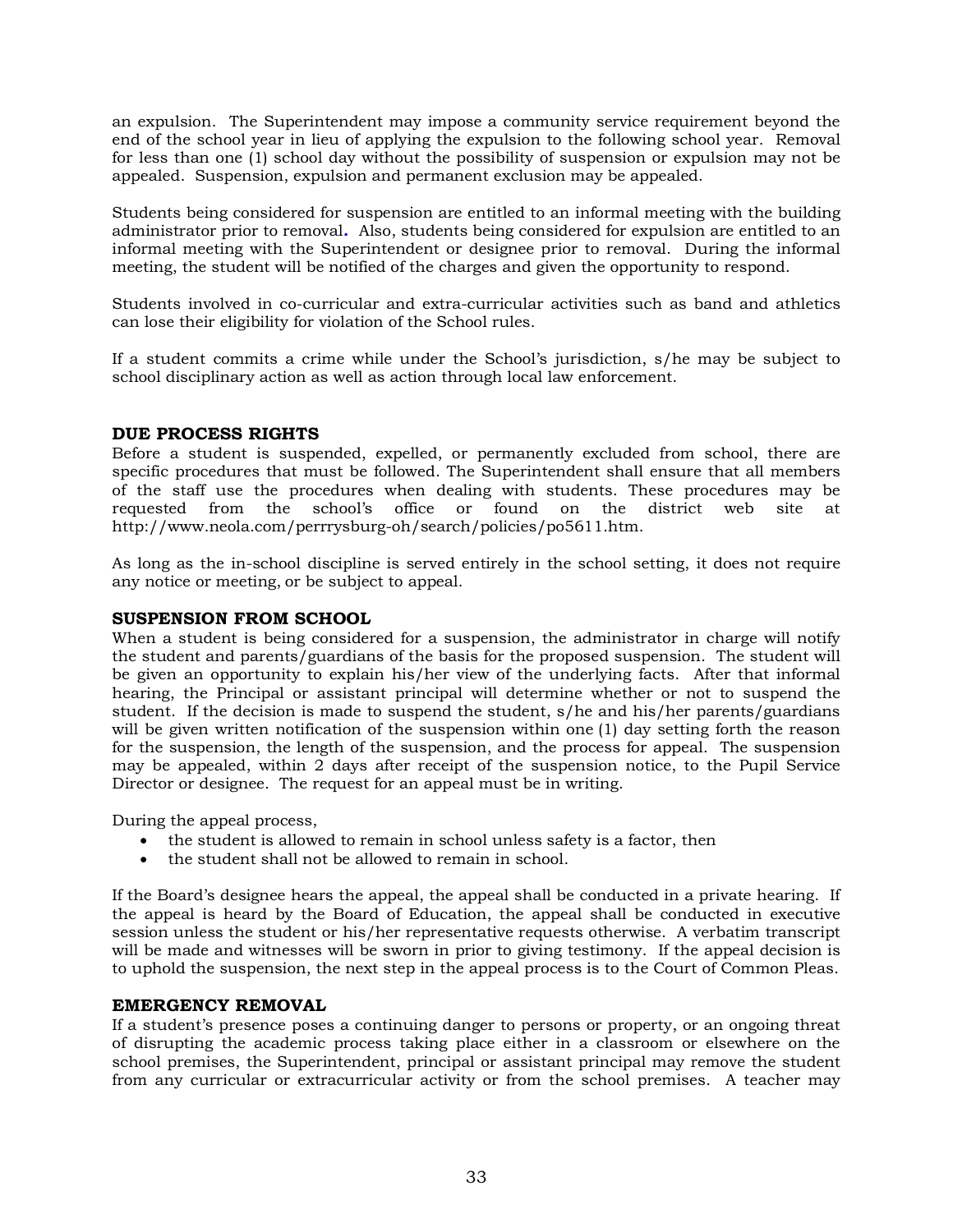remove the student from any curricular or extracurricular activity under the teacher's supervision, but not from the premises.

If a teacher makes an emergency removal, the teacher will notify a building administrator of the circumstances surrounding the removal in writing within one (1) school day. No prior notice or hearing is required for any removal under this procedure. In all cases of normal disciplinary procedures where a student is removed from curricular or extracurricular activity for less than one school day, and is not subject to further suspension for expulsion, the following due process requirements do not apply.

If the emergency removal exceeds one (1) school day, then a hearing will be held within three (3) school days after the removal is ordered. Written notice of the hearing and the reasons for removal and any intended disciplinary action will be provided to the student, as soon as practical prior to the hearing. If the student is subject to an out of school suspension, the student will have the opportunity to appear at an informal hearing before the principal, assistant principal, Superintendent or a designee, and may challenge the reasons for the removal or otherwise explain his/her actions.

Within one (1) school day of the decision to suspend, written notification will be given to the parent(s)/guardian(s) or custodian(s) of the student. This notice will include the reasons for the suspension, the right of the student or his/her parent(s)/guardian(s) or custodian(s) to appeal to the Board or its designee, and the student's right to be represented in all appeal proceedings. If it is likely that the student may be subject to expulsion, the hearing will take place within three (3) school days and will be held in accordance with the procedures outlined in the Student Expulsion Policy. The person who ordered or requested the removal will be present at the hearing. In an emergency removal, a student may be kept from class until the matter of the alleged misconduct is resolved either by reinstatement, suspension or expulsion.

### **EXPULSION FROM SCHOOL**

When a student is being considered for expulsion, the student and parent/guardian will be provided with a formal notice of the proposed expulsion. This written notice will include the reasons for the intended expulsion, notification of the opportunity to appear in person before the Superintendent or the Superintendent's designee to challenge the reasons for the expulsion and/or explain the student's action, and notification of the time and place to appear. Students being considered for expulsion may be removed immediately. A hearing will be scheduled no earlier than three (3), or no later than five (5) school days after the notice is given. Parents/guardians may request an extension of time for the hearing. The student may be represented by his/her parents, legal counsel, and/or by a person of his/her choice at the hearing.

In accordance with Board Policy 5610, the Superintendent shall initiate expulsion proceedings against a student who has committed an act that warrants expulsion under Board policy even if the student withdraws from school prior to the hearing or decision to impose the expulsion. The expulsion will be imposed for the same duration that it would have been had the student remained enrolled.

If a student is expelled, the student and the student's parents/guardians will be provided with written notice within one (1) school day of the imposed expulsion. The notice will include the reasons for the expulsion, the right of the student, or the student's parent(s)/guardian(s) or custodian(s) to appeal the expulsion to the Board or its designee, the right to be represented in all appeal proceedings, the right to be granted a hearing before the Board or its designee, and the right to request that the hearing be held in executive session.

Within 3 days after the Superintendent notifies the parents of the expulsion, the expulsion may be appealed, in writing, to the Board of Education or its designee. A hearing on the requested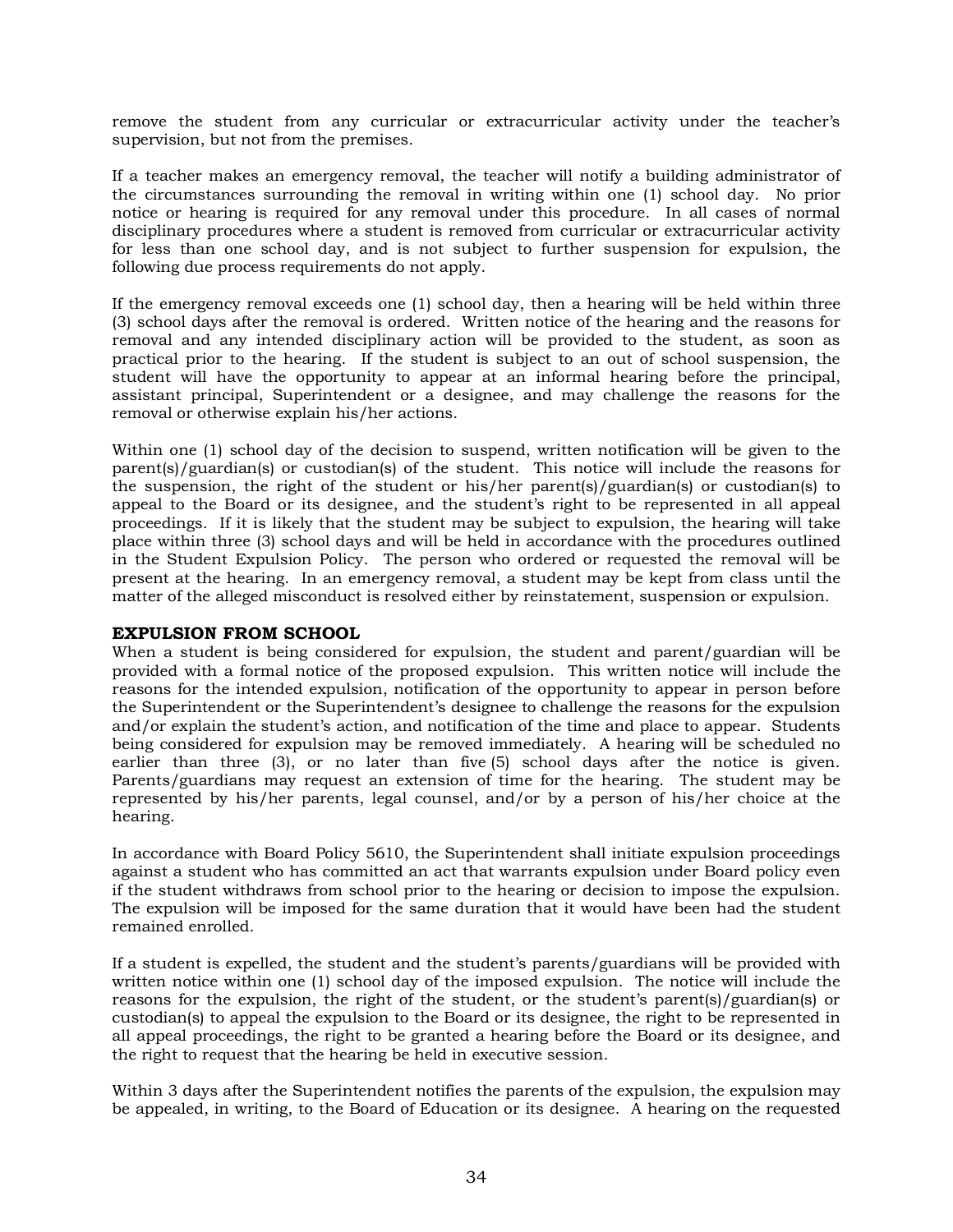appeal will be formal with an opportunity for sworn testimony. If the expulsion is upheld on appeal, a student's parents may pursue further appeal to the Court of Common Pleas.

Students serving expulsions will not be awarded grades or credit during the period of expulsion. Expulsion for certain violations including use or possession of alcohol or drugs may result in revocation of student's driver's license. When a student is expelled, the Superintendent will notify any college in which the expelled student is enrolled under the Postsecondary Enrollment Option at the time the expulsion is imposed.

### **DISCIPLINE OF STUDENTS WITH DISABILITIES**

Students with disabilities are entitled to the rights and procedures afforded by the Individuals with Disabilities Education Improvement Act (I.D.E.I.A.), and, where applicable, the Americans with Disabilities Act (A.D.A.), and/or Section 504 of the Rehabilitation Act of 1973.

### **SUSPENSION OF BUS RIDING/TRANSPORTATION PRIVILEGES**

When a student is being considered for suspension of bus riding/transportation privileges, the administrator in charge will notify the student and their parents/guardians of the reason. The student will be given an opportunity to address the basis for the proposed suspension at an informal hearing. After that informal hearing, the principal or assistant principal will decide whether or not to suspend his/her bus riding/transportation privileges for all or part of the school year.

If a student's bus riding/transportation privileges are suspended, s/he and his/her parents/guardians will be notified, in writing within one day, of the reason for and the length of the suspension.

### **SEARCH AND SEIZURE**

Administrators may search a student or his/her property (including vehicles, purses, knapsacks, gym bags, etc.) with or without the student's consent, whenever they reasonably suspect that a search will lead to the discovery of evidence of a violation of law or school rules. The extent of the search will be governed by the seriousness of the alleged infraction and the student's age. General housekeeping inspection of school property may be conducted with reasonable notice. Student lockers are the property of the District and students have no reasonable expectation of privacy in their contents or in the contents of any other District property including desks or other containers. School authorities may conduct random searches of the lockers and their contents at any time without announcement. Unannounced and random canine searches may also be conducted.

Additionally, students have NO reasonable expectation of privacy in their actions in public areas including; but not limited to, common areas, hallways, cafeterias, classrooms and gymnasiums. The District may use video cameras in such areas and on all school vehicles transporting students to and from regular and extracurricular activities.

Anything that is found in the course of a search may be used as evidence of a violation of school rules or the law, and may be taken, held or turned over to the police. The school reserves the right not to return items that have been confiscated.

### **INTERROGATION OF STUDENTS**

The school is committed to protecting students from harm that may be connected with the school environment and also recognizes its responsibility to cooperate with law enforcement and public child welfare agencies. While the school believes these agencies should conduct their investigations off school property if possible, investigations can take place at school in emergency situations or if the violation being investigated occurred on school property.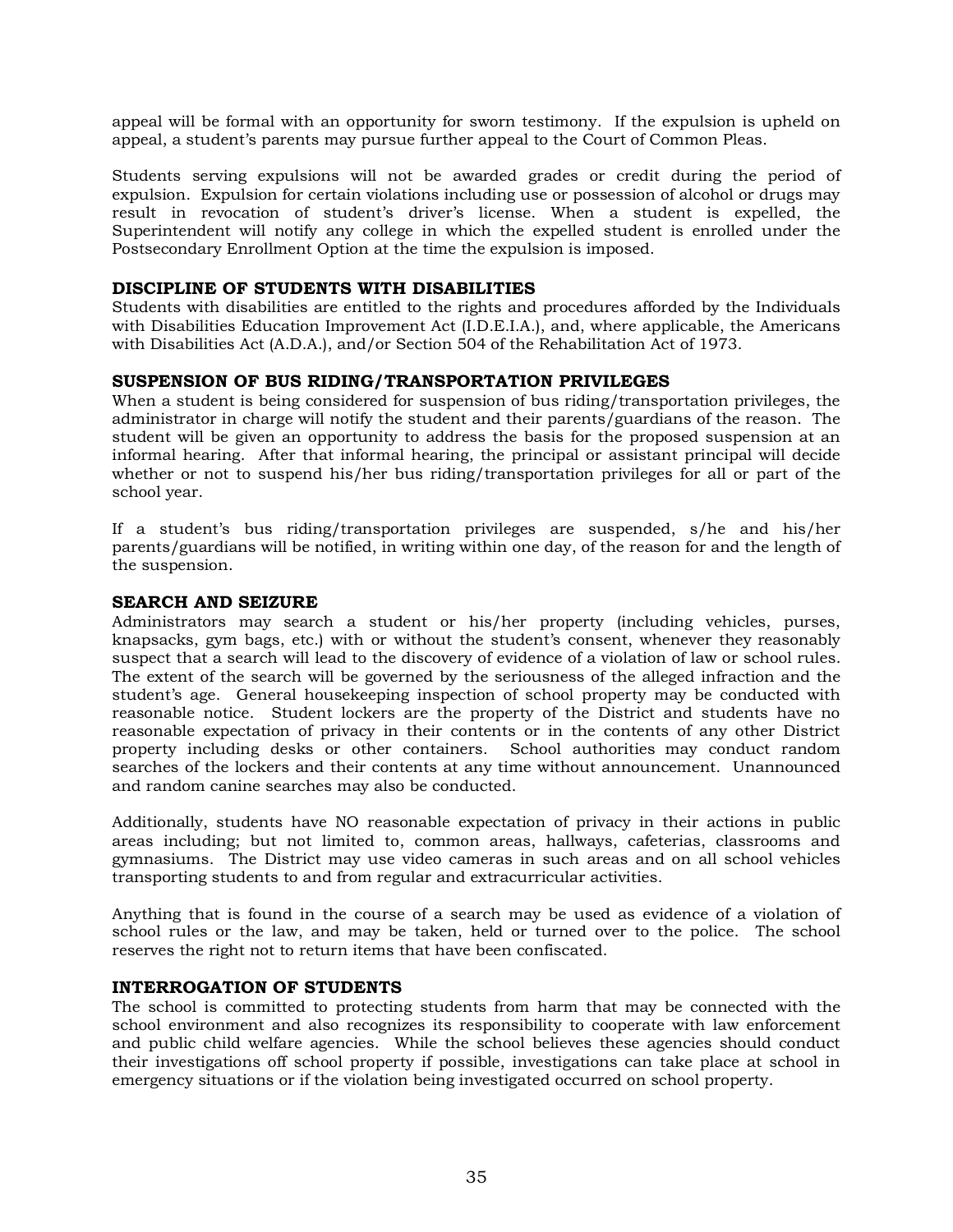Before students are questioned as witnesses or suspects in an alleged criminal violation, the building administrator will attempt to contact a parent prior to questioning and shall remain in the room during questioning.

If a student is questioned as the subject of alleged child abuse or neglect, the building administrator will attempt to contact a parent/guardian prior to questioning, and s/he (or a designated guidance counselor) will remain in the room during questioning. If the agency investigating the alleged child abuse or neglect suspects the parent/guardian is the perpetrator, neither parent/guardian will be contacted prior to questioning, but the building administrator (or a designated guidance counselor) will remain in the room during questioning.

If law enforcement or children's services agency removes a student from school, the building administrator will notify a parent/guardian.

### **STUDENT RIGHTS OF EXPRESSION**

The school recognizes the right of students to express themselves. With the right of expression comes the responsibility to do so appropriately. Students may distribute or display, at appropriate times, nonsponsored, noncommercial written material and petitions; buttons, badges, or other insignia; clothing, insignia, and banners; and audio and video materials. All items must meet school guidelines.

Material cannot be displayed if it:

- is obscene to minors, libelous, or pervasively indecent or vulgar;
- advertises any product or service not permitted to minors by law;
- intends to be insulting or harassing;
- intends to incite fighting; or
- presents a clear and present likelihood that, either because of its content or manner of distribution or display, it will cause or is likely to cause a material and substantial disruption of school or school activities, a violation of school regulations, or the commission of an unlawful act.

Material may not be displayed or distributed during class periods, or between classes. Permission may be granted for display or distribution during lunch periods, and/or before or after school in designated locations, as long as exits are not blocked and there is proper access and egress to the building.

Students who are unsure whether materials they wish to display meet school guidelines may present them to the building principal twenty-four (24) hours prior to display.

### **POSITIVE BEHAVIOR INTERVENTION, SUPPORTS, AND LIMITED USE OF RESTRAINT AND SECLUSION (BOARD POLICY 5630.01)**

The Board of Education is committed to the district-wide use of Positive Behavior Interventions and Supports (PBIS) with students. Staff shall work to prevent the need for the use of restraint and/or seclusion. PBIS emphasizes prevention of student behavior problems through the use of non-aversive techniques, which should greatly reduce, if not eliminate, the need to use restraint and/or seclusion.

Professional staff members and support staff determined appropriate by the Superintendent are permitted to physically retrain and/or seclude a student, but only when there is immediate risk of physical harm to the student and/or others, there is no other safe and effective intervention possible, and the physical restraint or seclusion is used in a manner that is age and developmentally appropriate and protects the safety of all children and adults in the school.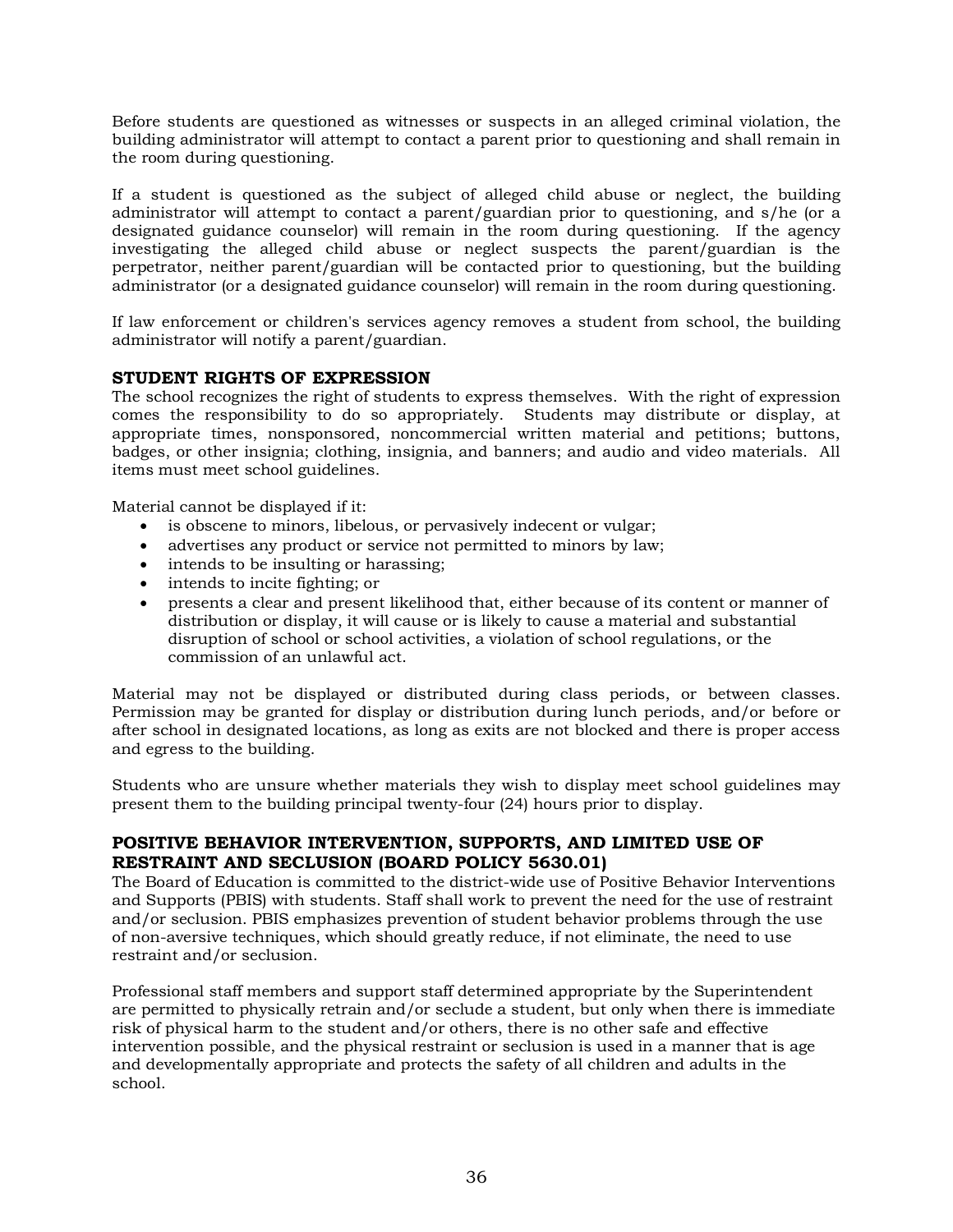A restraint and seclusion shall only be done in accordance with this Policy, which is based on the standards adapted by the State Board of Education regarding the use of student restraint and seclusion. Every use of restraint and seclusion shall be documented and reported in accordance with this Policy. To read the full Policy 5360.01 at

http://www.neola.com/perrysburg-oh/search/policies/po5630.01htm or our web site under Parents and click on Policy Manual.

### **SECTION V - TRANSPORTATION**

### **BUS TRANSPORTATION TO SCHOOL**

The Board of Education requires that student safety and welfare be ensured during the time students are being bused to school. The Board holds that busing is a privilege, not a right, which may be removed from any student who violates the rules of the District, or who conducts himself/herself in a manner, which is considered dangerous to persons or property or a threat to the safe operation of the school bus.

The school bus driver shall be responsible for discipline of students while they are being transported to or from school. When a problem in student conduct requires stringent discipline, the driver shall report it in writing to the building administration. A student may be suspended from bus transportation by the principal for disciplinary reasons up to a maximum of ten (10) days, in which case the parents/guardians are responsible for the student's transportation. Students suspended from bus transportation shall be given written notice of their suspension and the reasons therefore, and an opportunity to appear at an informal hearing to answer the charges against them. Students whose conduct on the bus is so grievous as to consider expulsion from bus transportation shall be provided with the hearing privileges of R.C. 3313.66 (B)(D)(E). Students whose conduct on the bus is an immediate danger to persons or property or a threat to the safe operation of the school bus may be removed as soon as practicable from the vehicle and shall be given notice as soon as practicable of a hearing which must be held within seventy-two (72) hours of the removal.

The Superintendent shall establish administrative guidelines to ensure proper compliance with all aspects of State law and State Department of Education regulations.

Students may only ride assigned buses and must board and depart from the bus at assigned bus stops. Students will not be permitted to ride unassigned buses for any reason other than an emergency, except as approved by the Principal. The principal may approve a change in a student's regular assigned bus stop to address a special need. Parents should send a note to the principal stating the reason for the request and the duration of the requested change.

### **BUS CONDUCT**

Students who are riding to and from school on District-provided transportation must follow all basic safety rules. This applies to school-owned buses as well as any contracted transportation. The driver may assign seating or direct students in any reasonable manner to maintain transportation safety. Students must comply with the following basic safety rules:

### Prior to loading (on the road and at school)

Each student shall:

- a. be on time at the designated loading zone (five minutes prior to scheduled stop);
- b. stay off the road at all times while walking to and waiting for school transportation;
- c. line up single file off the roadway to enter;
- d. wait until the school transportation is completely stopped before moving forward to enter;
- e. stay in a place of safety until the bus pulls away;